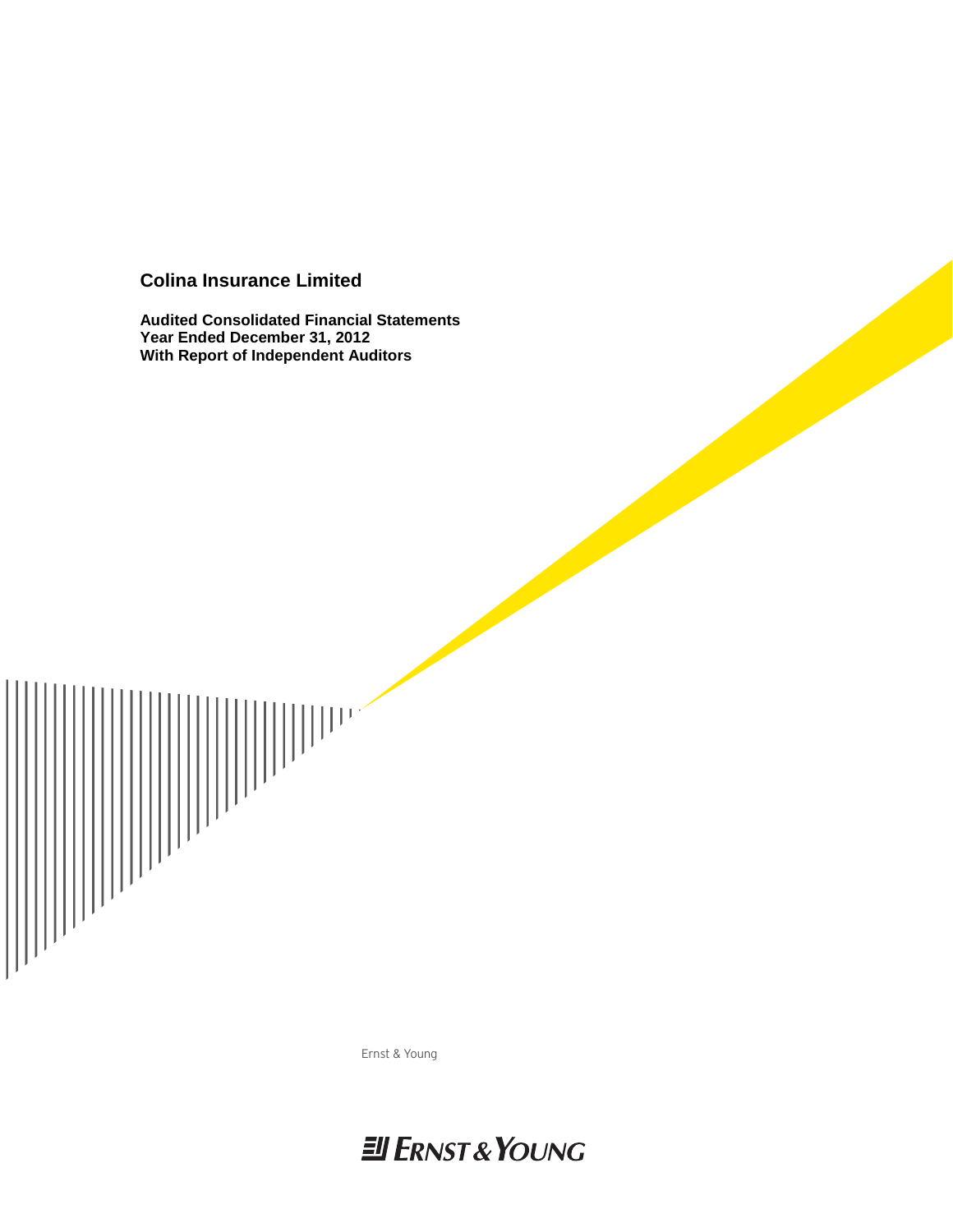

One Montague Place 3<sup>rd</sup> Floor East Bay Street P.O. Box N-3231 Nassau, Bahamas Tel: +242 502 6000 Fax: +242 502 6090 www.ey.com

# Independent Auditors' Report

The Shareholder Colina Insurance Limited

We have audited the accompanying consolidated financial statements of the Colina Insurance Limited (the Company), which comprise the consolidated statement of financial position as at December 31, 2012, and the related consolidated statements of comprehensive income, changes in equity, and cash flows for the year then ended, and a summary of significant accounting policies and other explanatory information.

## **Management's Responsibility for the Financial Statements**

Management is responsible for the preparation and fair presentation of these consolidated financial statements in accordance with International Financial Reporting Standards, and for such internal control as management determines is necessary to enable the preparation of consolidated financial statements that are free from material misstatement, whether due to fraud or error.

## **Auditors' Responsibility**

Our responsibility is to express an opinion on these consolidated financial statements based on our audit. We conducted our audit in accordance with International Standards on Auditing. Those Standards require that we comply with ethical requirements and plan and perform the audit to obtain reasonable assurance about whether the consolidated financial statements are free from material misstatement.

An audit involves performing procedures to obtain audit evidence about the amounts and disclosures in the consolidated financial statements. The procedures selected depend on the auditors' judgment, including the assessment of the risks of material misstatement of the consolidated financial statements, whether due to fraud or error. In making those risk assessments, the auditors consider internal control relevant to the entity's preparation and fair presentation of the consolidated financial statements in order to design audit procedures that are appropriate in the circumstances, but not for the purpose of expressing an opinion on the effectiveness of the entity's internal control. An audit also includes evaluating the appropriateness of accounting policies used and the reasonableness of accounting estimates made by management, as well as evaluating the overall presentation of the consolidated financial statements.

We believe that the audit evidence we have obtained is sufficient and appropriate to provide a basis for our audit opinion.

## **Opinion**

In our opinion, the consolidated financial statements present fairly, in all material respects, the financial position of Colina Insurance Limited as at December 31, 2012, and its financial performance and its cash flows for the year then ended in accordance with International Financial Reporting Standards.

# **Other Matters**

The consolidated financial statements of the Company as at and for the December 31, 2011, were audited by another auditor, whose opinion dated March 27, 2012, was unqualified.

Ernet + Young

April 5, 2013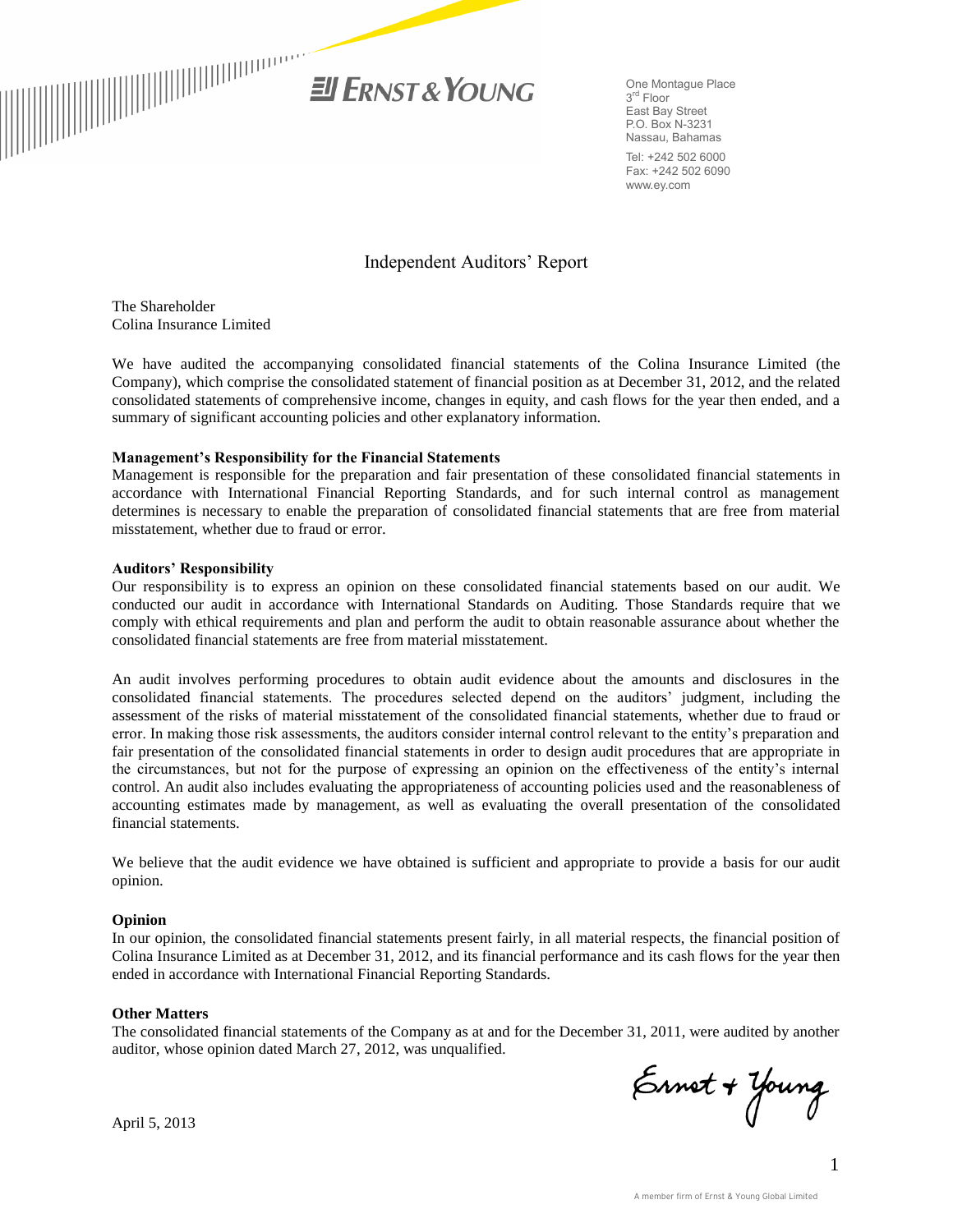

Oliver Wyman 161 Bay Street, P.O. Box 501 Toronto, ON M5J 2S5 Canada Tel: +1 416 868 2700 Fax: +1 416 868 7002 www.oliverwyman.com

5 April 2013

# **Subject: 2012 certification of actuarial liabilities**

I have valued the actuarial liabilities of Colina Insurance Limited for its consolidated balance sheet as of 31st December 2012, for a total amount of \$342,605,833, and their change in the consolidated statement of operations for the year then ended in accordance with accepted actuarial practice, the Canadian Institute of Actuaries' Standards of Practice (for Life companies), and the Canadian valuation method ("CALM"), all of which are accepted in the Bahamas, including selection of appropriate assumptions and methods.

In my opinion, the amount of the actuarial liabilities reported above makes appropriate provision for all future policyholder obligations, and the consolidated financial statements of Colina Insurance Limited present fairly the results of the valuation.

Respectfully submitted,

cquo Inn*hay* 

Jacques Tremblay Fellow of Canadian Institute of Actuaries, Fellow of Society of Actuaries Appointed Actuary for Colina Insurance Limited

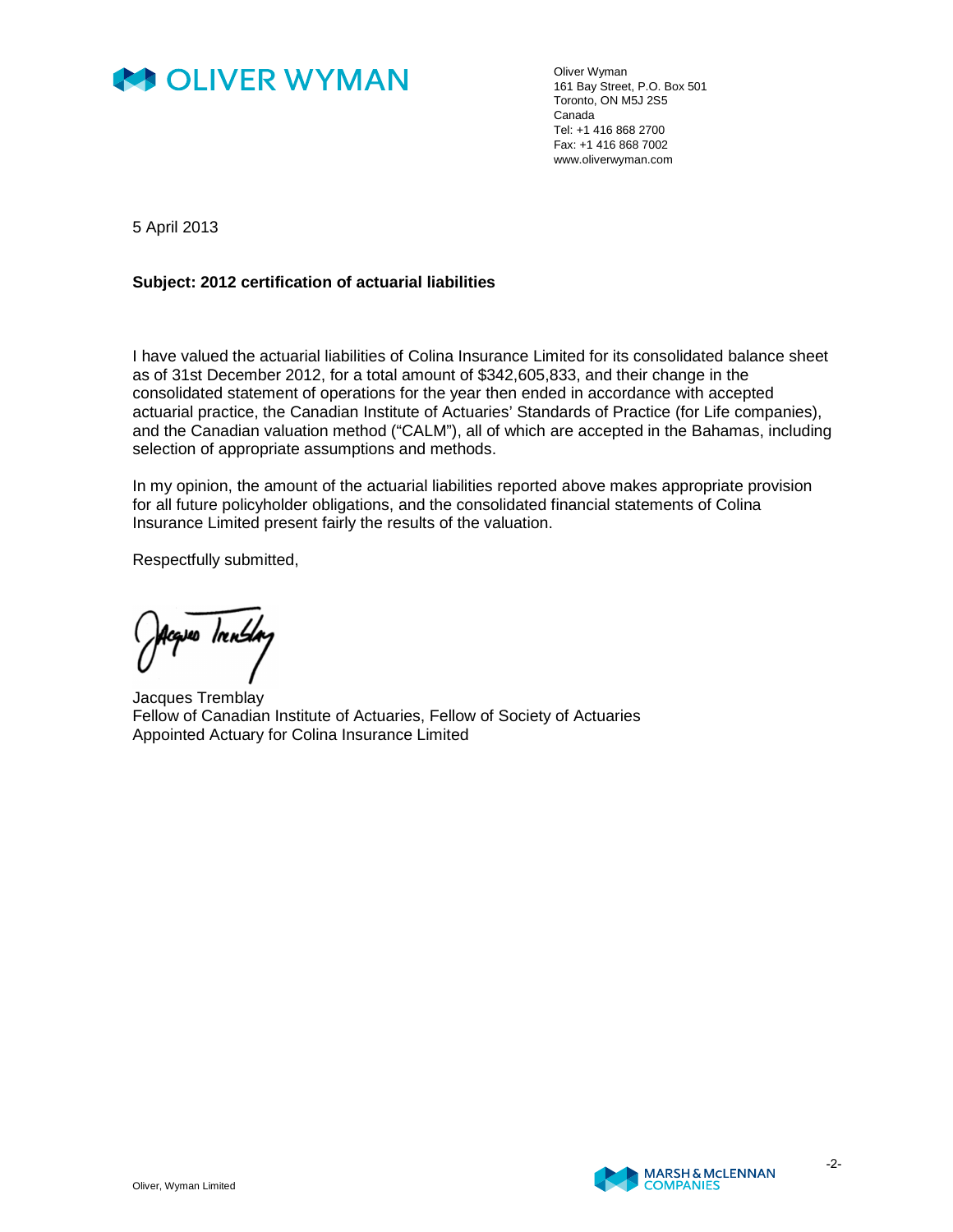# **COLINA INSURANCE LIMITED Consolidated Statement of Financial Position**

# At December 31, 2012 (Expressed in Bahamian dollars)

|                                      | <b>Notes</b> | 2012              |    | 2011        |
|--------------------------------------|--------------|-------------------|----|-------------|
| <b>ASSETS</b>                        |              |                   |    |             |
| Term deposits                        | 8            | \$<br>32,507,472  | \$ | 32,641,513  |
| <b>Investment securities</b>         | 9            | 258,285,312       |    | 233,713,661 |
| Mortgages and commercial loans       | 10           | 58,507,747        |    | 67,662,693  |
| Policy loans                         | 11           | 65,749,812        |    | 64,263,516  |
| Investment properties                | 12           | 49,476,534        |    | 49,207,360  |
| Investment in associates             | 13           | 8,466,256         |    | 7,867,818   |
| Total invested assets                |              | 472,993,133       |    | 455,356,561 |
| Cash and demand balances             | 8            | 23,488,589        |    | 12,816,836  |
| Receivables and other assets         | 14           | 47,130,681        |    | 41,876,992  |
| Property and equipment               | 15           | 19,772,914        |    | 19,903,274  |
| Goodwill                             | 16           | 8,153,110         |    | 8,562,271   |
| Other intangible assets              | 17           | 963,873           |    | 1,369,011   |
| <b>Investment in Parent</b>          | 18           | 154,531           |    | 162,255     |
| <b>Total assets</b>                  |              | 572,656,831<br>S  | S  | 540,047,200 |
| <b>UABILITIES</b>                    |              |                   |    |             |
| Provision for future policy benefits | 19           | \$<br>342,605,833 | \$ | 326,094,058 |
| Policy dividends on deposit          |              | 29,367,158        |    | 30,695,059  |
| Total policy liabilities             |              | 371,972,991       |    | 356,789,117 |
| <b>Other liabilities</b>             | 20           | 79,686,334        |    | 69,652,182  |
| Due to Parent                        | 21           | 500,620           |    | 1,131,759   |
| <b>Total liabilities</b>             |              | 452,159,945       |    | 427,573,058 |
| <b>EQUITY</b>                        |              |                   |    |             |
| Ordinary share capital               | 22           | 3,000,000         |    | 3,000,000   |
| Contributed capital                  |              | 50,578,976        |    | 50,578,976  |
| Revaluation reserve                  | 23           | 9,735,916         |    | 8,814,755   |
| Retained earnings                    |              | 42,948,727        |    | 37,742,889  |
| Total ordinary shareholders' equity  |              | 106,263,619       |    | 100,136,620 |
| Non-controlling interests            |              | 14,233,267        |    | 12,337,522  |
| <b>Total equity</b>                  |              | 120,496,886       |    | 112,474,142 |
| <b>Total liabilities and equity</b>  |              | 572,656,831<br>\$ | \$ | 540,047,200 |

The accompanying notes are an integral part of these consolidated financial statements.

Approved by the Board of Directors on April 5, 2013 and signed on its behalf by:

mbes  $\frac{1}{2}$  ,  $\frac{1}{2}$  ,  $\frac{1}{2}$  ,  $\frac{1}{2}$  ,  $\frac{1}{2}$  ,  $\frac{1}{2}$  ,  $\frac{1}{2}$  ,  $\frac{1}{2}$  ,  $\frac{1}{2}$  ,  $\frac{1}{2}$  ,  $\frac{1}{2}$  ,  $\frac{1}{2}$  ,  $\frac{1}{2}$  ,  $\frac{1}{2}$  ,  $\frac{1}{2}$  ,  $\frac{1}{2}$  ,  $\frac{1}{2}$  ,  $\frac{1}{2}$  ,  $\frac{1$ 

F

T. Hilts - Chairman **E. M. Alexiou – Executive Vice-Chairman**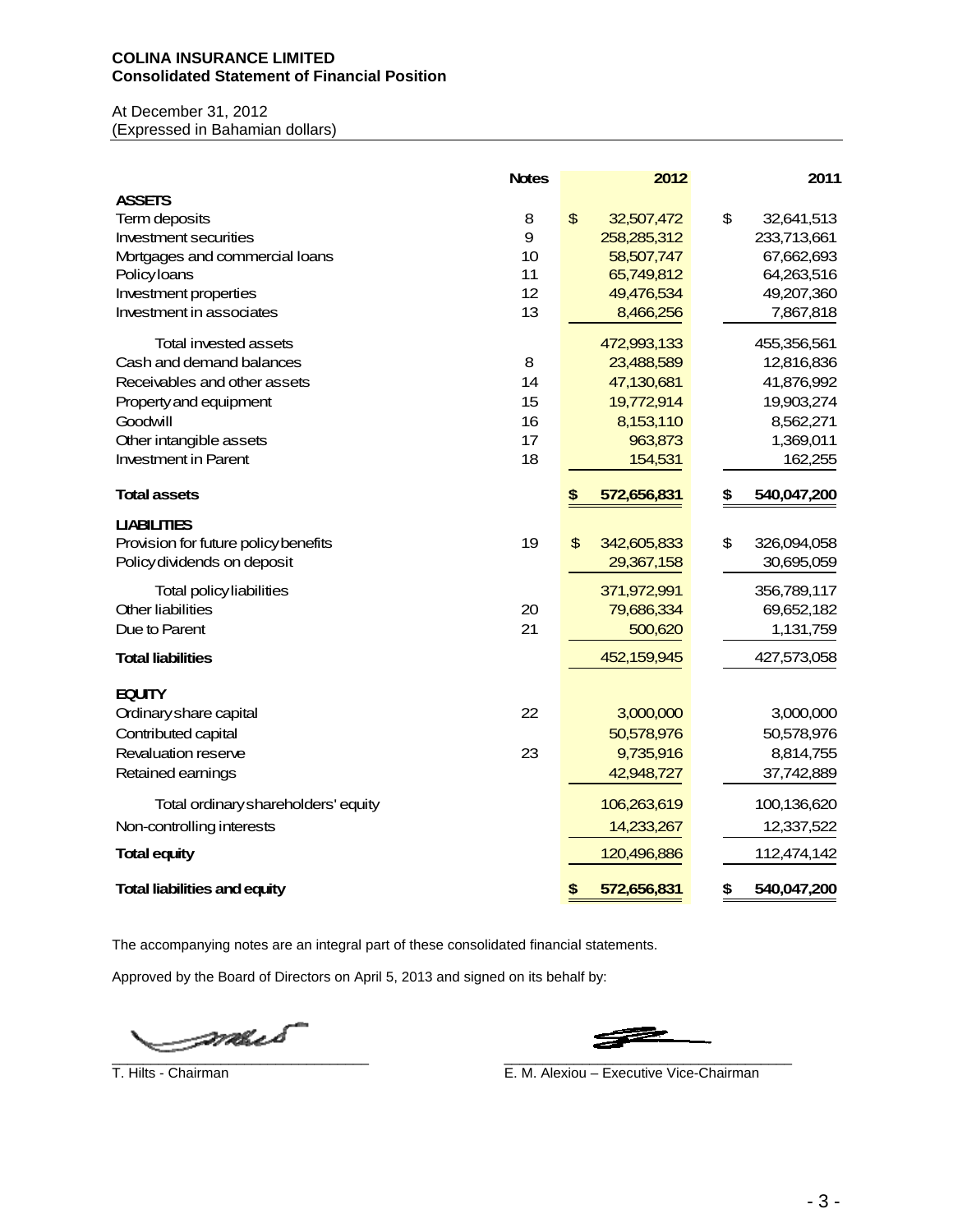# **COLINA INSURANCE LIMITED Consolidated Statement of Income**

For the Year Ended December 31, 2012 (Expressed in Bahamian dollars)

|                                                 | <b>Notes</b> | 2012              | 2011              |
|-------------------------------------------------|--------------|-------------------|-------------------|
| <b>Revenues:</b>                                |              |                   |                   |
| Premium revenue                                 |              | \$<br>135,188,738 | \$<br>132,084,755 |
| Less: Reinsurance premiums                      | 26           | (14,805,294)      | (14, 635, 344)    |
| Net premium revenue                             | 26           | 120,383,444       | 117,449,411       |
| Net investment income                           | 27           | 29,906,967        | 29,724,403        |
| Share of net gain/(loss) of associates          | 13           | 227,070           | (240, 098)        |
| Other income and fees                           |              | 5,845,502         | 5,839,791         |
| <b>Total revenues</b>                           |              | 156,362,983       | 152,773,507       |
| <b>Benefits and expenses:</b>                   |              |                   |                   |
| Policyholders' benefits                         |              | 93,674,841        | 96,525,935        |
| Less: Reinsurance recoveries                    | 28           | (13,519,323)      | (9, 131, 590)     |
| Net policyholders' benefits                     | 28           | 80,155,518        | 87,394,345        |
| Changes in provision for future policy benefits | 19           | 16,511,775        | 14,296,247        |
| General and administrative expenses             | 29           | 30,896,167        | 29,156,949        |
| Commissions                                     |              | 11,239,658        | 10,282,855        |
| Premium and other tax expense                   |              | 3,637,020         | 3,283,281         |
| Finance costs and interest                      | 30           | 1,344,898         | 1,608,159         |
| Goodwill impairment                             | 16           | 409,161           |                   |
| Other (income)/expenses                         |              | (199, 471)        | 451,654           |
| Total benefits and expenses                     |              | 143,994,726       | 146,473,490       |
| Net income for the year                         |              | 12,368,257        | 6,300,017         |
| Net income attributable to:                     |              |                   |                   |
| Ordinary shareholder of the Company             |              | \$<br>11,376,838  | \$<br>5,742,175   |
| Non-controlling interests                       |              | 991,419           | 557,842           |
| Net income for the year                         |              | \$<br>12,368,257  | \$<br>6,300,017   |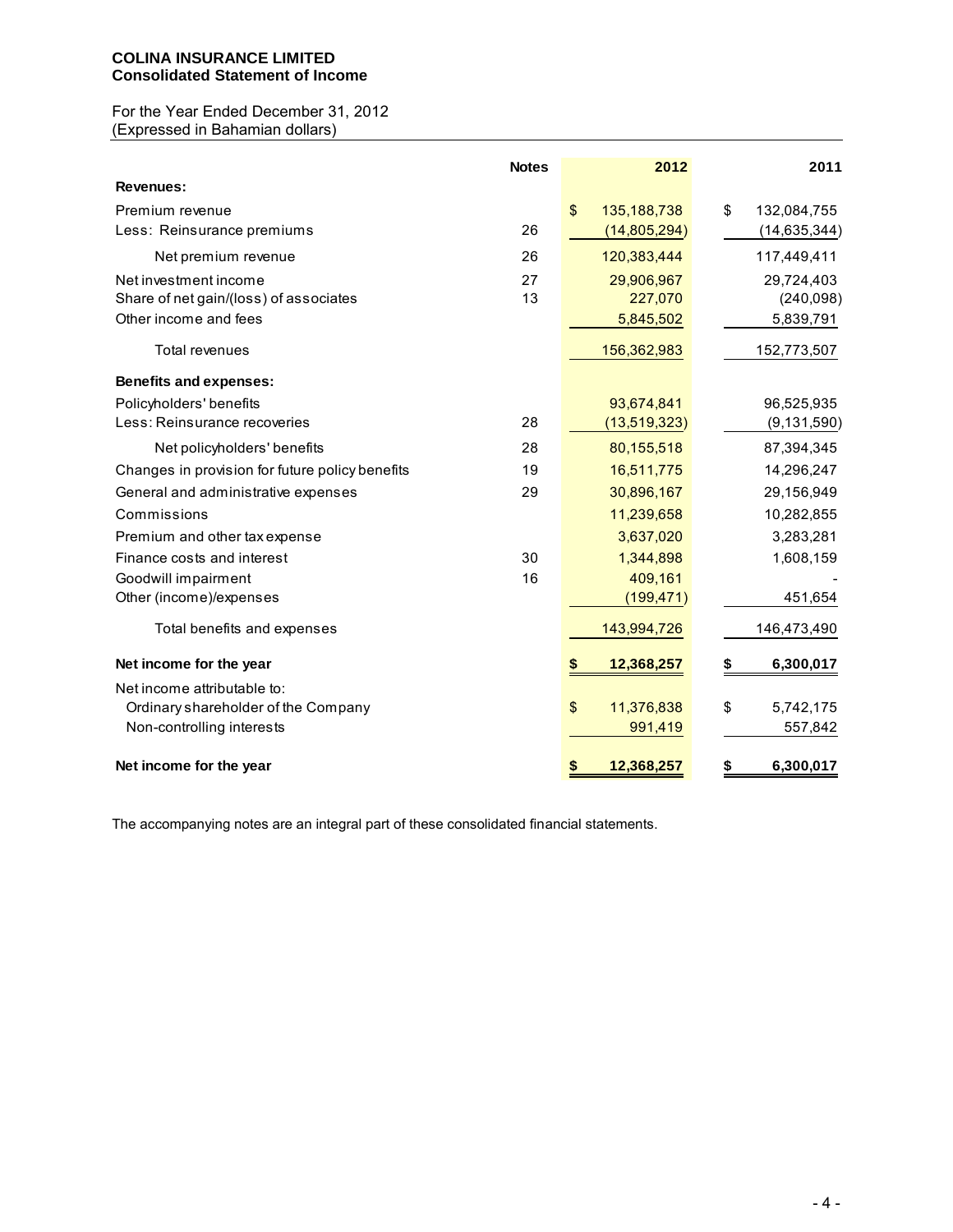# **COLINA INSURANCE LIMITED Consolidated Statement of Comprehensive Income**

For the Year Ended December 31, 2012 (Expressed in Bahamian dollars)

|                                                                                      | 2012                        | 2011                       |
|--------------------------------------------------------------------------------------|-----------------------------|----------------------------|
| Net income for the year                                                              | \$<br>12.368.257            | \$<br>6,300,017            |
| Other comprehensive income:<br>Change in available-for-sale financial assets         | 488,705                     | 306,733                    |
| Total comprehensive income for the year                                              | 12,856,962                  | 6,606,750                  |
| Attributable to:<br>Ordinary shareholder of the Company<br>Non-controlling interests | \$<br>11.865.543<br>991.419 | \$<br>6.048.908<br>557,842 |
| Total comprehensive income for the year                                              | 12,856,962                  | 6,606,750                  |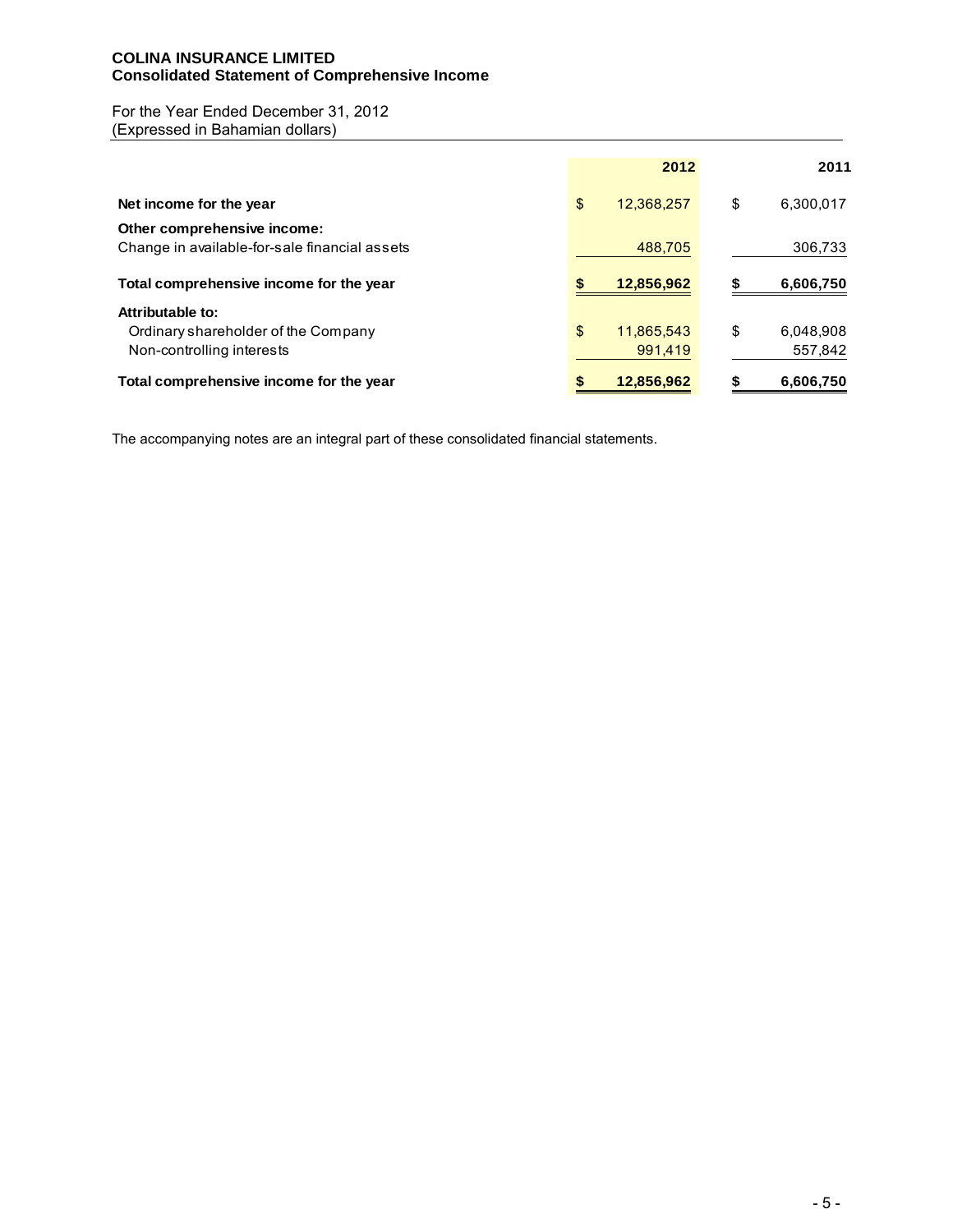|                                                     | Ordinary        |     |             |                    |    |                    | Non-             |               |
|-----------------------------------------------------|-----------------|-----|-------------|--------------------|----|--------------------|------------------|---------------|
|                                                     | <b>Share</b>    |     | Contributed | <b>Revaluation</b> |    | <b>Retained</b>    | controlling      | <b>Total</b>  |
|                                                     | <b>Capital</b>  |     | Capital     | <b>Reserve</b>     |    | <b>Earnings</b>    | <b>Interests</b> | <b>Equity</b> |
| Balance, December 31, 2010                          | \$<br>3,000,000 | \$  | 46,643,105  | 7,984,942 \$       |    | 40,222,971<br>- \$ | 12,472,319 \$    | 110,323,337   |
| Net income for the year                             |                 |     |             |                    |    | 5,742,175          | 557,842          | 6,300,017     |
| Net gain on remeasurement of                        |                 |     |             |                    |    |                    |                  |               |
| available-for-sale securities to fair value         |                 |     |             | 306.733            |    |                    |                  | 306,733       |
| Net fair value gain transferred to income on        |                 |     |             |                    |    |                    |                  |               |
| disposal of available-for-sale securities           |                 |     |             | (3,332)            |    |                    |                  | (3,332)       |
| Sale of shares in subsidiary                        |                 |     |             |                    |    |                    | 650,000          | 650,000       |
| Unrealized gain on purchase of shares in subsidiary |                 |     |             | 526,412            |    |                    | (591, 619)       | (65, 207)     |
| Acquisitions of subsidiaries                        |                 |     |             |                    |    |                    | (750,000)        | (750,000)     |
| Distributions by subsidiaries                       |                 |     |             |                    |    |                    | (1,020)          | (1,020)       |
| Issuance of preference share capital                |                 |     | 3,935,871   |                    |    |                    |                  | 3,935,871     |
| Dividends paid to ordinary shareholder (Note 31)    |                 |     |             |                    |    | (8,222,257)        |                  | (8,222,257)   |
| Balance, December 31, 2011                          | 3,000,000       |     | 50,578,976  | 8,814,755          |    | 37,742,889         | 12,337,522       | 112,474,142   |
| Net income for the year                             |                 |     |             |                    |    | 11,376,838         | 991,419          | 12,368,257    |
| Net gain on remeasurement of                        |                 |     |             |                    |    |                    |                  |               |
| available-for-sale securities to fair value         |                 |     |             | 488,705            |    |                    |                  | 488,705       |
| Unrealized gain on purchase of shares in subsidiary |                 |     |             | 23,335             |    |                    |                  | 23,335        |
| Changes in non-controlling interests                |                 |     |             |                    |    |                    | 904,326          | 904,326       |
| Revaluation of land and buildings                   |                 |     |             | 409,121            |    |                    |                  | 409,121       |
| Dividends paid to ordinary shareholder (Note 31)    |                 |     |             |                    |    | (6,171,000)        |                  | (6,171,000)   |
| Balance, December 31, 2012                          | 3,000,000       | \$. | 50,578,976  | 9,735,916          | -S | 42,948,727<br>-S   | 14,233,267       | 120,496,886   |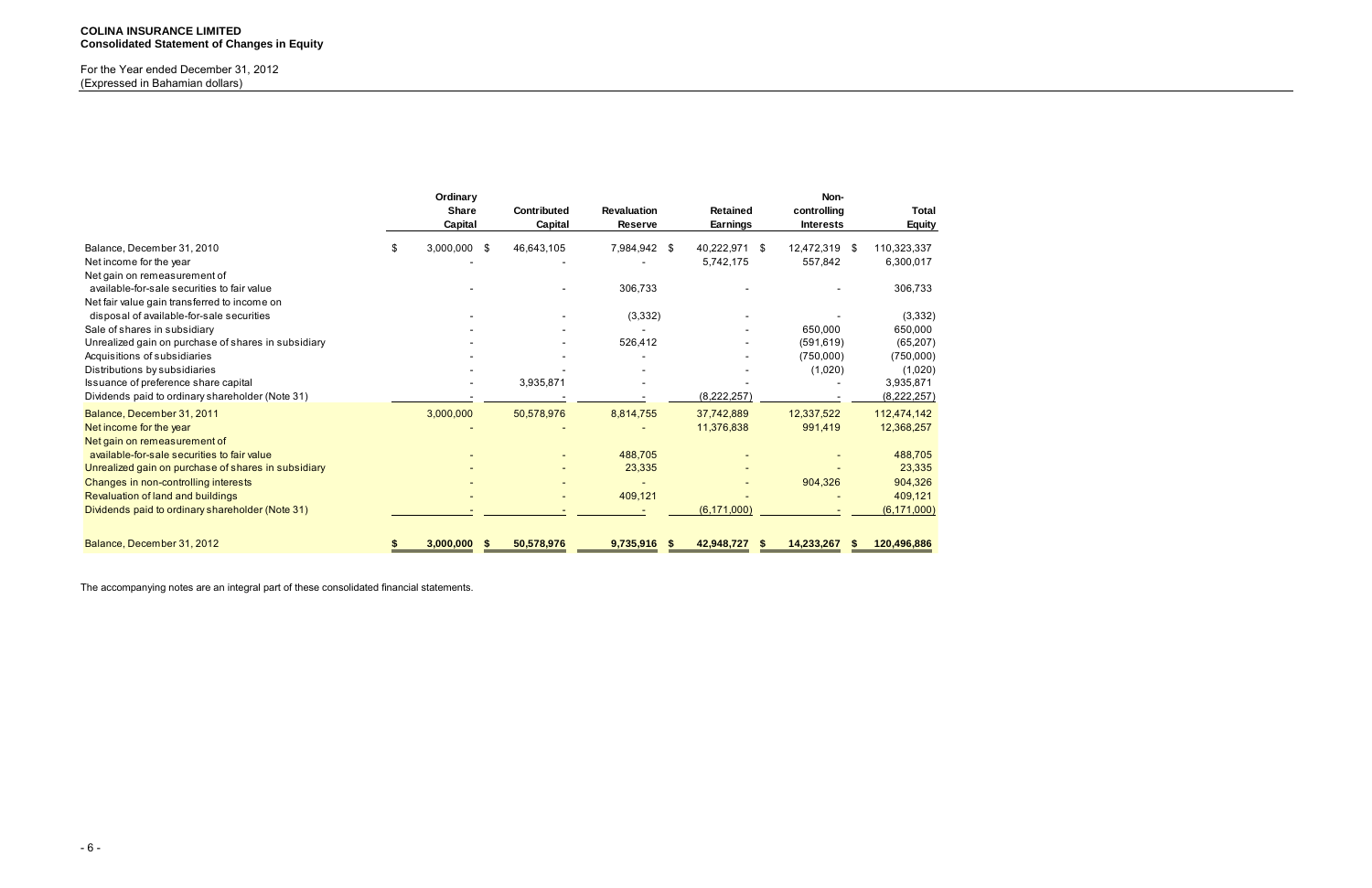# **COLINA INSURANCE LIMITED Consolidated Statement of Cash Flows**

For the Year ended December 31, 2012 (Expressed in Bahamian dollars)

|                                                      |                | 2012         | 2011            |
|------------------------------------------------------|----------------|--------------|-----------------|
| Cash flows from operating activities:                |                |              |                 |
| Net income                                           | $\mathfrak{L}$ | 12,368,257   | \$<br>6,300,017 |
| Adjustments to reconcile net income to net cash      |                |              |                 |
| provided by/(used in) operating activities:          |                |              |                 |
| Change in unrealized gains on fair value             |                |              |                 |
| through profit or loss securities                    |                | (3,100,968)  | (247, 849)      |
| Increase in provision for future policy benefits     |                | 16,511,775   | 14,296,247      |
| Changes in loss provisions for loans and receivables |                | (2,029,354)  | (747, 661)      |
| Depreciation and impairment/amortization charges     |                | 2,843,469    | 2,033,217       |
| Net realized (gain)/loss on fair value through       |                |              |                 |
| profit or loss securities                            |                | (5,909)      | 57,008          |
| Net realized gain on sale of available-for-sale      |                |              |                 |
| securities                                           |                |              | (3,332)         |
| Interest income                                      |                | (22,830,758) | (24, 023, 551)  |
| Dividend income                                      |                | (1,294,124)  | (1,383,461)     |
| Fair value losses (net) on investment properties     |                | 371,725      | 512,221         |
| Finance costs and interest                           |                | 1,344,898    | 1,608,159       |
| Operating cash flows before changes in operating     |                |              |                 |
| assets and liabilities                               |                | 4,179,011    | (1,598,985)     |
| Changes in operating assets and liabilities:         |                |              |                 |
| (Increase)/decrease in other assets                  |                | (5,572,238)  | 10,776,900      |
| Increase in other liabilities                        |                | 8,067,834    | 1,219,992       |
| Net cash provided by operating activities            |                | 6,674,607    | 10,397,907      |

*(Continued)*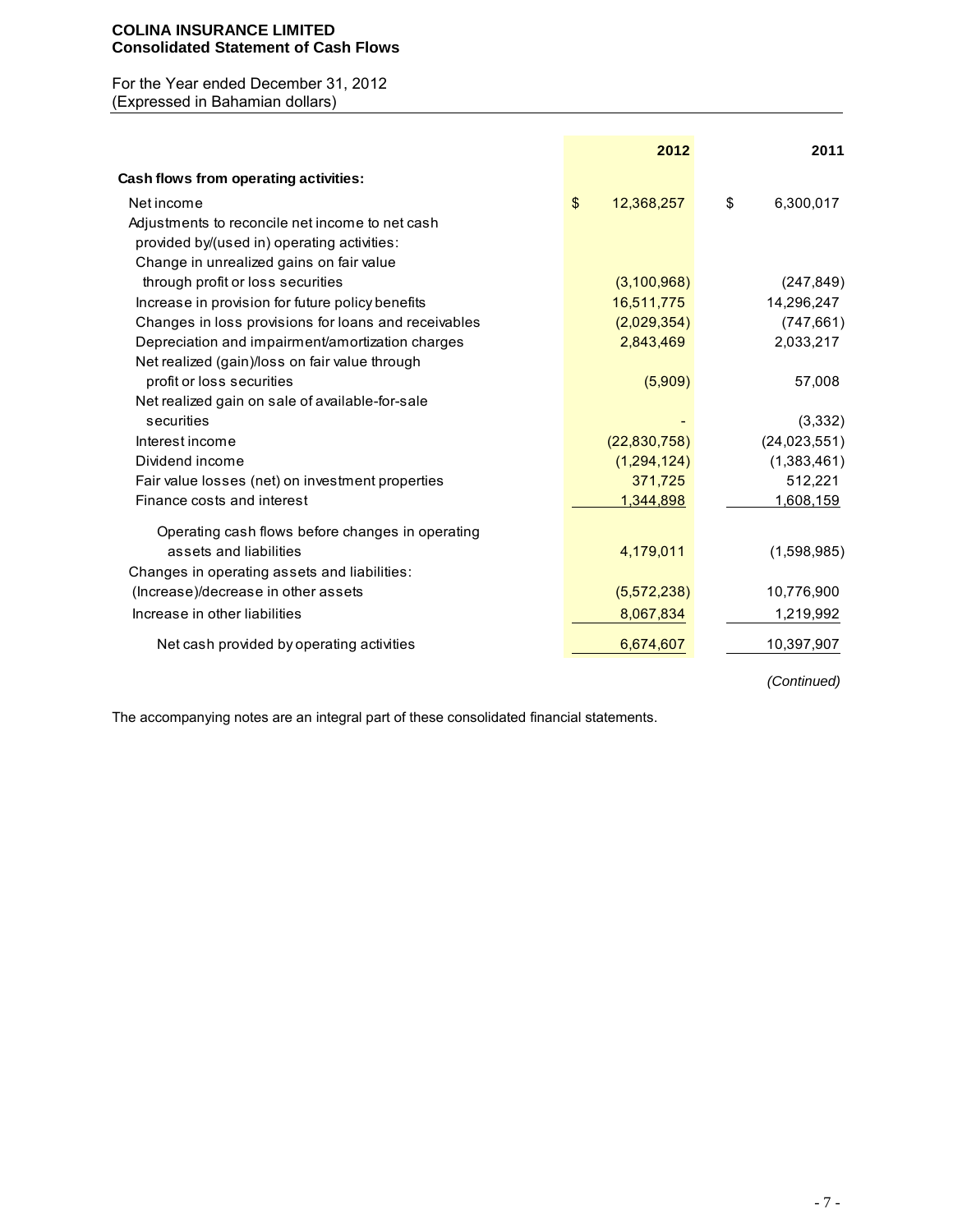# **COLINA INSURANCE LIMITED Consolidated Statement of Cash Flows**

For the Year ended December 31, 2012 (Expressed in Bahamian dollars)

|                                                               | 2012          | 2011           |
|---------------------------------------------------------------|---------------|----------------|
| Cash flows from investing activities:                         |               |                |
| Unrealized loss/(gain) on purchase of shares in subsidiary    | 23,335        | (173, 113)     |
| Decrease/(increase) in term deposits with original maturities |               |                |
| greater than 90 days                                          | 796,181       | (6, 232, 405)  |
| Decrease/(increase) in restricted cash balances               | 998,622       | (2,559)        |
| Fair value through profit or loss securities purchased        | (6,395,562)   | (23, 366, 203) |
| Proceeds on disposal of fair value through profit             |               |                |
| or loss securities                                            | 585,476       | 6,702,536      |
| Available-for-sale securities purchased                       | (15,834,169)  | (44, 157, 785) |
| Proceeds on disposal of available-for-sale securities         | 668,186       | 35,296,419     |
| Decrease in investment in Parent                              | 7,724         | 169,360        |
| Net (increase)/decrease in loans to policyholders             | (1,293,170)   | 5,879,413      |
| Net decrease in mortgages and commercial loans                | 10,158,213    | 1,501,867      |
| Additions to investment property                              | (640, 899)    | (471, 174)     |
| Interest received                                             | 23,383,830    | 24,359,236     |
| Dividends received                                            | 1,294,124     | 1,383,461      |
| Proceeds on disposal of property and equipment, net           |               | (399)          |
| Additions to property and equipment                           | (916, 589)    | (1,396,718)    |
| Additions to other intangible assets                          | (573, 100)    | (782, 971)     |
| Net cash provided by/(used in) investing activities           | 12,262,202    | (1, 291, 035)  |
| Cash flows from financing activities:                         |               |                |
| Changes in non-controlling interests                          | 904,326       | (1,020)        |
| Interest paid on other contracts                              | (1,344,898)   | (1,608,159)    |
| Dividends paid to ordinary shareholder                        | (6, 171, 000) | (8,222,257)    |
| Capital contribution by Parent                                |               | 3,935,871      |
| Net cash used in financing activities                         | (6,611,572)   | (5,895,565)    |
| Net increase in cash and cash equivalents                     | 12,325,237    | 3,211,307      |
| Cash and cash equivalents, beginning of year                  | 32,594,893    | 29,383,586     |
| Cash and cash equivalents, end of year (Note 8)               | 44,920,130    | 32,594,893     |

*(Concluded)*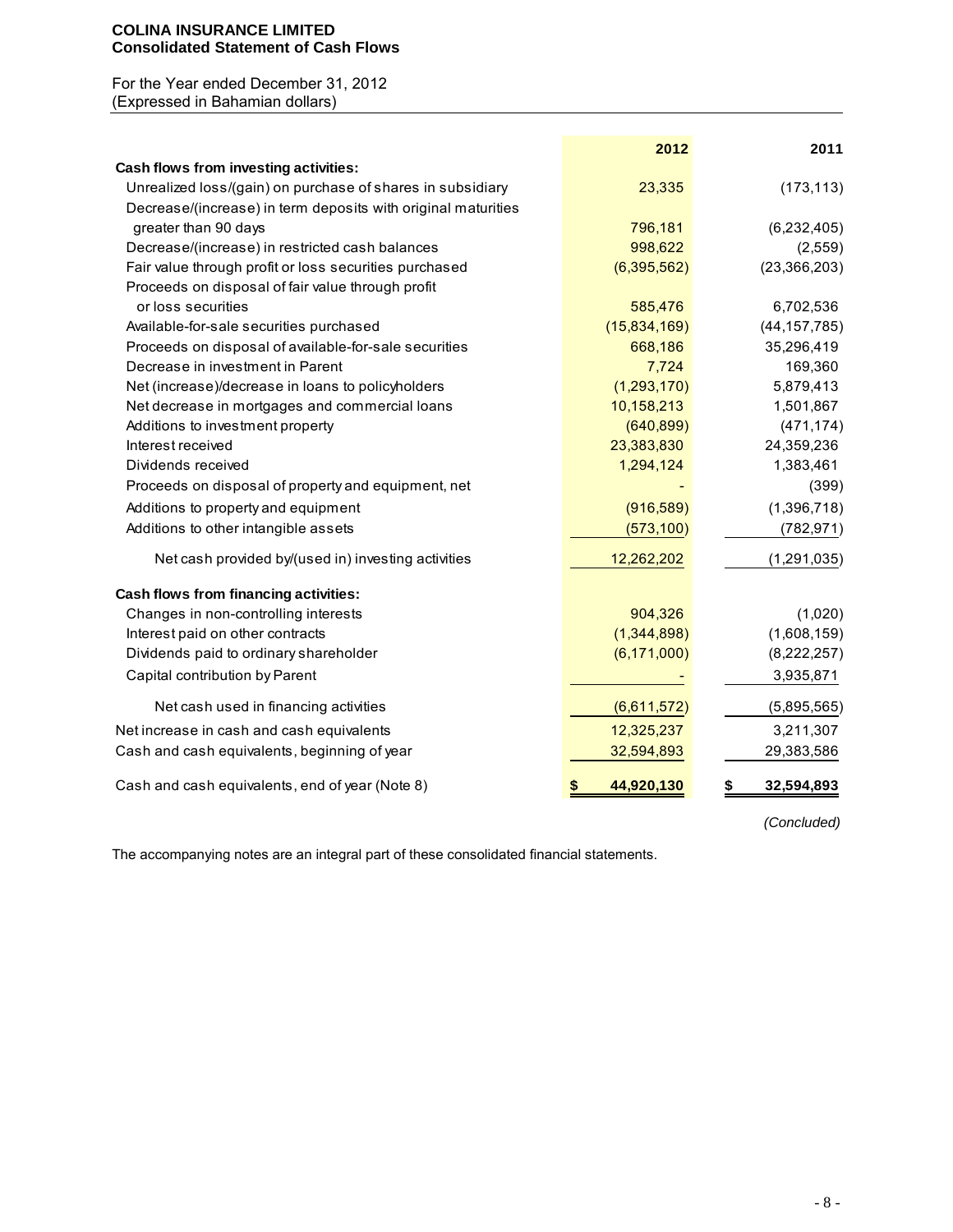## **1. Corporate Information**

Colina Insurance Limited ("the Company") was incorporated under the laws of the Commonwealth of The Bahamas.

The principal activity of the Company is the transaction of life and health insurance business. The Company is registered to operate as a life and health insurer in The Bahamas, The Cayman Islands, and The Turks and Caicos Islands.

The Company is wholly owned by Colina Holdings Bahamas Limited ("the Parent") whose majority shareholder is AF Holdings Ltd. ("AFH"). Both the Parent and AFH are Bahamian companies and the ordinary shares of the Parent are listed on the Bahamas International Securities Exchange. All significant balances and transactions with AFH and parties related to AFH are disclosed in these consolidated financial statements (See Note 34).

The registered office of the Company is located at Trinity Place Annex, Frederick and Shirley Streets, P.O. Box N-4805, Nassau, The Bahamas and its principal place of business is located at 308 East Bay Street, P.O. Box N-4728, Nassau, The Bahamas.

The consolidated financial statements of the Company for the year ended December 31, 2012 were authorized for issue in accordance with a resolution of the Company's Board of Directors on April 5, 2013.

## **2. Changes in Accounting Policy and Disclosures**

The accounting policies adopted are consistent with those of the previous financial year except for the following new and amended International Financial Reporting Standards (IFRS) and International Financial Reporting Interpretations Committee (IFRIC) interpretations effective as of January 1, 2012. The following accounting policies adopted were amended in the year commencing January 1, 2012:

- IFRS 7 Financial Instruments: Disclosures (amendment) effective July 2011;
- IAS 1 Presentation of Financial Statements effective June 2011;
- Improvements to IFRSs (May 2011) effective January 2014; and
- IAS 32 Financial Instruments, Presentation.

The adoption of these new and amended International Financial Reporting Standards (IFRS) and International Reporting Interpretations Committee (IFRIC) interpretations has not had any material impact on the amounts reported for current and prior years but may affect the accounting for future transactions and arrangements.

## **3. Standards Issued but not yet Effective**

The Company has not adopted the following IFRS and interpretations issued by the IFRIC that have been issued but are not yet effective.

- IFRS 9 *Financial Instruments Classification and Measurement:* Effective prospectively for reporting periods beginning on or after January 1, 2015;
- IFRS 10 *Consolidated Financial Statements* Effective prospectively for reporting periods beginning on or after January 1, 2013;
- IFRS 11 *Joint Arrangements* Effective prospectively for reporting periods beginning on or after January 1, 2013;
- IFRS 12 *Disclosure of Interest In Other Entities* Effective prospectively for reporting periods beginning on or after January 1, 2013;
- IFRS 13 *Fair Value Measurement* Effective prospectively for reporting periods beginning on or after January 1, 2013;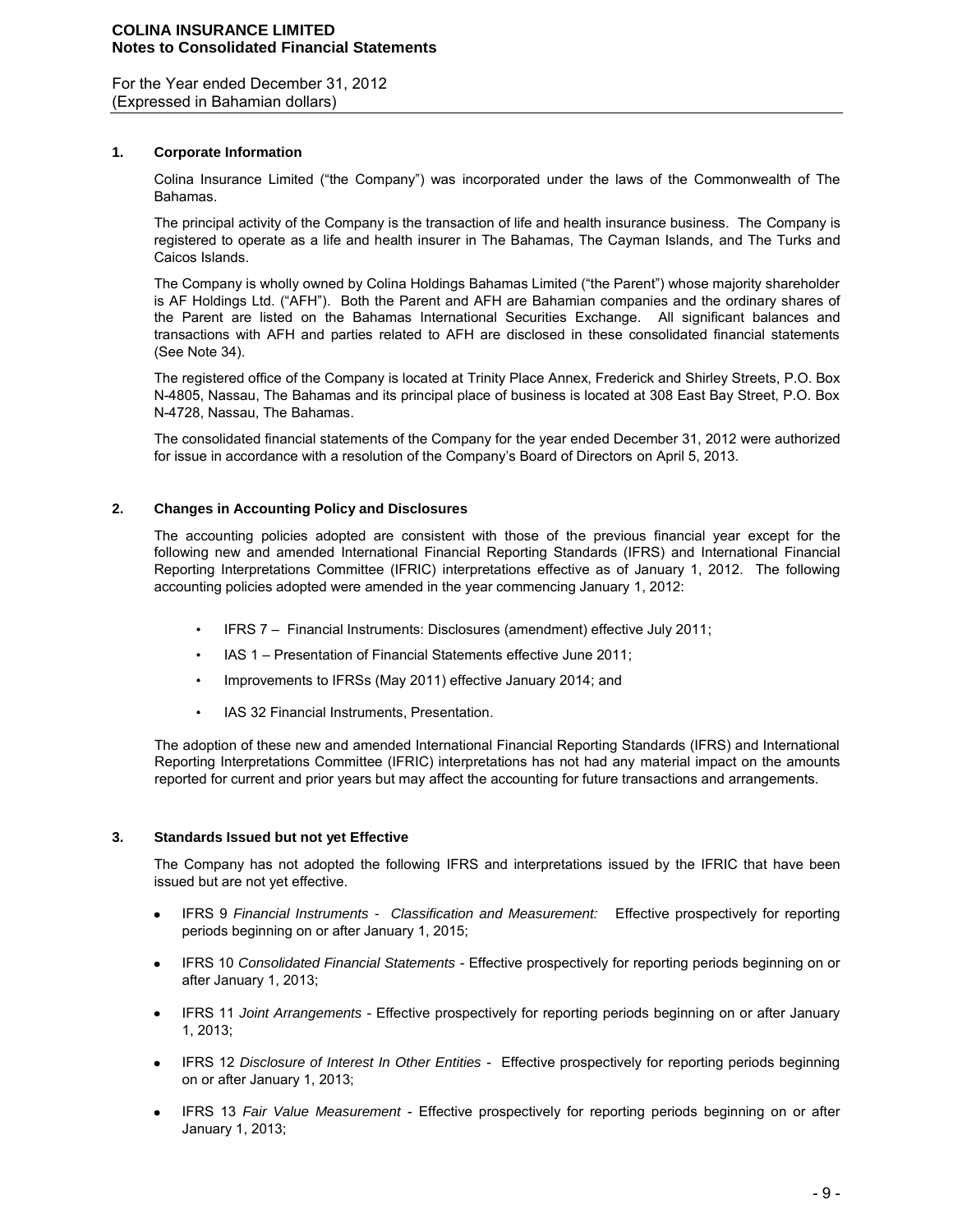- IAS 19 *Employee Benefits (Amendments)* Effective prospectively for reporting periods beginning on or  $\bullet$ after January 1, 2013;
- IAS 27 *Consolidated Separate Financial Statements (Amendments) – Separate Financial Statements:*  Effective prospectively for periods beginning on or after January 1, 2013;
- IAS 28 *Investment In Associates (Amendments) – Investment In Associates and Joint Ventures -* Effective prospectively for periods beginning on or after January 1, 2013; and
- IAS 32 *Financial Instruments: Presentation* Amendments to application guidelines on the offsetting of financial assets and financial liabilities. Effective prospectively for reporting periods beginning on or after January 1, 2014.

Management has not yet assessed the full impact of the relevant adoption of these standards and interpretations in future periods against the consolidated financial statements of the Company.

## **4. Summary of Significant Accounting Policies**

The principal accounting policies applied in the preparation of these consolidated financial statements are set out below. These policies have been consistently applied to the years presented, unless otherwise stated.

#### *4.1 Statement of compliance*

The consolidated financial statements of the Company have been prepared in accordance with IFRS as issued by the International Accounting Standards Board.

The Company presents its consolidated statement of financial position broadly in order of liquidity. An analysis regarding recovery or settlement within twelve months after the consolidated statement of financial position date (current) and more than 12 months after the consolidated statement of financial position date (non-current) is presented in Note 35.

## *4.2 Basis of preparation*

These consolidated financial statements, comprising the Company and its subsidiaries, have been prepared under the historical cost convention, as modified by the revaluation of certain financial assets and liabilities and investment properties that are required to be remeasured at fair value. The Company, with the concurrence of The Insurance Commission of The Bahamas, uses actuarial practices generally accepted in Canada for the valuation of its provision for future policyholder benefits as no specific guidance is provided by IFRS for determining such provisions. The adoption of IFRS 4 – Insurance Contracts, permits the Company to continue with this valuation policy.

Financial assets and liabilities are offset and the net amount reported in the consolidated statement of financial position only when there is a legally enforceable right to offset the recognized amounts and there is an intention to settle on a net basis, or to realize the assets and settle the liability simultaneously. Income and expense will not be offset in the consolidated statement of income unless required or permitted by any accounting standard or interpretation, as specifically disclosed in the accounting policies of the Company.

## *4.3 Significant accounting judgments and key sources of estimation uncertainty*

The preparation of the consolidated financial statements in conformity with IFRS requires management to make judgments, estimates and assumptions that affect the reported amounts of assets and liabilities and disclosures of contingent assets and liabilities at the date of the consolidated financial statements, and the reported amounts of revenues and expenses during the reporting period. However, uncertainty about these assumptions and estimates could result in outcomes that could require a material adjustment to the carrying amount of the asset or liability affected in the future. These factors could include:

#### *Estimates and assumptions*

The key assumptions concerning the future and other key sources of estimation uncertainty at the consolidated statement of financial position date, that have a significant risk of causing a material adjustment to the carrying amounts of assets and liabilities within the next financial year are discussed below.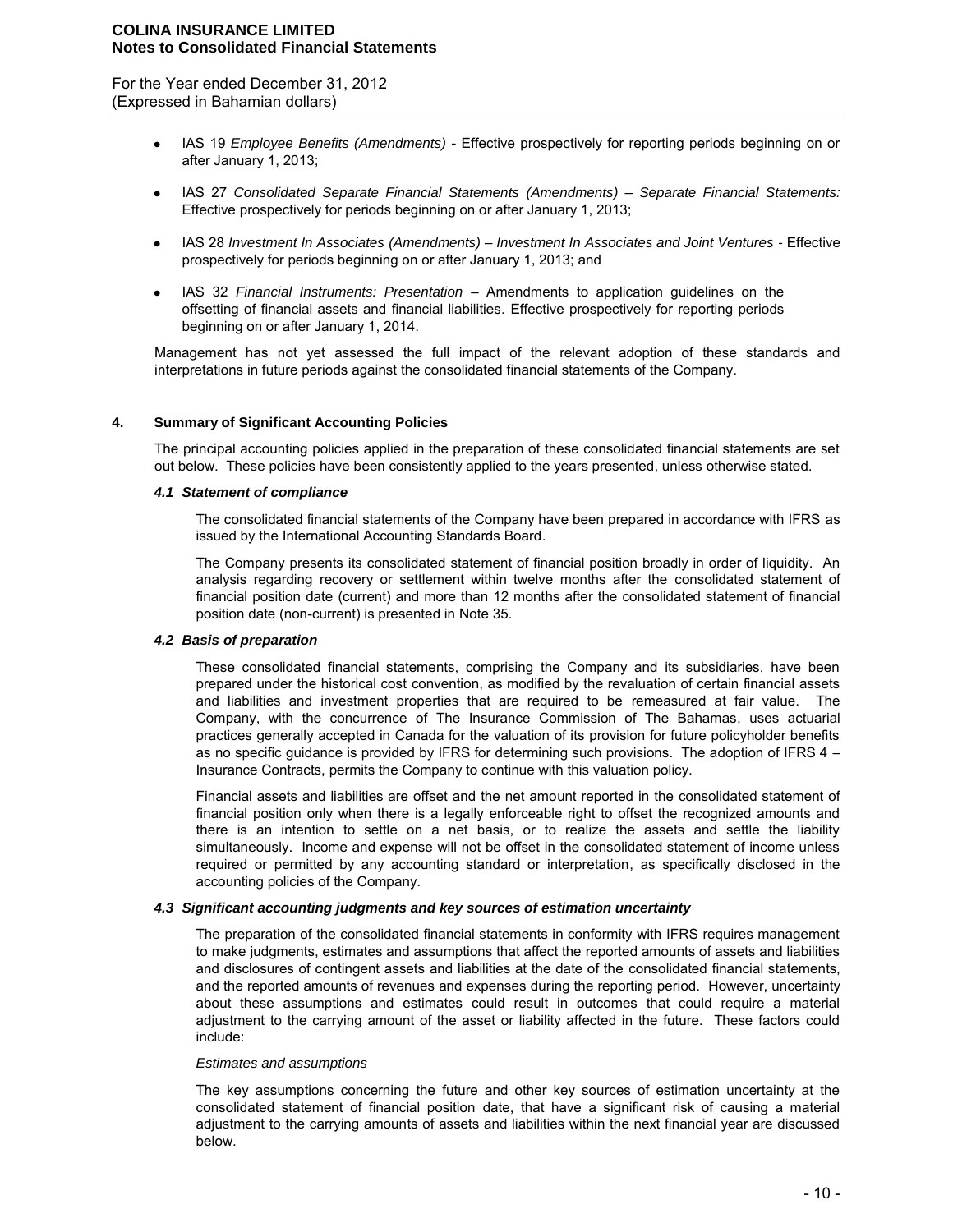> (a) Valuation of long term insurance contract liabilities and investment contract liabilities with a Discretionary Participation Feature ("DPF")

The liability for life insurance contracts and investment contracts with DPF is either based on current assumptions or on assumptions established at inception of the contract, reflecting the best estimate at the time increased with a margin for risk and adverse deviation. All contracts are subject to a liability adequacy test, which reflect management's best current estimate of future cash flows.

The main assumptions used relate to mortality, morbidity, longevity, investment returns, expenses, lapse and surrender rates, and discount rates. The Company bases mortality and morbidity rates on standard industry Canadian mortality tables which reflect historical experiences, adjusted when appropriate to reflect the Company's unique risk exposure, product characteristics, target markets and own claims severity and frequency experiences. For those contracts that insure risk related to longevity, prudent allowance is made for expected future mortality improvements as well as wide ranging changes to life style, could result in significant changes to the expected future mortality exposure.

Estimates are also made as to future investment income arising from the assets backing life insurance contracts. These estimates are based on current market returns as well as expectations about future economic and financial developments.

Assumptions on future expense are based on current expense levels, adjusted for expected expense inflation if appropriate.

Lapse and surrender rates are based on the Company's historical experience of lapses and surrenders.

Discount rates are based on current industry risk rates, adjusted for the Company's own risk exposure.

The carrying value at December 31, 2012 of long term insurance contract liabilities is \$207,986,878 (2011: \$202,087,021) and of investment contract liabilities with DPF is \$8,322,256 (2011: \$9,018,040).

(b) Medical insurance contract liabilities

For medical insurance contracts, estimates have to be made for the expected ultimate cost of claims reported at the consolidated statement of financial position date and for the expected ultimate cost of claims incurred but not yet reported (IBNR) at the consolidated statement of financial position date. It can take a significant period of time before the ultimate claims cost can be established with certainty and for certain types of policies, IBNR claims form the majority of the consolidated statement of financial position liability.

The ultimate cost of outstanding claims is estimated by using a range of standard actuarial claims projection techniques.

The main assumption underlying these techniques is that a company's past claims development experience can be used to project future claims development and hence ultimate claims costs.

The carrying value at the consolidated statement of financial position date of non-life insurance contract liabilities is \$16,354,079 (2011: \$16,404,856).

(c) Goodwill impairment testing

Goodwill is tested for impairment annually and when circumstances indicate that the carrying value may be impaired. Impairment is determined for goodwill by assessing the recoverable amount of the cash-generating units to which the goodwill relates. Where the recoverable amount of the cash-generating units is less than their carrying amount, an impairment loss is recognized.

The carrying value of goodwill is \$8,153,110 (2011: \$8,562,271).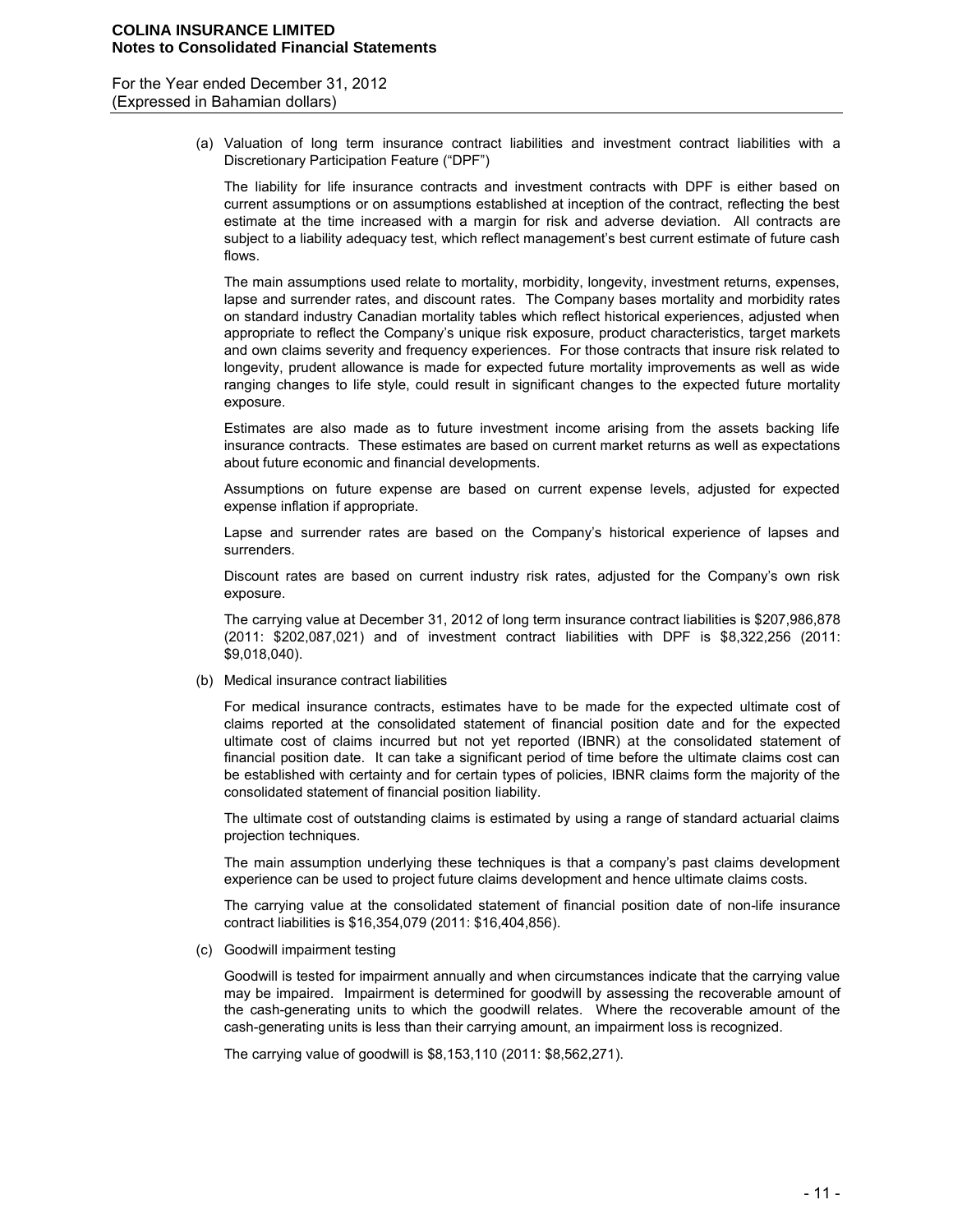### *4.4 Principles of consolidation*

The consolidated financial statements include the accounts of the Company and subsidiaries where the Company has the power to govern the financial and operating policies, generally accompanying a shareholding of more than 50% of the voting rights. Subsidiaries are fully consolidated from the date on which control is transferred to the Company and are de-consolidated from the date on which control ceases. The financial statements of subsidiaries are prepared for the same reporting period as the Company, using consistent accounting policies.

Non-controlling interests in the net assets of consolidated subsidiaries are identified separately from the Company's equity. Non-controlling interests consist of the amount of those interests at the date of the original business combination (See Note 4.5) and the non-controlling interest's share of changes in equity since the date of the combination.

All material inter-company balances and transactions are eliminated on consolidation. The accounting policies of subsidiaries have been changed where necessary to ensure consistency with the policies adopted by the Company.

## *4.5 Business combinations*

Business combinations are accounted for using the acquisition method. The cost of an acquisition is measured as the aggregate of the consideration transferred, measured at acquisition date fair value and the amount of any non-controlling interest in the acquiree. For each business combination, the Company has an option to measure any non-controlling interests in the acquiree either at fair value or at the non-controlling interest's proportionate share of the acquiree's identifiable net assets.

When the Company acquires a business, it assesses the financial assets and liabilities assumed for appropriate classification and designation in accordance with the contractual terms, economic circumstances and pertinent conditions at the acquisition date.

If the business combination is achieved in stages, the acquisition date fair value of the acquirer's previously held equity interest in the acquiree is remeasured to fair value as at the acquisition date through profit or loss. Once control has been established, the unrealized gain or loss is recorded in the revaluation reserve in the consolidated statement of changes in equity.

Any contingent consideration to be transferred by the acquirer will be recognized at fair value at the acquisition date. Subsequent changes to the fair value of the contingent consideration which is deemed to be an asset or a liability will be recognized as measurement period adjustments in accordance with the applicable IFRS. If the contingent consideration is classified as equity, it will not be remeasured and its subsequent settlement will be accounted for within equity.

Goodwill is initially measured at cost, being the excess of the fair value of the consideration transferred over the Company's share in the net identifiable assets acquired and liabilities assumed and net of the fair value of any previously held equity interest in the acquiree. After initial recognition, goodwill is measured at cost less any accumulated impairment losses. For the purposes of impairment testing, goodwill acquired in a business combination is allocated to an appropriate cash-generating unit that is expected to benefit from the combination, irrespective of whether other assets or liabilities of the acquiree are assigned to those units.

Where goodwill forms part of a cash-generating unit and part of the operation within that unit is disposed of, the goodwill associated with the operation disposed of is included in the carrying amount of the operation when determining the gain or loss on disposal of the operation. Goodwill disposed of in this circumstance is measured based on the relative values of the operation disposed of and the portion of the cash-generating unit retained.

# *4.6 Investment in associates*

The Company's investment in associates is accounted for using the equity method of accounting. An associate is an entity over which the Company has significant influence and that is neither a subsidiary nor an interest in a joint venture. Significant influence is the power to participate in the financial and operating policy decisions of the investee but is not control or joint control over those policies.

Under the equity method, investments in associates are carried in the consolidated statement of financial position at cost plus post-acquisition changes in the Company's share of the net assets of the associate. Any excess of the cost of acquisition over the Company's share of the net fair value of the identifiable assets, liabilities and contingent liabilities of the associate recognized at the date of acquisition is recognized as goodwill.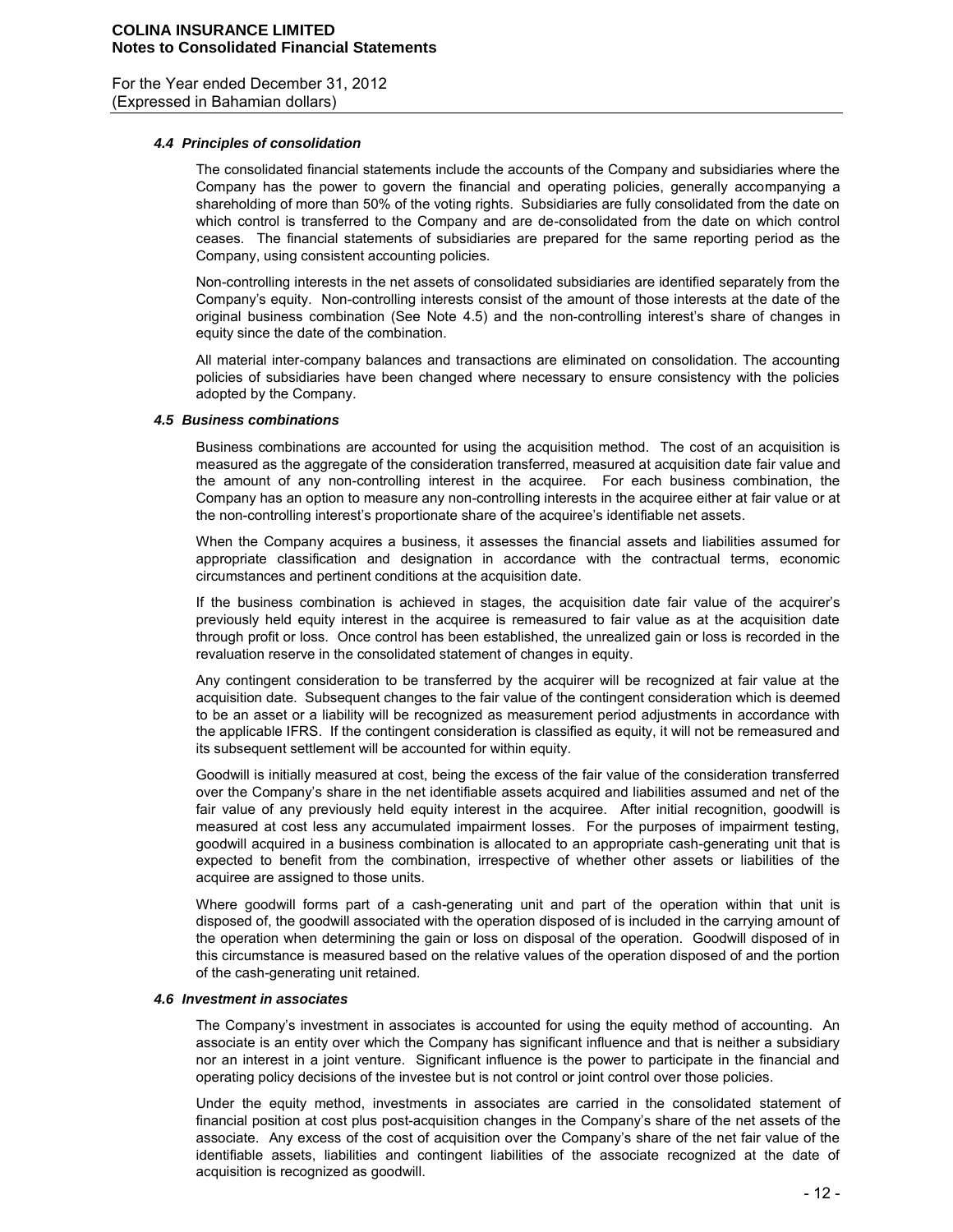> As goodwill relating to an associate forms part of the carrying amount of an investment in associate and is not separately recognized, it is neither amortized nor individually tested for impairment.

> After application of the equity method, the Company assesses at each consolidated statement of financial position date whether there is any objective evidence that the entire carrying amount of the investment in associate is impaired by comparing its carrying value to its recoverable amount. Any impairment losses are recognized immediately in the consolidated statement of income.

> The consolidated statement of income reflects the share of the results of operations of the associate. Where there has been a change recognized directly in the equity of the associate, the Company recognizes its share of any changes and discloses this, when applicable, in the statement of changes in equity. Profits or losses resulting from transactions between the Company and the associate are eliminated to the extent of the Company's interest in the relevant associate.

> Upon loss of significant influence over an associate, the Company measures and recognizes any remaining investment at its fair value. Any difference between the carrying amount of the associate upon loss of significant influence and the fair value of the remaining investment and proceeds from disposal is recognized in profit or loss.

## *4.7 Foreign currency translation*

The Company's functional and presentation currency is the Bahamian dollar. Monetary assets and liabilities denominated in currencies other than the Bahamian dollar are translated to Bahamian dollars using the rate of exchange prevailing at the consolidated statement of financial position date. Income and expense items denominated in foreign currencies are translated at a rate of exchange that approximates the actual rate prevailing at the time of the transaction. Resulting differences are recognized in income in the reporting period in which they arise.

### *4.8 Cash and cash equivalents*

For the purposes of the consolidated statement of cash flows, cash and cash equivalents comprise: cash on hand; demand deposits; term deposits with original maturities of 90 days or less; adjusted for restricted cash balances and bank overdrafts.

## *4.9 Financial assets*

The Company classifies its financial assets into the following categories: financial assets at fair value through profit or loss, loans and receivables, and available-for-sale financial assets. The classification depends on the purpose for which the investments were acquired. Management determines the classification of its investments at initial recognition and re-evaluates the classification at every reporting date.

#### *Financial assets at fair value through profit or loss ("FVPL")*

Financial assets at FVPL has two sub categories - namely, financial assets held for trading, and those designated at fair value through the consolidated statement of income at inception. Investments typically bought with the intention to sell in the near future are classified as held for trading. For investments designated at initial recognition as at FVPL, the following criteria must be met:

- The designation eliminates or significantly reduces the inconsistent treatment that would otherwise  $\bullet$ arise from measuring the assets and liabilities or recognizing gains and losses on a different basis; or
- The assets are part of a group of financial assets which are managed and their performance evaluated on a fair value basis, in accordance with a documented risk management or investment strategy.

#### *Loans and receivables*

Loans and receivables are non-derivative financial assets with fixed or determinable payments that are not quoted in an active market other than those that the Company intends to sell in the short term or that it has designated as at FVPL or available-for-sale. Balances that are included in this classification include: mortgages and commercial loans, policy loans, receivables arising from insurance contracts, and term deposits with maturities of greater than 90 days.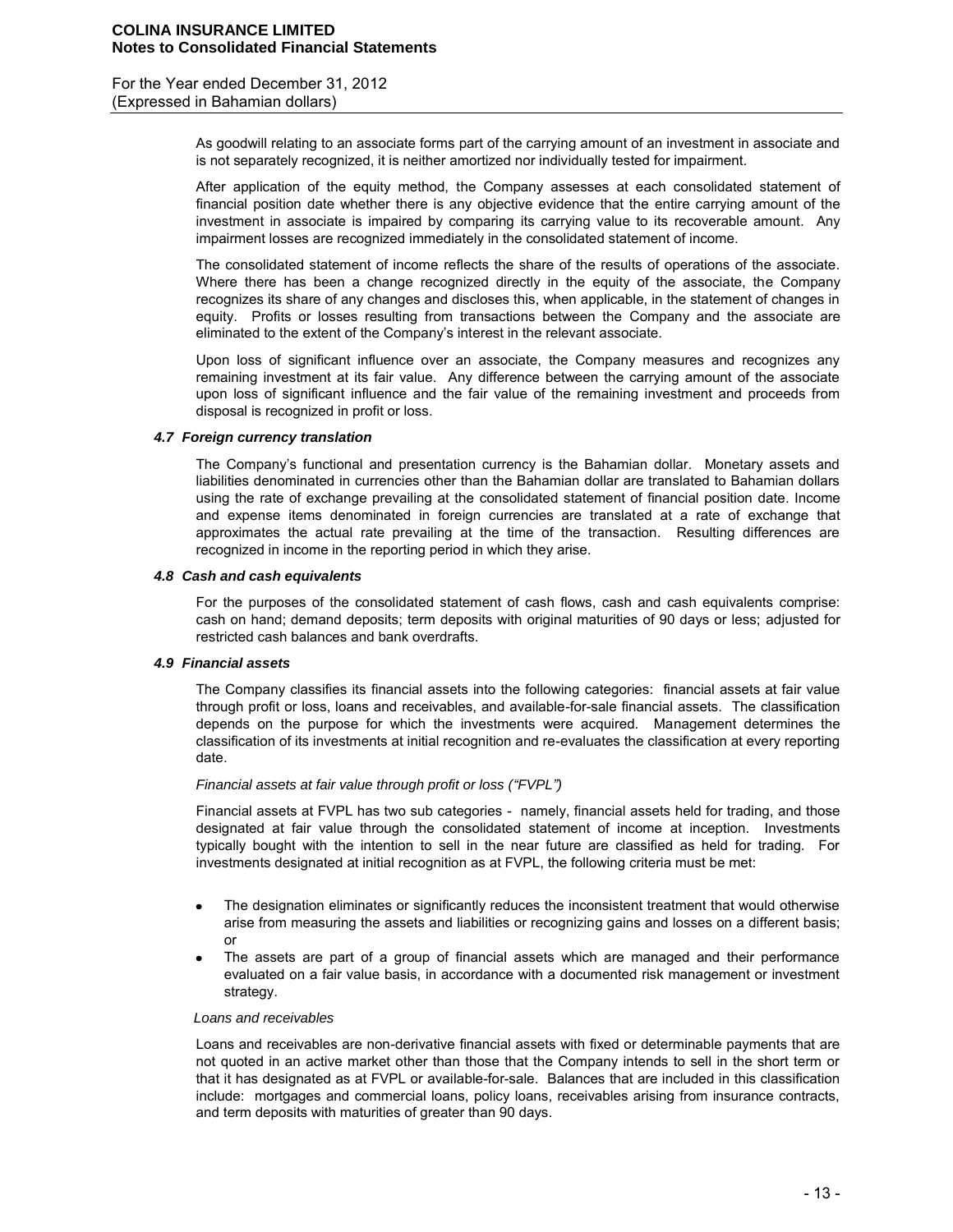### *Available-for-sale ("AFS") financial assets*

AFS financial assets are non-derivative financial assets that are either designated in this category or not classified in any of the other categories.

Regular way purchases and sales of financial assets are recognized on trade date – the date on which the Company commits to purchase or sell the asset. Investments are initially recognized at fair value plus, in the case of all financial assets not carried at FVPL, transaction costs that are directly attributable to their acquisition. Investments are derecognized when the rights to receive cash flows from the investments have expired or where they have been transferred and the Company has also transferred substantially all risks and rewards of ownership.

## *Fair value of financial instruments*

Fair value is defined under accounting guidance currently applicable to the Company to be the prices that would be received upon the sale of an asset or paid to transfer a liability in an orderly transaction between open market participants at the measurement date. AFS financial assets and financial assets at FVPL are subsequently carried at fair value. Realized and unrealized gains and losses arising from changes in the fair value of the financial assets classified in the FVPL category are included in the consolidated statement of income in the period in which they arise. Unrealized gains and losses arising from changes in the fair value of financial assets classified as AFS are recognized in the revaluation reserve in the consolidated statement of changes in equity. When financial assets classified as AFS are sold or impaired, the difference between cost or amortized cost and estimated fair value is removed from the revaluation reserve and charged to the consolidated statement of income.

For financial instruments where there is not an active market, the fair value is determined by comparison to similar instruments for which market observable prices exist, and other relevant valuation models.

The carrying value of floating rate and overnight deposits with credit institutions approximates fair value. The carrying value is the cost of the deposit and accrued interest.

If the fair value cannot be measured reliably, these financial instruments are measured at cost, being the fair value of the consideration paid for the acquisition of the investment or the amount received on issuing the financial liability. All transaction costs directly attributable to the acquisition are also included in the cost of the investment.

An analysis of fair values of financial instruments and further details as to how they are measured are provided in Note 9.

## *4.10Impairment of financial assets*

#### *Financial assets carried at amortized cost*

The Company assesses at each consolidated statement of financial position date whether there is objective evidence that a financial asset or group of financial assets is impaired. A financial asset or group of financial assets is impaired and impairment losses are incurred only if there is objective evidence of impairment as a result of one or more events that have occurred after the initial recognition of the asset ('a loss event') and that loss event (or events) has an impact on the estimated future cash flows of the financial asset or group of financial assets that can be reliably estimated. Objective evidence that a financial asset or group of assets is impaired includes observable data that comes to the attention of the Company about the following events:

- significant financial difficulty of the issuer or debtor;
- a breach of contract, such as a default or delinquency in payments;
- it becoming probable that the issuer or debtor will enter bankruptcy or other financial reorganization;
- the disappearance of an active market for that financial asset because of financial difficulties; or
- observable data indicating that there is a measurable decrease in the estimated future cash flows from a group of financial assets since the initial recognition of those assets,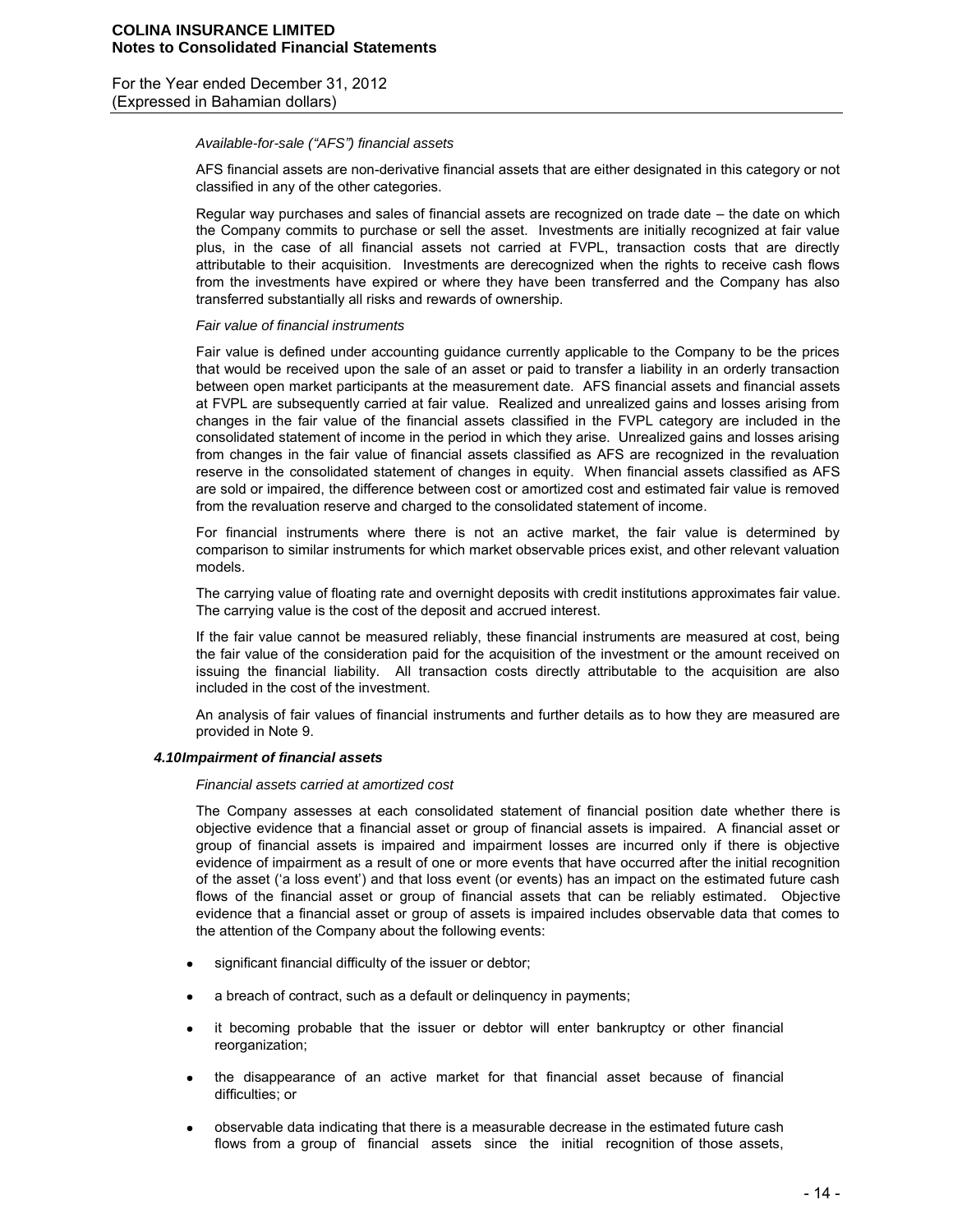For the Year ended December 31, 2012 (Expressed in Bahamian dollars)

> though the decrease cannot yet be identified with the individual financial assets in the group, including:

- adverse changes in the payment status of issuers or debtors in the group; or
- local economic conditions that correlate with defaults on the assets in the group.

If there is objective evidence that an impairment loss has been incurred on loans and receivables carried at amortized cost, the amount of the loss is measured as the difference between the asset's carrying amount and the present value of estimated future cash flows (excluding future credit losses that have not been incurred) discounted at the financial asset's original effective interest rate. The calculation of the present value of the estimated future cash flows of a collateralized financial asset reflects the cash flows that may result from foreclosure less costs for obtaining and selling the collateral, whether or not foreclosure is probable. The carrying amount of financial assets are reduced by the impairment loss directly for all financial assets with the exception of trade receivables and mortgage loans, where the carrying value is reduced through the use of an allowance account. Subsequent recoveries of amounts previously written off are credited against the allowance account. Changes in the carrying amount of the allowance account are recognized in profit or loss.

### *Financial assets carried at fair value*

The Company assesses at each consolidated statement of financial position date whether there is objective evidence that an AFS financial asset is impaired, including in the case of equity investments classified as AFS, a significant or prolonged decline in the fair value of the security below its cost. If any evidence exists for AFS financial assets, the cumulative loss – measured as the difference between the acquisition cost and current fair value, less any impairment loss on the financial asset previously recognized in profit or loss – is removed from equity and recognized in the consolidated statement of income. The impairment loss is reversed through the consolidated statement of income if in a subsequent period the fair value of a debt instrument classified as AFS increases and the increase can be objectively related to an event occurring after the impairment loss was recognized in profit or loss.

For unlisted shares classified as AFS, a significant or prolonged decline in the fair value of the security below its cost is considered to be objective evidence of impairment.

#### *4.11Investment properties*

Investment properties comprise freehold land and buildings, mainly commercial properties that are held for long-term yields and capital appreciation purposes and are held initially at cost, including transaction costs. The carrying amount includes the cost of replacing part of an existing investment property at the time that cost is incurred if the recognition criteria are met; and exclude the costs of day-to-day servicing of an investment property.

Subsequent to initial recognition, such properties are measured at estimated fair value based on open market value determined periodically by external appraisers with management valuations in intervening periods. Gains or losses arising from changes in the fair values of investment properties are included in the consolidated statement of income in the year in which they arise.

Investment properties are derecognized either when they have been disposed of, or when the investment property is permanently withdrawn from use and no future economic benefit is expected from its disposal. Any gains or losses on the retirement or disposal of an investment property are recognized in the consolidated statement of income in the year of retirement or disposal.

Transfers are made to or from investment property only when there is a change in use evidenced by the end of owner-occupation, commencement of an operating lease to another party, or completion of construction or development. For a transfer from investment property to owner occupied property, the deemed cost for subsequent accounting is the fair value at the date of change in use. If owneroccupied property becomes an investment property, the Company accounts for such property in accordance with the policy stated under property and equipment up to the date of the change in use.

When the Company completes the construction or development of a self-constructed investment property, any difference between the fair value of the property at that date and its previous carrying amount is recognized in the consolidated statement of income.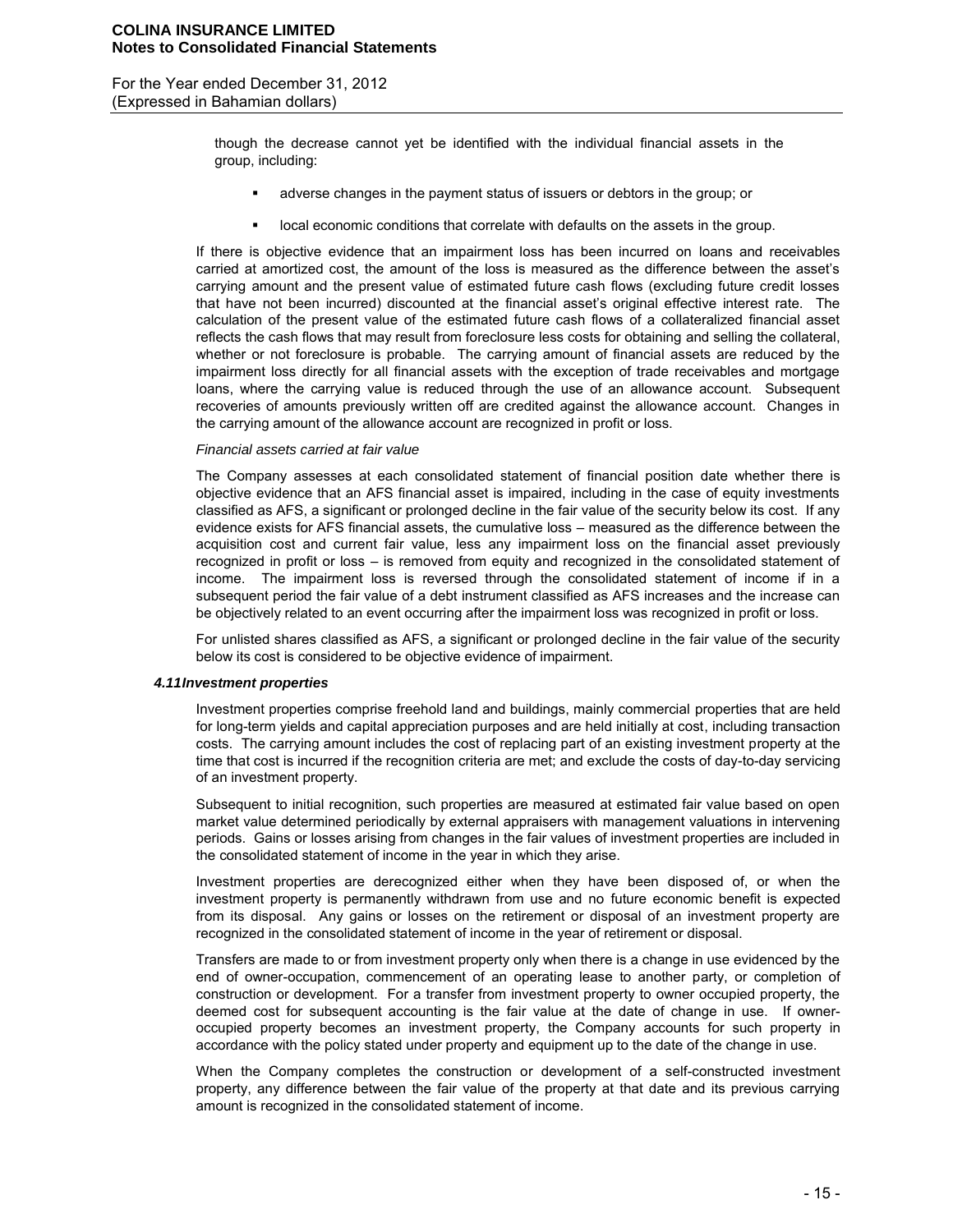## *4.12Property and equipment*

Property and equipment are carried at cost less accumulated depreciation and any impairment losses. Depreciation is charged using the straight-line method to allocate the cost of the assets over their estimated useful lives, as follows:

| $\bullet$ | Furniture, fixtures and equipment | 5 to 10 years                        |
|-----------|-----------------------------------|--------------------------------------|
| $\bullet$ | Computer hardware                 | 3 to 5 years                         |
| $\bullet$ | Motor vehicles                    | 4 to 5 years                         |
| $\bullet$ | Leasehold improvements            | 5 to 15 years, or shorter lease term |
| $\bullet$ | Land improvements and buildings   | 40 to 50 years                       |

Land is not depreciated. The assets' useful lives are reviewed at each consolidated statement of financial position date and adjusted if appropriate. An asset's carrying amount is written down immediately to its recoverable amount if the asset's carrying amount is greater than its estimated recoverable amount.

Gains and losses on disposals are determined by comparing proceeds with carrying amounts. These are included in the consolidated statement of income.

Increases in the carrying amount arising on revaluation of land and buildings are credited to the revaluation reserve in equity.

Decreases that offset previous increases of the same asset are charged against the revaluation reserve directly in equity; all other decreases are charged to the consolidated statement of income and depreciation based on the asset's original cost is transferred from the revaluation reserve to retained earnings.

## *4.13Goodwill and other intangible assets*

#### *Goodwill*

Goodwill represents the excess of the cost of an acquisition over the fair value of the Company's share of the net identifiable assets of the acquiree at the acquisition date. Goodwill is tested annually for impairment and carried at cost less accumulated impairment losses. Impairment losses related to goodwill cannot be reversed in future periods. Goodwill is allocated to cash-generating units ("CGUs") for the purpose of impairment testing. Gains and losses on the disposal of an entity include the carrying amount of goodwill relating to the entity sold.

For goodwill arising from the purchase of insurance related business, goodwill is allocated to CGUs identified according to the nature and type of insurance contract by major block of business.

For each CGU, the impairment charge is calculated by comparing the present value of the in force and projected new business at time of purchase and currently to determine how much the value has decreased relative to the original amount of goodwill recorded.

The Company's policy for goodwill arising on the acquisition of an associate is described in Note 4.6.

#### *Other intangible assets*

Other intangible assets include acquired computer software licenses which are capitalized on the basis of the costs incurred to acquire and implement the specific software. These costs are amortized using the straight-line method over the estimated useful life, not exceeding a period of three years and are included in general and administrative expenses in the consolidated statement of income. At each consolidated statement of financial position date, the Company reviews the carrying amounts of its intangible assets to determine whether there is any indication that those assets have suffered an impairment loss. If any such indication exists, the recoverable amount of the asset is estimated in order to determine the extent of the impairment loss.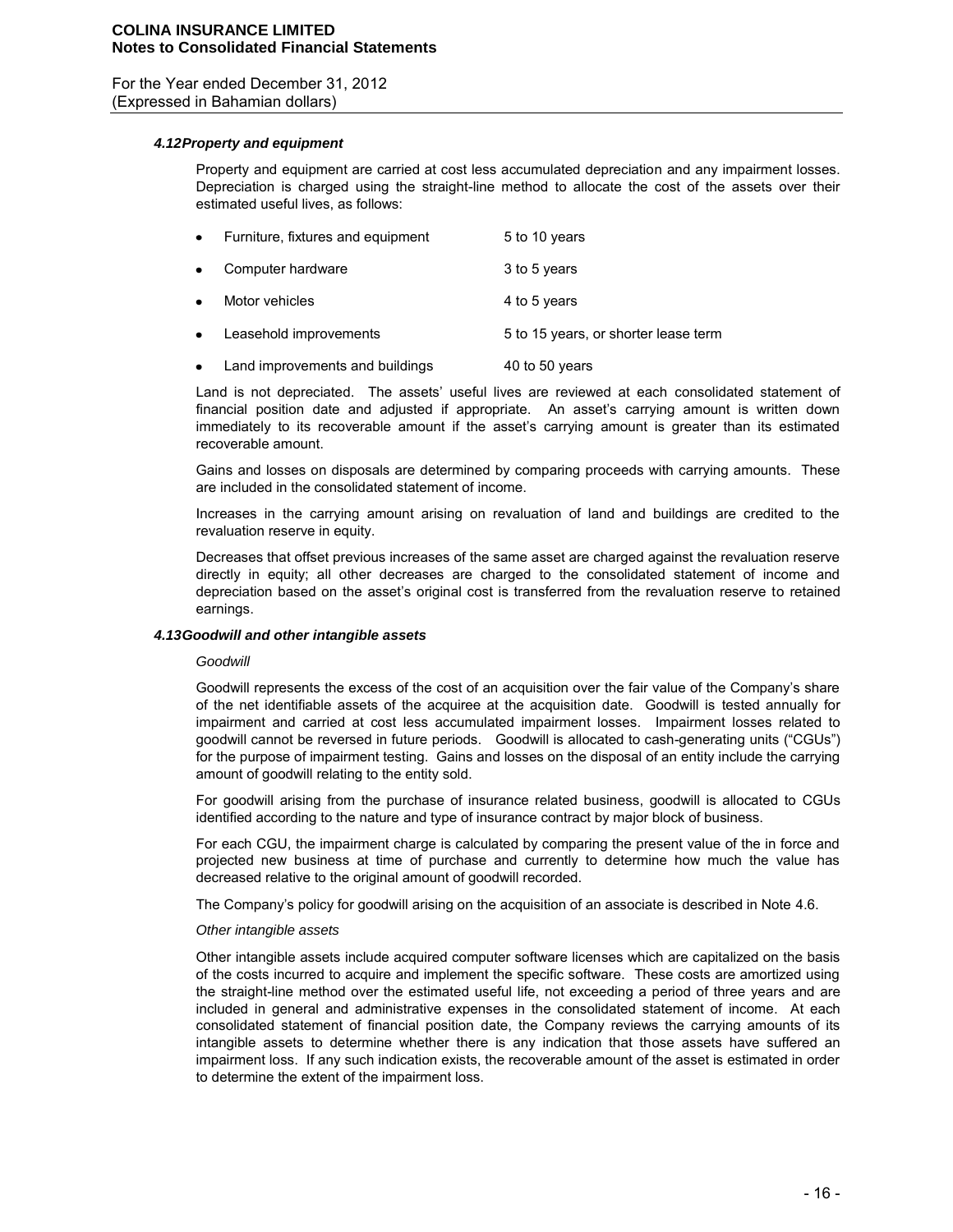#### *Other intangible assets included in investment in associates*

These intangible assets include customer relationships, non-competitive agreement, trade name, and software and are carried at cost less accumulated amortization. Intangible assets included in investment in associates are amortized on a straight-line basis as follows:

| Customer relationships    | 10 years |
|---------------------------|----------|
| Non-competitive agreement | 2 years  |
| Trade name                | 5 years  |
| Software                  | 3 years  |

The carrying amount of intangible assets included in investment in associates is reviewed at each consolidated statement of financial position date to assess whether it is recorded in excess of its recoverable amount. Where the carrying value exceeds this estimated value the asset is written down to the recoverable amount.

### *4.14Insurance contracts*

The Company issues contracts that transfer insurance risk or financial risk or both. Insurance contracts are those contracts that transfer significant insurance risk. Such contracts may also transfer financial risk. Significant insurance risk is defined as the probability of paying significantly more on the occurrence of an insured event than if the insured event did not occur.

Financial risk is the risk of a possible future change in one or more of a specified interest rate, security price, commodity price, foreign exchange rate, index of price or rates, a credit rating or credit index or other variable.

Once a contract has been classified as an insurance contract, it remains an insurance contract for the remainder of its lifetime, even if the insurance risk reduces significantly during this period, unless all rights and obligations are extinguished or expire. Investment contracts can however be reclassified as insurance contracts after inception if insurance risk becomes significant.

A number of insurance and investment contracts contain a DPF. This feature entitles the contract holder to receive, as a supplement to guaranteed benefits, additional benefits or bonuses:

- that are likely to be a significant portion of the total contractual benefits;
- whose amount or timing is contractually at the discretion of the Company, and;
- that are contractually based on:
	- the performance of a specified pool of contracts or a specified type of contract;
	- realized and/or unrealized investment returns on a specified pool of assets held by the Company; or
	- the profit or loss of the Company, fund or other entity that issues the contract.

The amount and timing of the distribution to individual contract holders is at the discretion of the Company, subject to the advice of the Appointed Actuary.

Insurance contracts and investment contracts with and without DPF are classified into three main categories, depending on the duration of risk and whether or not the terms and conditions are fixed.

#### *Short-term insurance contracts*

Short duration life insurance contracts protect the Company's customers from the financial consequences of events (such as death, sickness, or disability). Benefits paid on occurrence of the specified insurance event are either fixed or linked to the extent of the economic loss suffered by the policyholder. There are no maturity or surrender benefits.

Claims and loss adjustment expenses are charged to income as incurred based on the estimated liability for compensation owed to contract holders. They include direct and indirect claims settlement costs and arise from events that have occurred up to the consolidated statement of financial position date even if they have not yet been reported to the Company.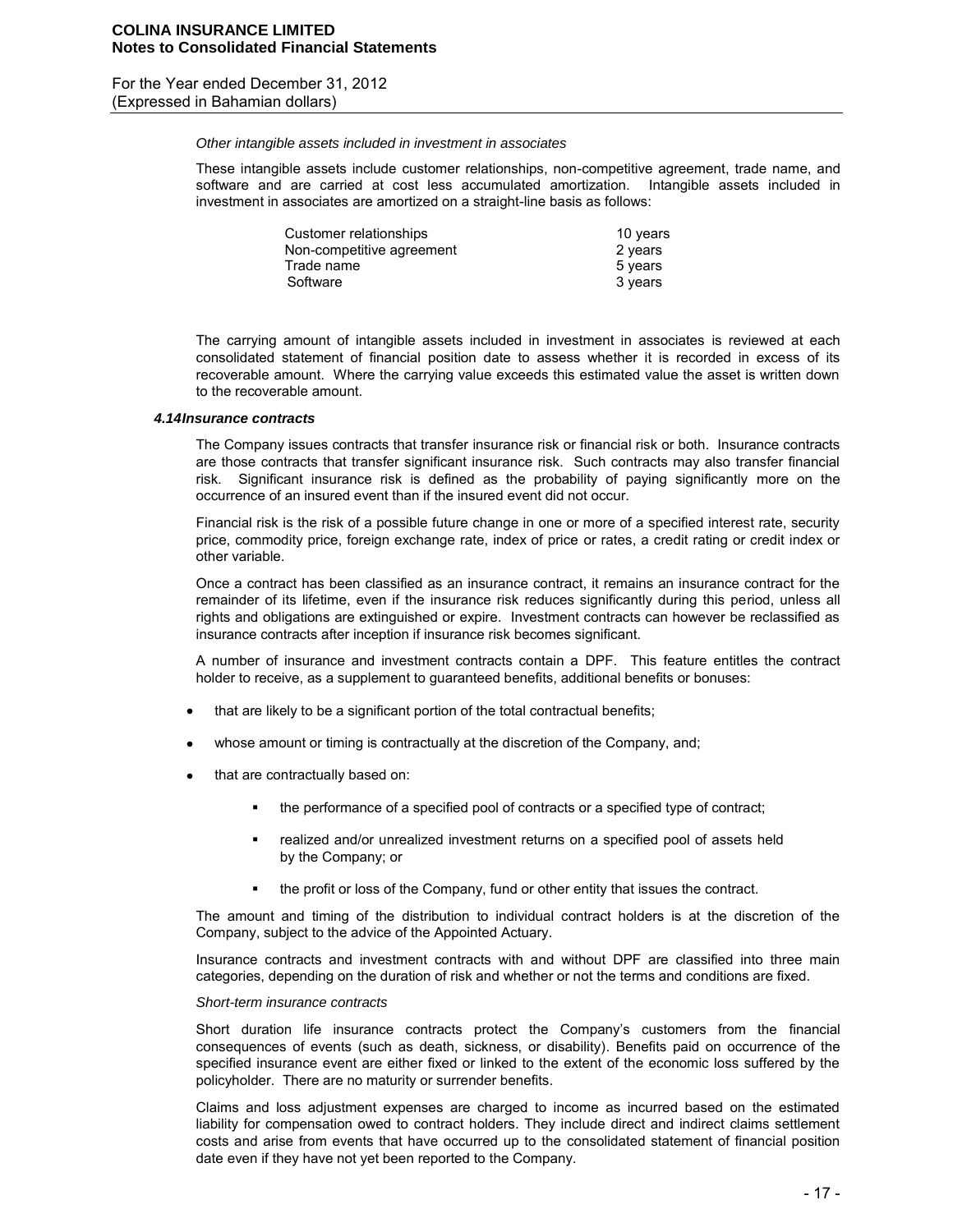> Liabilities for unpaid claims are estimated using the input of assessments for individual cases reported to the Company and statistical analyses for the claims IBNR.

> Individual health insurance premiums are recognized as revenue when received. Group life and health insurance premiums are recognized as revenue over the related contract periods.

#### *Long-term insurance and other contracts*

Long-term insurance and other contracts insure events associated with human life (for example death, or survival) over a long duration. Premiums are recognized as revenue when they become payable by the contract holder. Premiums are shown before deduction of commission. Benefits are recorded as an expense when they are incurred.

A liability for contractual benefits that are expected to be incurred in the future is recorded when the premiums are recognized. The liability is based on assumptions as to mortality, persistency, maintenance expenses and investment income that are reviewed annually. A margin for adverse deviations is included in the assumptions.

Long-term insurance and other contracts are further classified into the following sub-categories:

- with fixed and guaranteed terms;
- with fixed and guaranteed terms and with DPF;
- without fixed and guaranteed terms; and
- without fixed and guaranteed terms and with DPF.

The contracts containing DPF participate in the profits of the Company. As the Company declares the bonus to be paid, it is credited to the individual policyholders.

#### *Long-term investment contracts with DPF*

The fair value of these contracts is determined with reference to the fair value of the underlying financial assets and they are recorded at inception at their fair value.

#### *4.15Provision for future policy benefits*

The provision for future policy benefits represents the amount required, in addition to future premiums and investment income, to provide for future benefit payments, commissions and policy administration expenses for all insurance and annuity policies in force with the Company. The Company's Appointed Actuary is responsible for determining the amount of the policy liabilities such that sufficient funds will be available in the future to meet the Company's contractual obligations.

The provision for future policy benefits is determined using accepted actuarial practices established by the Canadian Institute of Actuaries ("CIA"), which are accepted in The Bahamas. In accordance with these standards, the policy actuarial liabilities have been determined by the Appointed Actuary using the Canadian Asset Liability Method ("CALM") and the CIA Standards of Practice (Practice – Specific Standards For Insurers), Section 2300, Life and Health Insurance ("SOP").

CALM involves the projection of future interest rate scenarios in order to determine the amount of assets needed to provide for all future obligations. The method consists of four basic steps:

- 1. Determination of the period over which these projections are performed.
- 2. Projection of liability cash flows.
- 3. Projection of asset cash flows.
- 4. Performance of interest rate scenario testing under a variety of plausible economic conditions.

The Company maintains specific assets to back the policy liabilities by lines of business. The projection of liability and asset cash flows recognizes these specific assets. The projection period is chosen so as to include all insured events in the valuation process.

The actuarial liabilities for very small blocks of business have been set up as 100% of their annual premiums. IBNR reserves for group life, accident and health are computed as a percentage of related premiums based on experience studies. These bases are in accordance with CALM and SOP.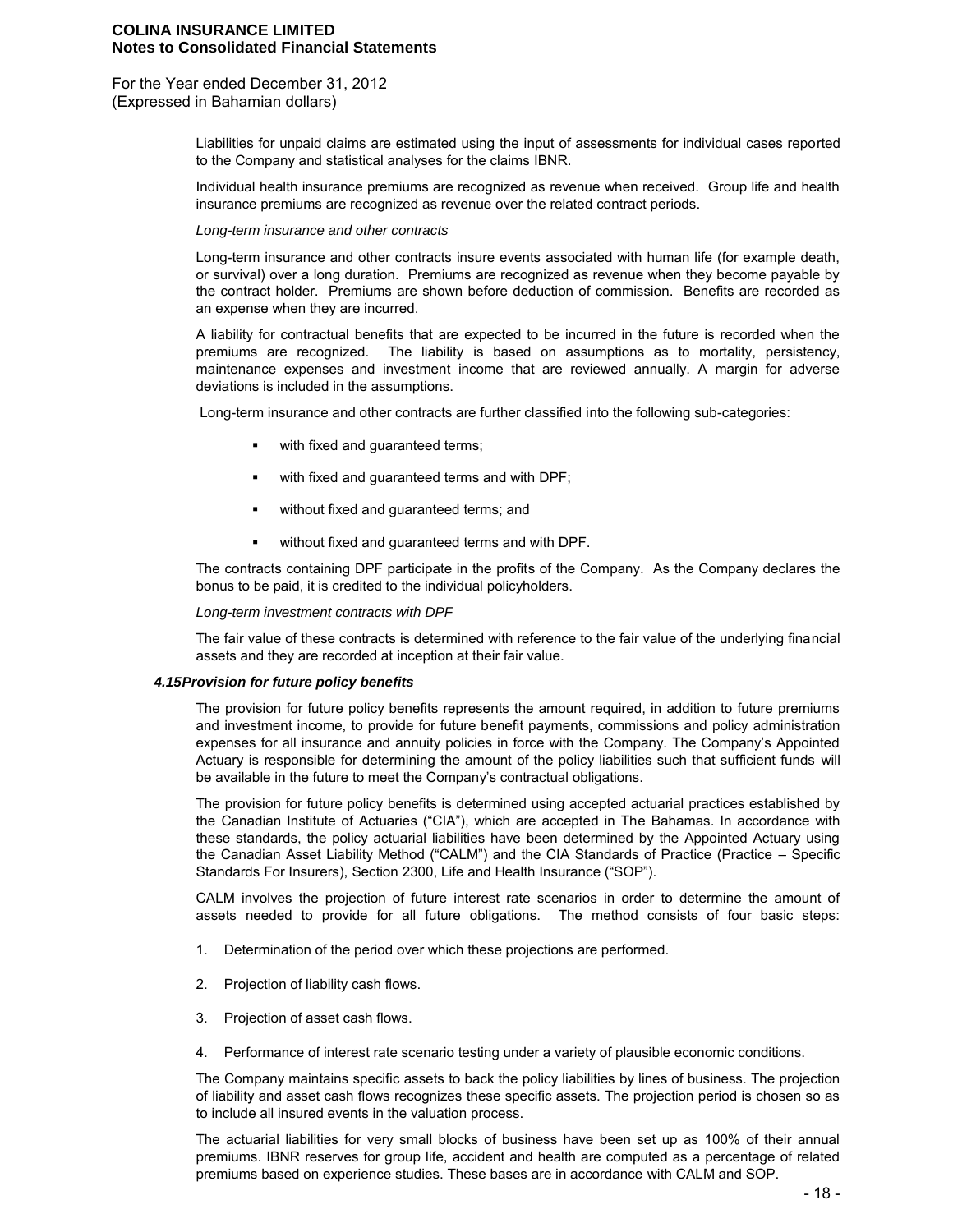### *4.16Commission expense*

Commission expenses comprise commissions earned by the Company's salespersons in respect of insurance and investment products sold. Commission expenses are recognized when payable.

### *4.17Pension business*

The pension business consists of third party pension plans with fund accumulations at rates of interest determined by the Company. There are no future interest or annuity rate guarantees. The liability established for future pension benefits for each of these plans is equal to the fund balance at the valuation date. Such third party pension liabilities are included in 'other liabilities,' see Note 20.

### *4.18Policy dividends on deposit*

Policy dividends on deposit comprise dividends declared on policies but not withdrawn from the Company, together with accrued interest.

### *4.19Share capital*

Shares are classified as equity when there is no obligation to transfer cash or other assets. Incremental costs directly attributable to the issue of equity instruments are shown in equity as a deduction from the proceeds.

Dividends on ordinary shares are recognized as a liability and deducted from equity when they are approved by the Company's Board of Directors. Dividends for the year that are approved after the consolidated statement of financial position date are dealt with as an event after the consolidated statement of financial position date.

### *4.20Revenue recognition*

Revenue is recognized to the extent that it is probable that the economic benefits will flow to the Company and the revenue can be reliably measured, regardless of when payment will be made. Revenue is measured at the fair value of the consideration received or receivable. Interest income for financial assets that are not classified as at FVPL is recognized using the effective interest method. Dividend income is recognized when the Company's right to receive payment is established – this is the ex-dividend date for equity securities. The Company's policy for recognition of revenue from operating leases is described in Note 4.26. For the revenue recognition policies surrounding insurance contracts, see Note 4.14.

## *4.21Reinsurance*

In the normal course of business, the Company seeks to limit its exposure to loss on any single insured and to recover benefits paid, by ceding premiums to reinsurers under excess coverage contracts. Contracts entered into that meet the classification requirements of insurance contracts are classified as reinsurance contracts held. Amounts recoverable from reinsurers are estimated in a manner consistent with the policy liability associated with the reinsured and in accordance with the terms of each reinsurance contract.

Reinsurance liabilities are primarily premiums due for reinsurance contracts and are recognized as an expense when due.

An impairment review of recoverable amounts is performed at each reporting date or more frequently when an indication of impairment arises during the reporting year. Impairment occurs when objective evidence exists that the Company may not recover outstanding amounts under the terms of the contract and when the impact on the amounts that the Company will receive from the reinsurer can be measured reliably. The impairment loss is recorded in the consolidated statement of income.

Reinsurance assets or liabilities are derecognized when the contractual rights are extinguished or expire or when the contract is transferred to another party.

Ceded reinsurance arrangements do not relieve the Company from its obligations to policyholders.

The Company also assumes reinsurance risk in the normal course of business for non-life insurance contracts. Premiums and claims on assumed reinsurance are recognized as revenue or expenses in the same manner as they would be if the reinsurance were considered direct business, taking into account the product classification of the reinsured business. Reinsurance liabilities represent balances due to reinsurance companies. Amounts payable are estimated in manner consistent with the related reinsurance contract.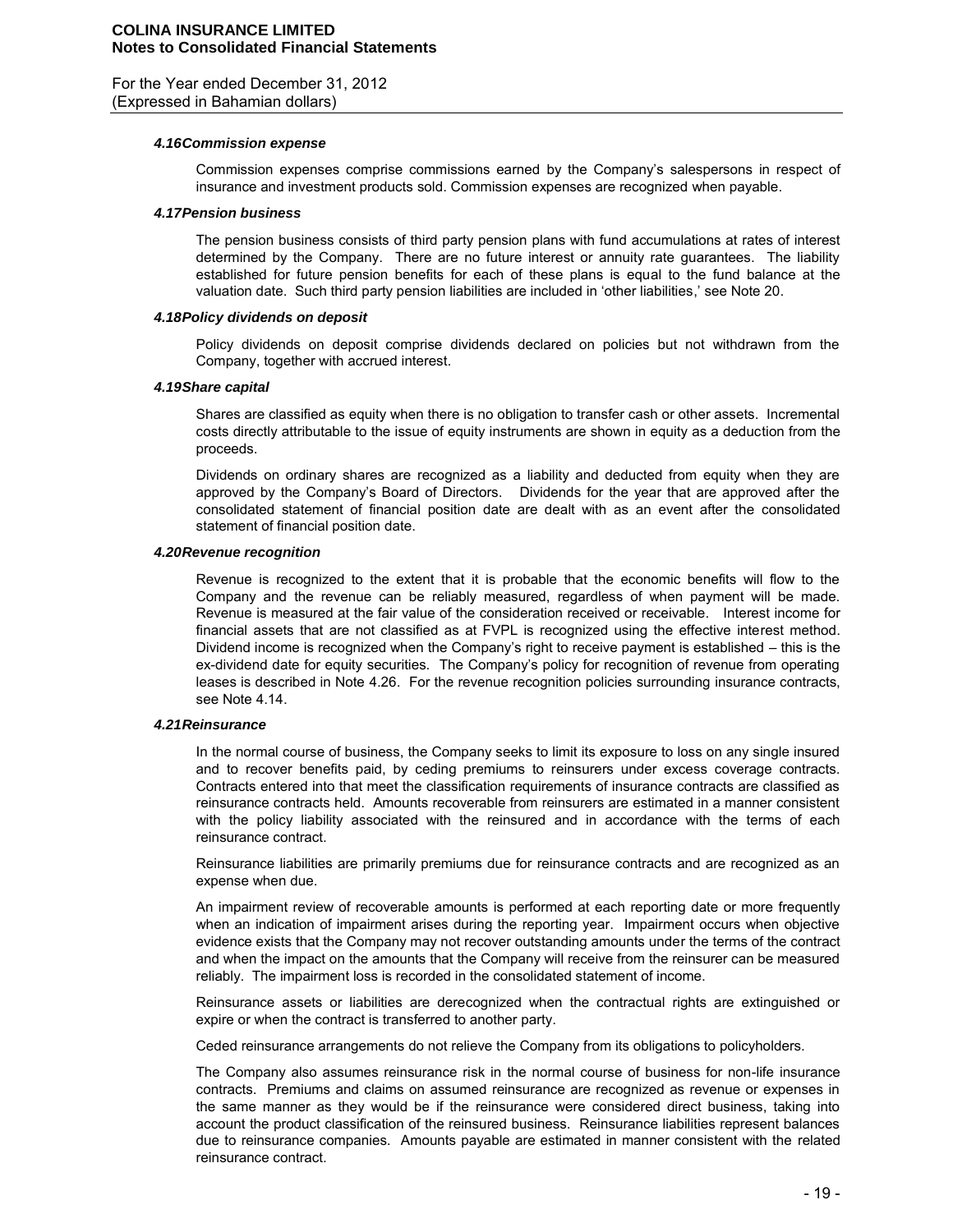Premiums and claims are presented on a gross basis for both ceded and assumed reinsurance.

### *4.22Defined contribution pension plan*

The Company operates a defined contribution pension plan. Contributions are made to the plan on a mandatory and voluntary basis. The Company has no further payment obligations once the contributions have been paid. The Company's portion of the contributions is charged to the consolidated statement of income as employee/salespersons' benefits expense in the year to which they relate.

### *4.23Share-based payments*

The Company operates an Employee Share Ownership Plan ("ESOP"). Under this plan, eligible employees and salespersons can purchase common shares of the Company on the open market through regular payroll deductions up to a maximum of 10% of eligible earnings. Employee and salespersons' contributions are matched by the Company at rates between 20% to 25% of eligible earnings. The Company's matching contribution fully vests to the employee or salesperson after a period of 4 years. These share-based payments to employees and salespersons are measured at the fair value of the equity instruments at the grant date. The cost of matching employee and salespersons' contributions amounted to \$9,742 in 2012 (2011: \$8,662) and is included in employee/salespersons' benefits expense.

### *4.24Taxation*

The Company is subject to tax on taxable gross premium income at the flat rate of 3% (2011: 3%). There are no other corporate, income or capital gains taxes levied on the Company in The Bahamas or in any other jurisdictions in which the Company operates.

### *4.25Segregated fund*

With the acquisition of Imperial Life in 2005, certain contracts were acquired which allow unit holders to invest in a segregated fund managed by the Company for their benefit. Substantially all risks and rewards of ownership accrue to the unit holders and, consequently, the assets held in the segregated fund account are excluded from the assets in the Company's general funds. As of December 31, 2012, these assets amounted to \$42.3 million (2011: \$45.7 million). The Company has entered into a subinvestment management agreement with a related party Investment Manager to manage a significant portion of these assets.

#### *4.26Leases*

Rental income due from lessees on operating leases is recognized on a straight-line basis over the term of the relevant lease. Initial direct costs incurred in negotiating and arranging an operating lease are added to the carrying amount of the leased asset and recognized on a straight-line basis over the lease term.

Where the Company is the lessee, leases in which a significant portion of the risks and rewards of ownership are retained by the lessor are classified as operating leases. Payments made under operating leases are charged to the consolidated statement of income on a straight-line basis over the period of the lease.

#### *4.27Loans*

Loans are initially recognized at fair value, which is the cost of the consideration received, net of issue costs and any discount or premium on settlement. Subsequent to initial recognition, they are measured at amortized cost, using the effective interest rate method.

Borrowing costs are recognized as an expense when incurred.

#### *4.28Other financial liabilities and insurance, trade and other payables*

These items are recognized when due and measured on initial recognition at the fair value of the consideration paid. Subsequent to initial recognition, they are measured at amortized cost using the effective interest rate method.

Financial liabilities and insurance, trade and other payables are derecognized when the obligation under the liability is discharged, cancelled or expired.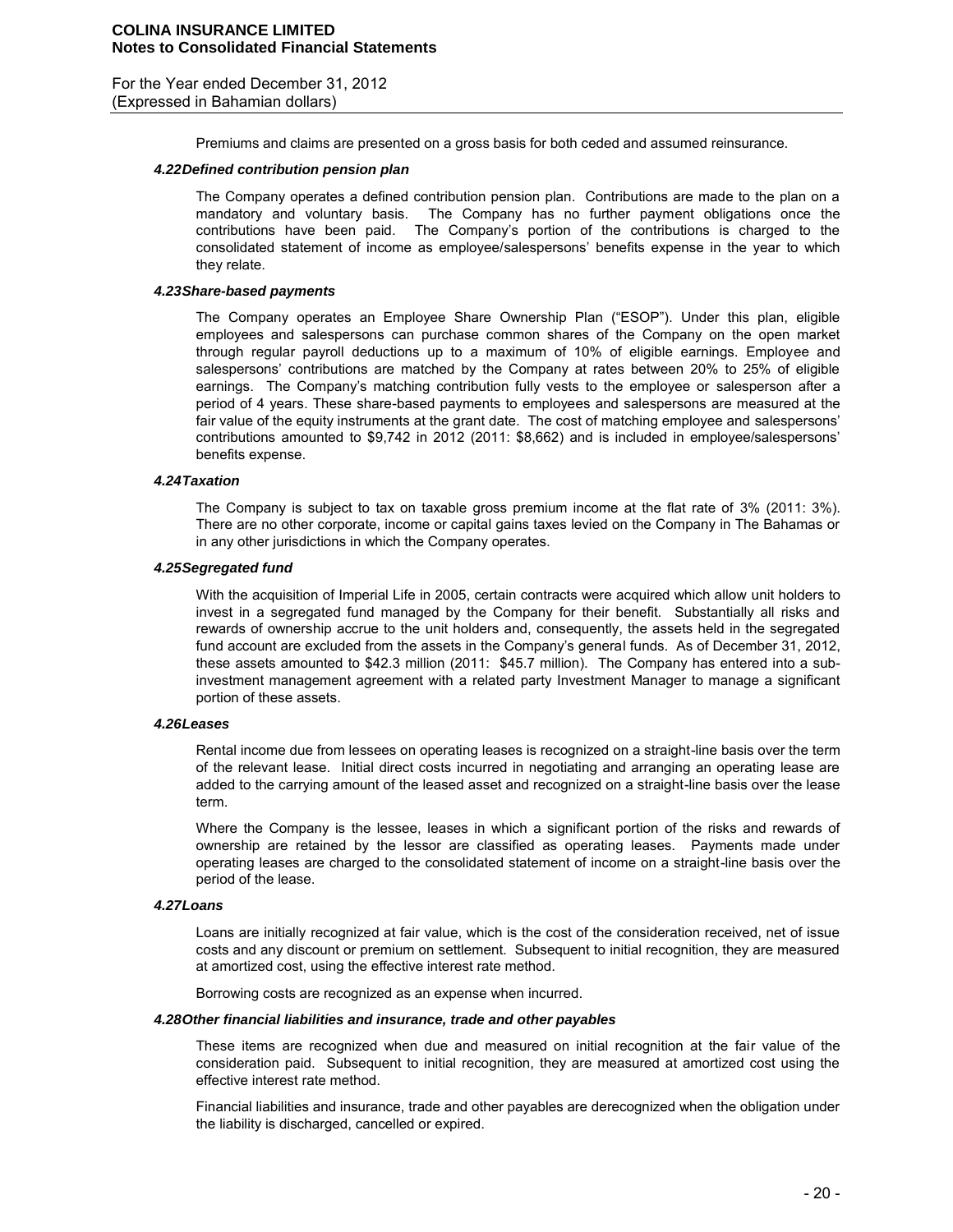> When the existing liability is replaced by another from the same lender on substantially different terms, or the terms of the existing liability are substantially modified, such an exchange or modification is treated as a derecognition of the original liability and the recognition of a new liability, and the difference in the respective carrying amounts is recognized in the consolidated statement of income.

### *4.29Contingent liabilities*

Provisions for contingent liabilities are recognized when: the Company has a present legal or constructive obligation as a result of past events; it is more likely than not that an outflow of resources will be required to settle the obligation; and the amount has been reliably estimated.

The amount recognized as a provision is the best estimate of the consideration required to settle the present obligation at the consolidated statement of financial position date, taking into account the risks and uncertainties surrounding the obligation. Where a provision is measured using the cash flows estimated to settle the present obligation, its carrying amount is the present value of those cash flows.

When some or all of the economic benefits required to settle a provision are expected to be recovered from a third party, the receivable is recognized as an asset if it is virtually certain that reimbursement will be received and the amount of the receivable can be measured reliably.

## *4.30Corresponding figures*

The following corresponding figures have been reclassified to facilitate a more comparative basis of the financial statements based on current year presentation:

*Interest on third party pension liabilities*

Interest on third party pension liabilities totalling \$1,489,499 was reclassified from other income and expenses to finance costs and interest.

## **5. Responsibilities of the Appointed Actuary and Independent Auditors**

The Appointed Actuary is appointed by the Board of Directors and is responsible for carrying out an annual valuation of the Company's policy liabilities in accordance with accepted actuarial practice and reporting thereon to the Board of Directors. In performing the valuation, the Appointed Actuary makes assumptions as to the future rates of interest, asset default, mortality, claims experience, policy termination, inflation, reinsurance recoveries, expenses and other contingencies taking into consideration the circumstances of the Company and the policies in force. The Appointed Actuary's report outlines the scope of the valuation and the actuary's opinion.

The Independent Auditors have been appointed by the shareholders and are responsible for conducting an independent and objective audit of the consolidated financial statements in accordance with International Standards on Auditing. They report to the shareholders regarding the fairness of the presentation of the Company's consolidated financial statements in accordance with IFRS. In carrying out their audit, the Independent Auditors also make use of the work of the Appointed Actuary and the Appointed Actuary's report on the policy liabilities. The Independent Auditors' report outlines the scope of their audit and their opinion.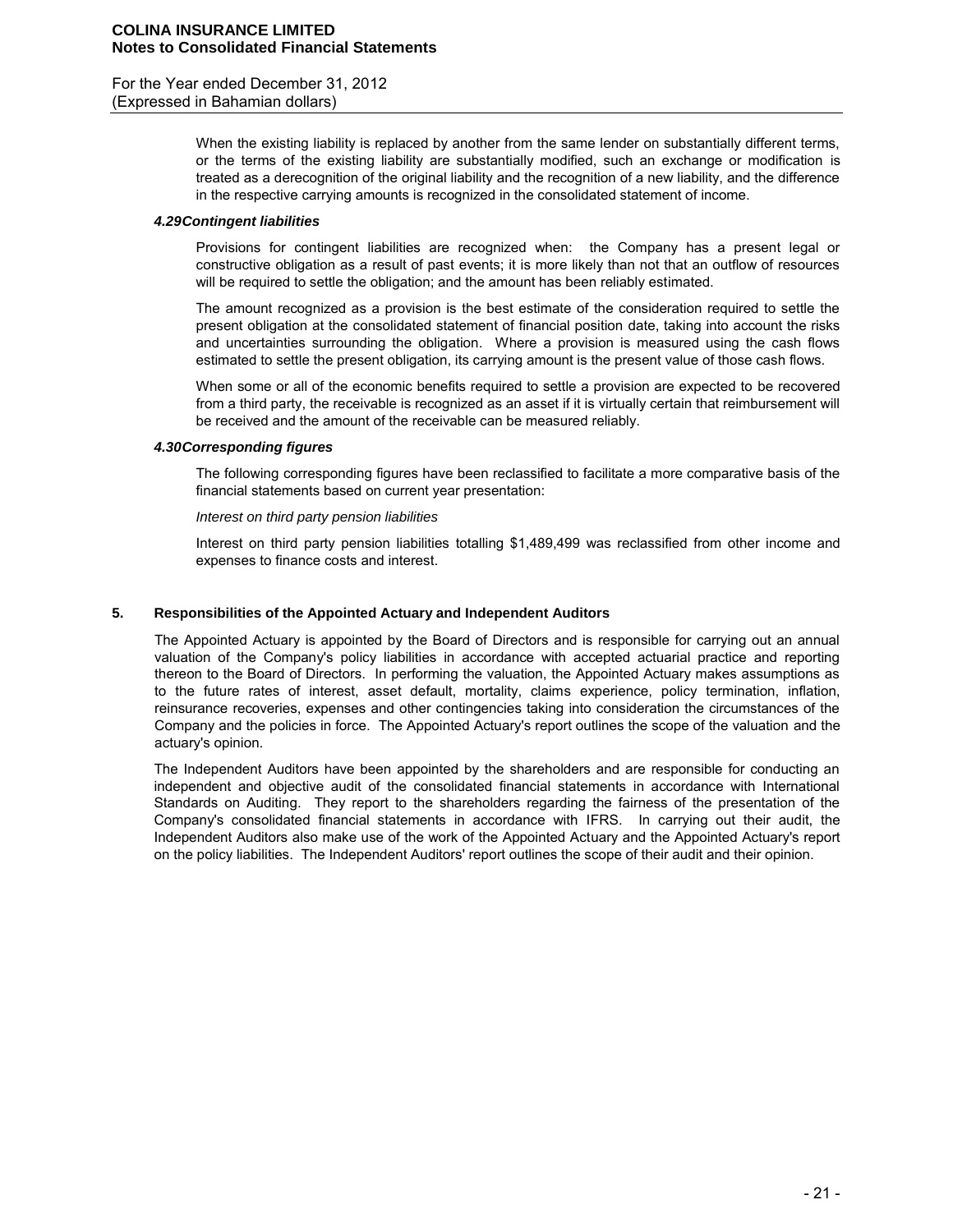For the Year ended December 31, 2012 (Expressed in Bahamian dollars)

# **6. Subsidiaries**

Subsidiaries of the Company as of December 31, 2012 are as follows:

| <b>Name</b>                                           | Incorporation | Shareholding |
|-------------------------------------------------------|---------------|--------------|
| <b>Mortgage Company</b>                               |               |              |
| Colina Mortgage Corporation Ltd.<br>('CMCO")          | The Bahamas   | 100%         |
| <b>Investment Property Holding Companies</b>          |               |              |
| Bay St. Holdings Ltd.                                 | The Bahamas   | 100%         |
| Colina Real Estate Fund Ltd.                          | The Bahamas   | 82%          |
| Collmpco One Ltd.                                     | The Bahamas   | 100%         |
| <b>DaxLimited</b>                                     | The Bahamas   | 100%         |
| Goodman's Bay Development Company<br>Limited ("GBDC") | The Bahamas   | 81%          |
| IMPCO Properties (Bahamas) Limited                    | The Bahamas   | 100%         |
| IMPCO Real Estate Holdings (Bahamas)<br>Limited       | The Bahamas   | 100%         |
| <b>NCP Holdings Ltd.</b>                              | The Bahamas   | 100%         |
| P.I. Investments I td.                                | The Bahamas   | 100%         |
| Wednesday Holding Company Ltd.                        | The Bahamas   | 100%         |
| <b>Investment Holding Companies</b>                   |               |              |
| Fairway Close Development Company Ltd.                | The Bahamas   | 100%         |
| Partner Investment I td.                              | The Bahamas   | 100%         |
| PRO Health Holdings Ltd.                              | The Bahamas   | 100%         |
| Sharp Investment Ltd.                                 | The Bahamas   | 100%         |
| <b>Investment Funds</b>                               |               |              |
| CFAL Global Bond Fund Ltd.                            | The Bahamas   | 93%          |
| CFAL Global Equity Fund Ltd.                          | The Bahamas   | 35%          |

## **7. Segment Information**

For management purposes, the Company is organized into business units based on its products and services and has three reportable operating segments as follows:

- Life Division offers a wide range of whole life and term insurance, pension, annuity, and  $\bullet$ savings and investment products.
- Group and Health Division offers a wide range of individual medical and group life and  $\bullet$ health medical insurance.
- Other includes the Company's participation in International Reinsurance Managers, LLC  $\bullet$ (IRM) reinsurance facilities and the operations of its subsidiary companies.

Segment performance is evaluated based on profit or loss, which in certain respects is measured differently from profit or loss in the consolidated financial statements.

No inter-segment transactions occurred in 2012 and 2011. If any transaction were to occur, transfer prices between operating segments are set on an arm's length basis in a manner similar to transactions with third parties. Segment income, expense and results would then include those transfers between business segments which would then be eliminated on consolidation.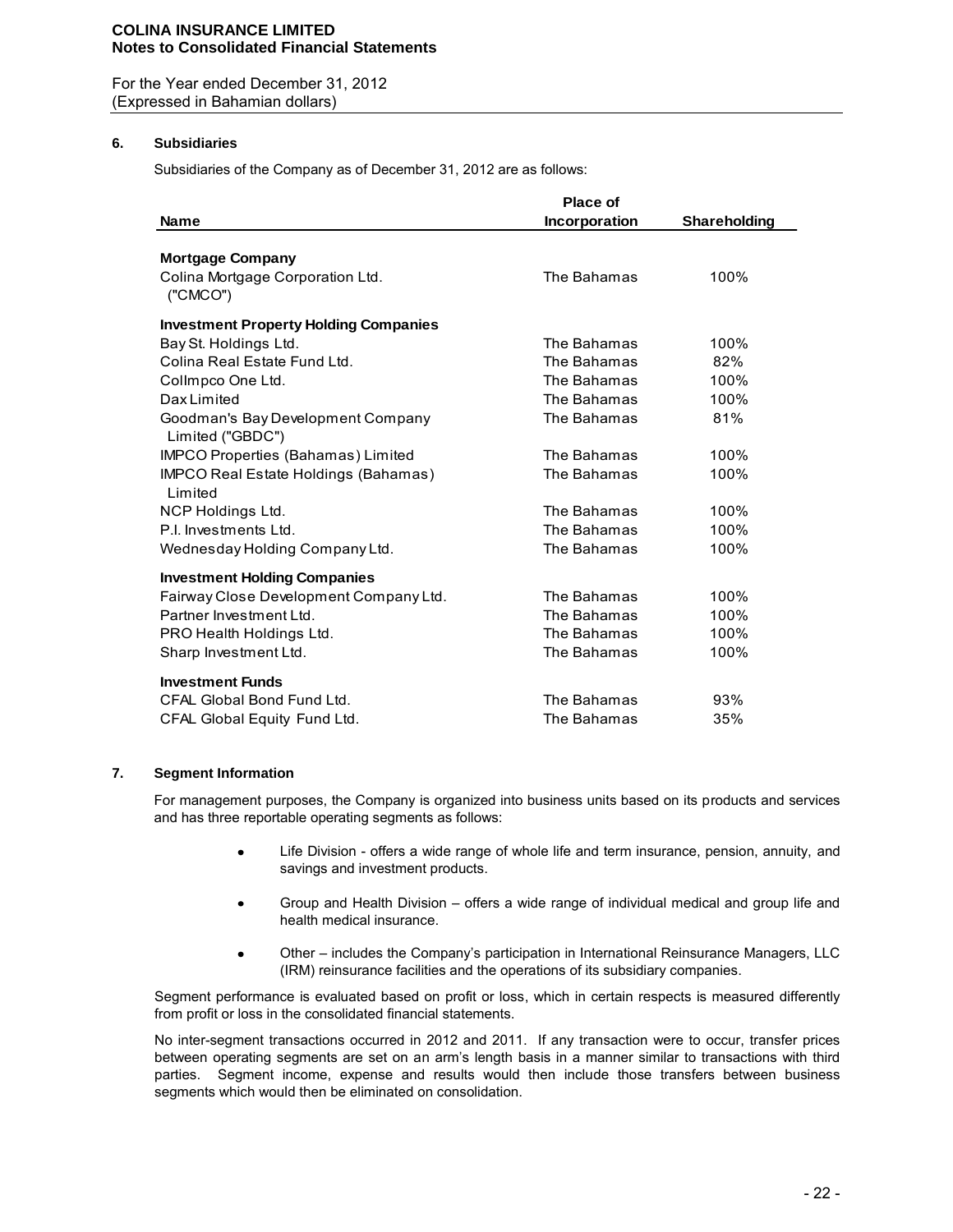For the Year ended December 31, 2012 (Expressed in Bahamian dollars)

The segment results for the period ended December 31 are as follows:

|                          | 2012                         |                  |                  |                   |  |  |  |  |  |
|--------------------------|------------------------------|------------------|------------------|-------------------|--|--|--|--|--|
|                          | Life                         | <b>Health</b>    | <b>Other</b>     | <b>Total</b>      |  |  |  |  |  |
| <b>INCOME</b>            |                              |                  |                  |                   |  |  |  |  |  |
| Net premium revenue      | $\mathfrak{S}$<br>54,688,893 | \$<br>52,487,416 | 13,207,135<br>\$ | \$<br>120,383,444 |  |  |  |  |  |
| Net investment income    | 26,561,117                   | 849,735          | 2,723,185        | 30,134,037        |  |  |  |  |  |
| Other income and fees    | 533,420                      | 5,246,079        | 66,003           | 5,845,502         |  |  |  |  |  |
| Total revenues           | 81,783,430                   | 58,583,230       | 15,996,323       | 156,362,983       |  |  |  |  |  |
| POLICYHOLDER BENEFITS    | 54,369,153                   | 31,269,935       | 11,028,205       | 96,667,293        |  |  |  |  |  |
| <b>EXPENSES</b>          | 25,791,222                   | 16,895,894       | 4,640,317        | 47,327,433        |  |  |  |  |  |
| <b>NET INCOME</b>        | 1,623,055<br>\$.             | 10,417,401<br>\$ | 327,801<br>\$    | \$<br>12,368,257  |  |  |  |  |  |
| TOTAL ASSETS             | 502,725,378                  | \$<br>50,144,308 | \$<br>19,787,145 | \$<br>572,656,831 |  |  |  |  |  |
| <b>TOTAL LIABILITIES</b> | 401,361,101                  | \$<br>43,359,714 | \$<br>7,439,130  | \$<br>452,159,945 |  |  |  |  |  |

|                          | 2011             |    |               |    |            |    |             |
|--------------------------|------------------|----|---------------|----|------------|----|-------------|
|                          | Life             |    | <b>Health</b> |    | Other      |    | Total       |
| <b>INCOME</b>            |                  |    |               |    |            |    |             |
| Net premium revenue      | \$<br>55,454,314 | \$ | 48,411,785    | \$ | 13,583,312 | -S | 117,449,411 |
| Net investment income    | 25,739,503       |    | 826,067       |    | 2,918,735  |    | 29,484,305  |
| Other income and fees    | 357,982          |    | 5,481,809     |    |            |    | 5,839,791   |
| Total revenues           | 81,551,799       |    | 54,719,661    |    | 16,502,047 |    | 152,773,507 |
| POLICYHOLDER BENEFITS    | 51,639,759       |    | 37,917,741    |    | 12,133,092 |    | 101,690,592 |
| <b>EXPENSES</b>          | 23,521,906       |    | 16,074,900    |    | 5,186,092  |    | 44,782,898  |
| <b>NET INCOME</b>        | 6,390,134        | \$ | 727,020       | \$ | (817, 137) | \$ | 6,300,017   |
| TOTAL ASSETS             | 475,570,646      | S  | 46,662,934    | S  | 17,813,620 | \$ | 540,047,200 |
| <b>TOTAL LIABILITIES</b> | 384,841,348      | \$ | 36,080,417    | \$ | 6,651,293  | \$ | 427,573,058 |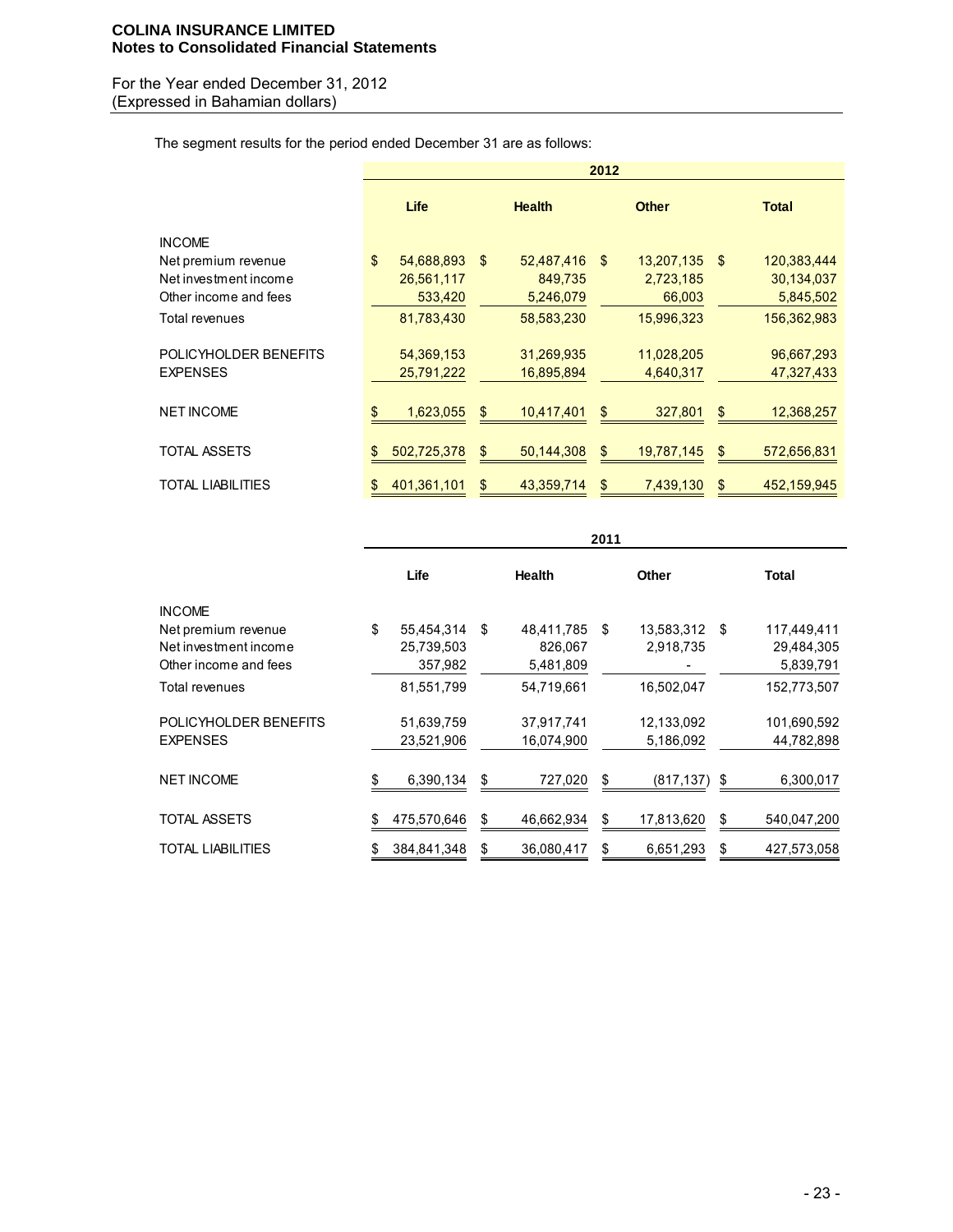For the Year ended December 31, 2012 (Expressed in Bahamian dollars)

## **8. Cash and Cash Equivalents**

For the purposes of the consolidated statement of cash flows, cash and cash equivalents are comprised of the following:

|                                            | 2012             |     | 2011         |
|--------------------------------------------|------------------|-----|--------------|
| Term deposits                              | \$<br>32.507.472 | ∣\$ | 32,641,513   |
| Less: Deposits with original maturities of |                  |     |              |
| greater than 90 days                       | (9,776,921)      |     | (10,573,102) |
| Short-term deposits                        | 22,730,551       |     | 22,068,411   |
| Cash and demand balances                   | 23,488,589       |     | 12,816,836   |
| Less: Restricted cash balances             | (6,625)          |     | (1,005,247)  |
| Less: Bank overdraft (See Note 20)         | (1,292,385)      |     | (1,285,107)  |
| Total cash and cash equivalents            | \$<br>44,920,130 |     | 32,594,893   |

The carrying amounts disclosed above reasonably approximate fair value at the consolidated statement of financial position date.

As of the consolidated statement of financial position date, the weighted-average interest rate on short-term deposits is 2.81% (2011: 3.56%). These deposits have an average maturity of 45 days (2011: 85 days). The weighted-average interest rate on deposits with original maturities greater than 90 days is 3.79% (2011: 3.78%).

Included in deposits with original maturities of greater than 90 days are restricted amounts of \$612,752 (2011: \$680,434). Included in cash and demand balances are restricted amounts of \$6,625 (2011: \$1,005,247). The restricted balances in 2012 relate to deposits held as support for insurance liabilities in favour of various regulatory bodies. The restricted cash balance in 2011 of \$1,005,247 related to a letter of credit in favour of a reinsurance company that acted as a lead reinsurer for the Company for its participation in certain management years within the reinsurance facilities managed by International Reinsurance Managers, LLC (see Note 14).

## **9. Investment Securities**

Investment securities comprise equity and debt securities classified into the following categories:

|                                   | 2012              | 2011            |
|-----------------------------------|-------------------|-----------------|
| Equity securities                 |                   |                 |
| Fair value through profit or loss | \$<br>9.109.388   | 8,917,430<br>\$ |
| Available-for-sale                | 10,522,869        | 10,802,425      |
| Total equity securities           | 19,632,257        | 19,719,855      |
| Debt securities                   |                   |                 |
| Fair value through profit or loss | 49.211.571        | 40.486.566      |
| Available-for-sale                | 189,441,484       | 173.507.240     |
| Total debt securities             | 238,653,055       | 213.993.806     |
| Total investment securities       | \$<br>258,285,312 | 233,713,661     |

Financial assets at fair value through profit or loss are comprised primarily of financial instruments in the Bahamas Investment Fund (See Note 33).

Included in debt securities are government securities which are mainly comprised of variable rate bonds tied to the Bahamian \$ Prime Rate issued by The Bahamas Government. These securities have interest rates ranging from 4.35% to 6.63% per annum (2011: from 4.78% to 8.75% per annum) and scheduled maturities between 2013 and 2038 (2011: between 2012 and 2037). In June 2011, the Bahamian \$ Prime Rate was reduced by 75 basis points from 5.50% to 4.75%.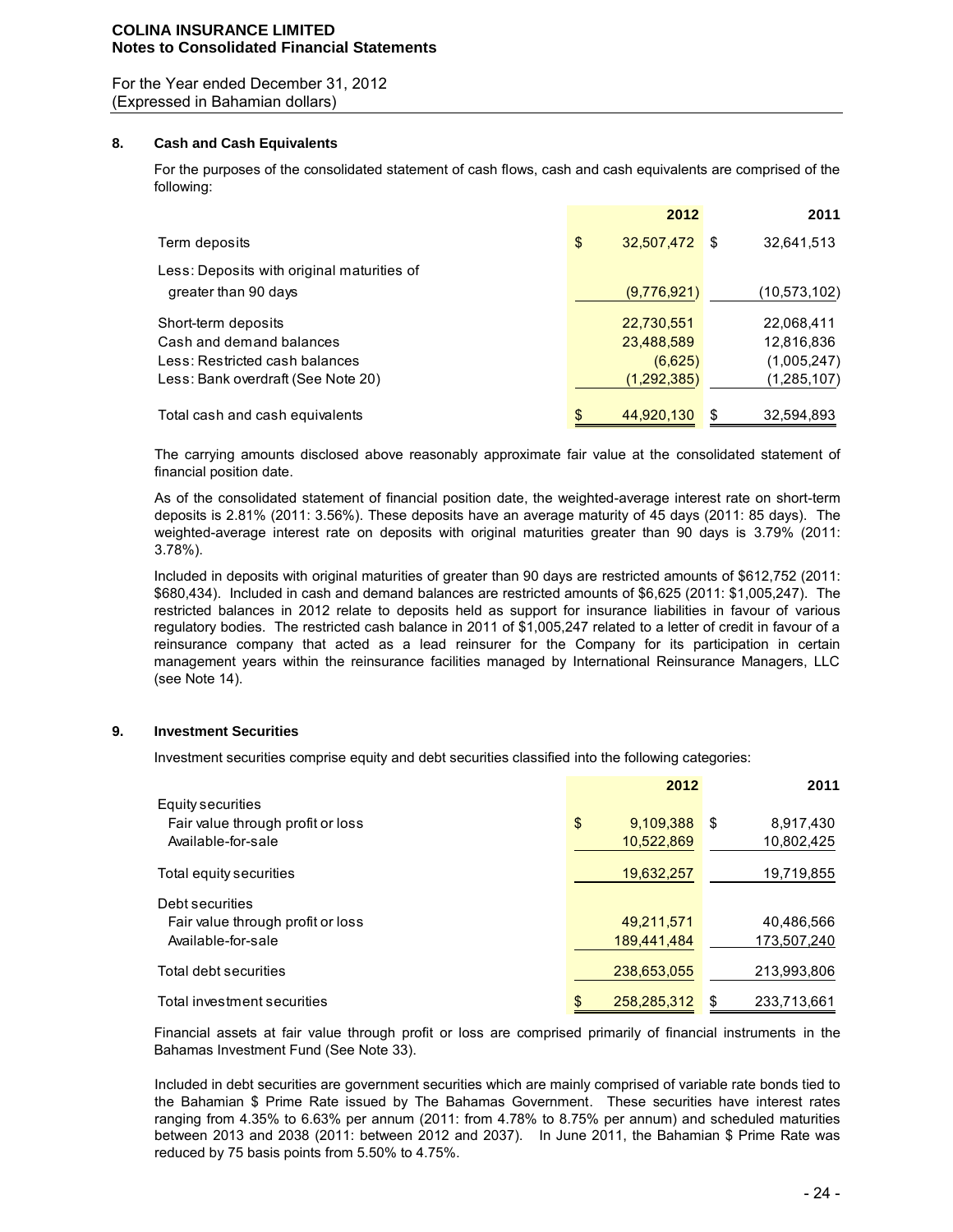For the Year ended December 31, 2012 (Expressed in Bahamian dollars)

> Included in debt securities is \$2,295,000 (2011: \$2,185,000) representing a restricted balance which is held in favour of the CILStatutory Trust (the "Trust"). The Trust was established in accordance with the Insurance Act, 2005 and Insurance (General) Regulations 2010 (as amended). The aforementioned legislation requires that a minimum of \$2,000,000 in assets be deposited in favour of the Insurance Commission of The Bahamas by registered insurers in respect any entities which propose to carry on life and/or health insurance business. The movements in the categories of investment securities are as follows:

|                                                                                       |                                                          | Available-                                                   |     |                                                       |
|---------------------------------------------------------------------------------------|----------------------------------------------------------|--------------------------------------------------------------|-----|-------------------------------------------------------|
|                                                                                       | <b>FVPL</b>                                              | for-sale                                                     |     | Total                                                 |
| At December 31, 2010<br>Additions<br>Disposals and maturities<br>Net fair value gains | \$<br>32.549.488<br>23,366,203<br>(6,702,536)<br>190.841 | \$<br>175,133,660<br>44.157.785<br>(35, 296, 419)<br>314,639 | S   | 207.683.148<br>67,523,988<br>(41,998,955)<br>505,480  |
| At December 31, 2011<br>Additions<br>Disposals and maturities<br>Net fair value gains | 49.403.996<br>6,395,562<br>(585, 476)<br>3,106,877       | 184.309.665<br>15,834,169<br>(668, 186)<br>488,705           |     | 233.713.661<br>22,229,731<br>(1,253,662)<br>3,595,582 |
| At December 31, 2012                                                                  | 58,320,959                                               | \$<br>199,964,353                                            | \$. | 258,285,312                                           |

## *Determination of fair value and fair value hierarchy*

The use of fair value to measure certain assets with resulting unrealized gains or losses is pervasive within the Company's financial statements, and is a critical accounting policy and estimate for the Company. The following is the fair value hierarchy used by the Company that prioritizes the inputs to the respective valuation techniques used to measure fair value. The hierarchy gives the highest priority to unadjusted quoted prices in active markets for identifiable assets or liabilities, and a lower priority to less observable inputs.

The three levels of the fair value hierarchy are described below:

- Fair values determined by Level 1 inputs utilize unadjusted quoted prices obtained from active markets for identical assets or liabilities for which the Company has access. Fair value is determined by multiplying the quoted price by the quantity held by the Company.
- Fair values determined by Level 2 inputs utilize inputs other than quoted prices included in Level 1 that are observable for the asset or liability, either directly or indirectly. Level 2 inputs include quoted prices for similar assets and liabilities in active markets, and inputs other than quoted prices that are observable for the asset or liability, such as interest rates and yield curves that are observable at commonly quoted intervals, broker quotes and certain pricing indices.
- Level 3 inputs are based on unobservable inputs for the asset or liability and include situations where there is little, if any, market activity for the asset or liability. In these cases, significant management assumptions can be used to establish management's best estimate of the assumptions used by other market participants in determining the fair value of the asset or liability.

There have been no material changes in the Company's valuation techniques in the period represented by these consolidated financial statements.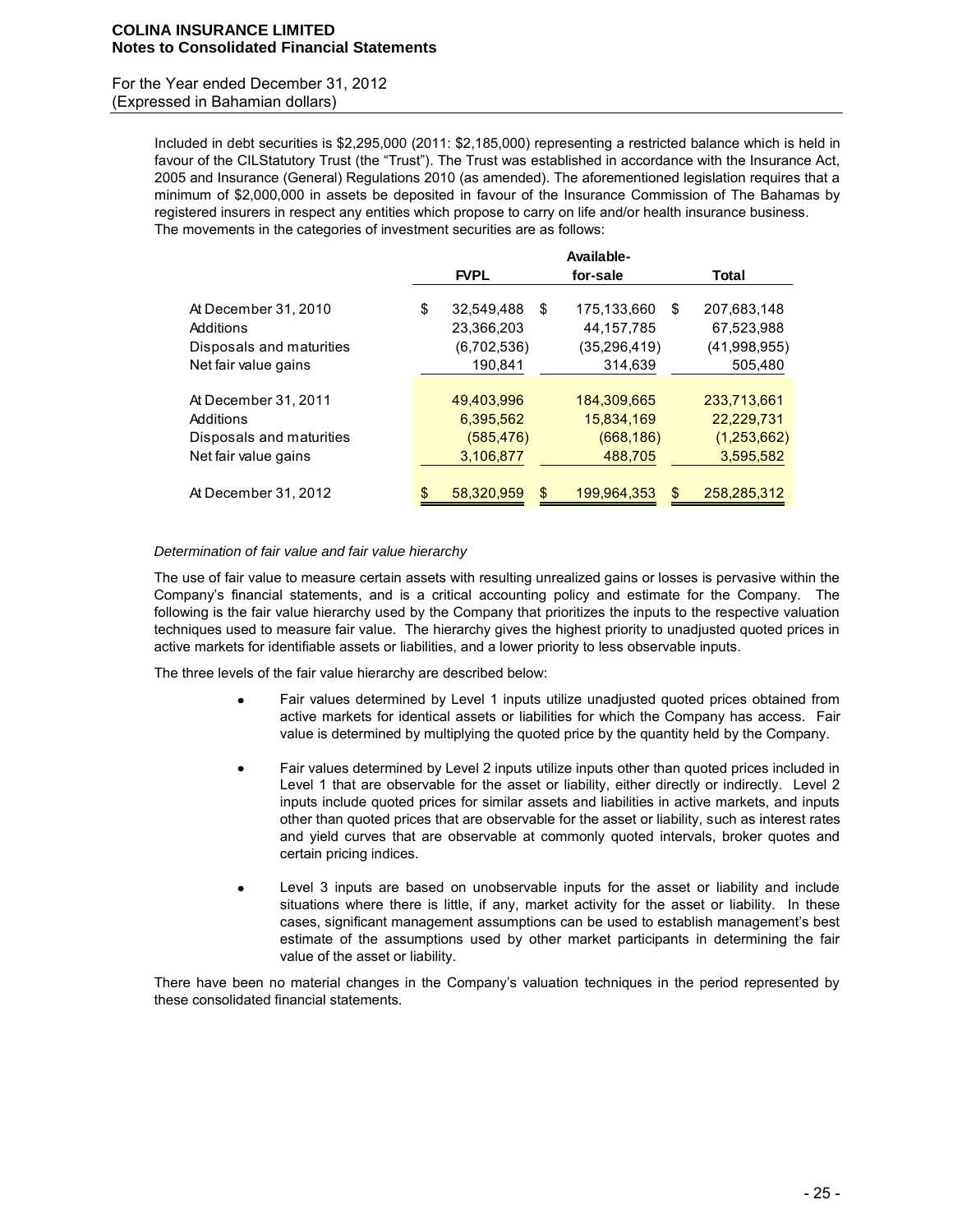For the Year ended December 31, 2012 (Expressed in Bahamian dollars)

> The following table shows an analysis of financial instruments recorded at fair value by level within the fair value hierarchy:

| At December 31, 2012                                                 | Level 1         | Level 2 |              |    | <b>Total Fair Value</b> |  |  |
|----------------------------------------------------------------------|-----------------|---------|--------------|----|-------------------------|--|--|
| Financial assets designated at<br>fair value through profit or loss: |                 |         |              |    |                         |  |  |
| Equity securities                                                    | \$<br>8,889,962 | \$      | 69,426       | \$ | 8,959,388               |  |  |
| Shares in investment funds                                           |                 |         | 150,000      |    | 150,000                 |  |  |
| Government securities                                                |                 |         | 35, 351, 587 |    | 35,351,587              |  |  |
| Preferred shares                                                     |                 |         | 1,650,000    |    | 1,650,000               |  |  |
| Other debt securities                                                |                 |         | 12,209,984   |    | 12,209,984              |  |  |
| Total                                                                | \$<br>8,889,962 | \$      | 49,430,997   | \$ | 58,320,959              |  |  |
|                                                                      |                 |         |              |    |                         |  |  |
| Available-for-sale financial assets:                                 |                 |         |              |    |                         |  |  |
| Equity securities                                                    | \$<br>9,678,033 | - \$    | 154,754      | \$ | 9,832,787               |  |  |
| Shares in investment funds                                           |                 |         | 690,082      |    | 690,082                 |  |  |
| Government securities                                                |                 |         | 154,741,949  |    | 154,741,949             |  |  |
| Preferred shares                                                     |                 |         | 11,104,354   |    | 11,104,354              |  |  |
| Other debt securities                                                |                 |         | 23,595,181   |    | 23,595,181              |  |  |
| Total                                                                | \$<br>9,678,033 | \$      | 190,286,320  | \$ | 199,964,353             |  |  |

The Company did not have any financial instruments classified as Level 3 as at December 31, 2012.

| At December 31, 2011                                                 | Level 1          | Level 2           | <b>Total Fair Value</b> |             |
|----------------------------------------------------------------------|------------------|-------------------|-------------------------|-------------|
| Financial assets designated at<br>fair value through profit or loss: |                  |                   |                         |             |
| Equity securities                                                    | \$<br>8,649,933  | \$<br>117,497     | \$                      | 8,767,430   |
| Shares in investment funds                                           |                  | 150,000           |                         | 150,000     |
| Government securities                                                |                  | 30,947,486        |                         | 30,947,486  |
| Preferred shares                                                     |                  | 1,650,000         |                         | 1,650,000   |
| Other debt securities                                                |                  | 7,889,080         |                         | 7,889,080   |
| Total                                                                | \$<br>8,649,933  | \$<br>40,754,063  | \$                      | 49,403,996  |
|                                                                      |                  |                   |                         |             |
| Available-for-sale financial assets:                                 |                  |                   |                         |             |
| Equity securities                                                    | \$<br>10,069,616 | \$<br>67,042      | \$                      | 10,136,658  |
| Shares in investment funds                                           |                  | 665,767           |                         | 665,767     |
| Government securities                                                |                  | 133,265,000       |                         | 133,265,000 |
| Preferred shares                                                     |                  | 9,061,153         |                         | 9,061,153   |
| Other debt securities                                                |                  | 31,181,087        |                         | 31,181,087  |
| Total                                                                | \$<br>10,069,616 | \$<br>174,240,049 | \$                      | 184,309,665 |

The Company did not have any financial instruments classified as Level 3 as at December 31, 2012.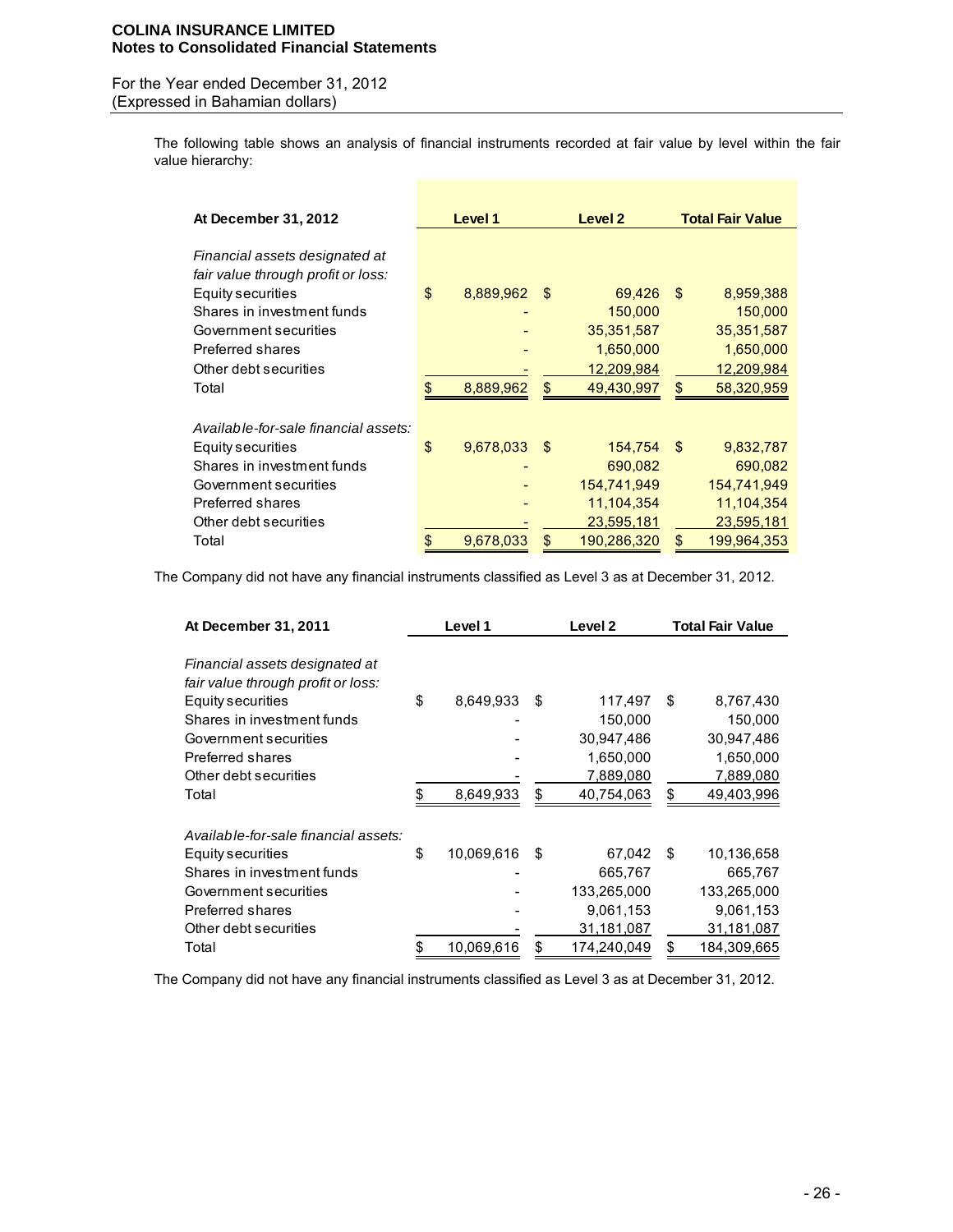For the Year ended December 31, 2012 (Expressed in Bahamian dollars)

## **10. Mortgages and Commercial Loans**

Mortgages and commercial loans are comprised of the following:

|                                     | 2012             | 2011            |
|-------------------------------------|------------------|-----------------|
| Mortgages and commercial loans      | \$<br>59.523.695 | 69,681,908      |
| Accrued interest                    | 6,002,324        | 6,778,660       |
| Subtotal                            | 65,526,019       | 76,460,568      |
| Less: Provisions                    | (7,018,272)      | (8,797,875)     |
| Mortgages and commercial loans, net | \$<br>58,507,747 | 67,662,693<br>S |

Mortgages and commercial loans are classified into the following categories:

|                       | 2012             | 2011            |
|-----------------------|------------------|-----------------|
| Residential mortgages | \$<br>37,171,989 | 40,950,554<br>S |
| Commercial mortgages  | 19,061,367       | 25,393,210      |
| Commercial paper      | 3,290,339        | 3,338,144       |
| Subtotal              | 59,523,695       | 69,681,908      |
| Accrued interest      | 6,002,324        | 6,778,660       |
| Total                 | \$<br>65,526,019 | 76,460,568<br>S |

The totals above represent the Company's gross exposure on mortgages and commercial loans. It is the Company's policy not to lend more than 75% of collateralized values pledged reducing the Company's overall net exposure.

Included in residential mortgages at December 31, 2012 are loans to employees and salespersons amounting to \$6,535,393 (2011: \$6,320,903).

Provisions on mortgages and commercial loans are as follows:

|                                                     | 2012            | 2011              |
|-----------------------------------------------------|-----------------|-------------------|
| Residential mortgages                               | \$<br>1,446,752 | 1,653,826<br>- \$ |
| Commercial mortgages                                | 1,520,401       | 2,137,446         |
| Commercial paper                                    | 522,274         | 620,250           |
| Accrued interest                                    | 3,528,845       | 4,386,353         |
| Total provisions on mortgages and commercial loans  | 7,018,272       | 8,797,875<br>S    |
| The movement in loan loss provisions is as follows: |                 |                   |
|                                                     | 2012            | 2011              |
| Balance, beginning of year                          | \$<br>8,797,875 | 9,019,347<br>-\$  |
| Increase in provisions                              | 2,226,070       | 987,787           |
| Provisions written back to income                   | (4,005,673)     | (1,209,259)       |
| Balance, end of year                                | 7,018,272<br>S  | 8,797,875         |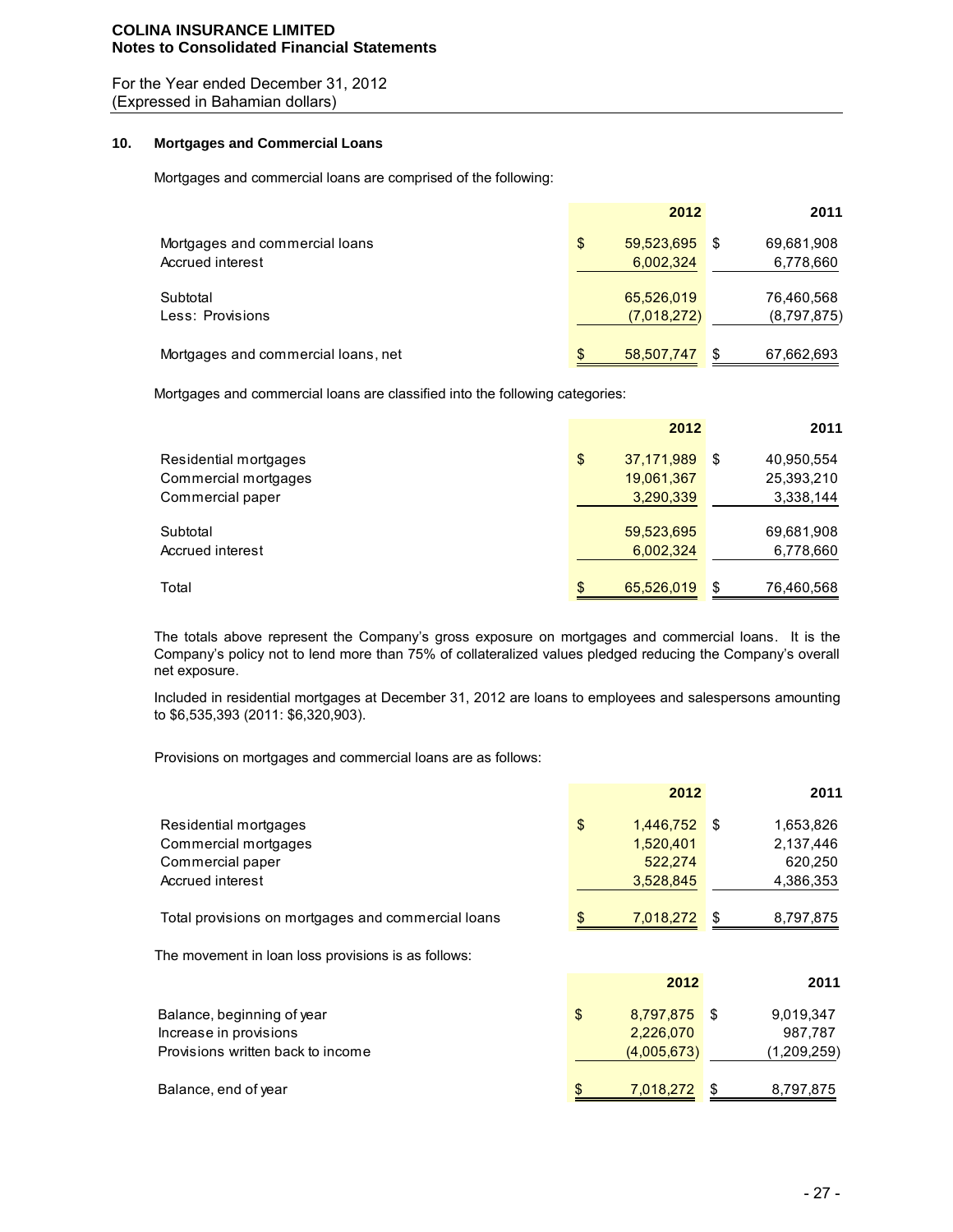For the Year ended December 31, 2012 (Expressed in Bahamian dollars)

> As of the year-end reporting date, the approximate weighted average interest rates on mortgages and commercial loans are as follows:

|                       | 2012     | 2011  |
|-----------------------|----------|-------|
| Residential mortgages | $7.58\%$ | 7.70% |
| Commercial mortgages  | $9.02\%$ | 9.06% |
| Commercial paper      | 8.20%    | 8.25% |

## **11. Policy Loans**

Policy loans are comprised of:

|                                  | 2012             |   | 2011       |
|----------------------------------|------------------|---|------------|
| Policy loans                     | \$<br>62,160,693 | S | 60,867,523 |
| Accrued interest on policy loans | 3,601,060        |   | 3,575,654  |
| Subtotal                         | 65,761,753       |   | 64,443,177 |
| Less: Provisions                 | (11, 941)        |   | (179,661)  |
| Policy loans, net                | \$<br>65,749,812 |   | 64,263,516 |

Policy loans are secured by the cash surrender values of the policies on which the loans are made with the exception of \$11,941 (2011: \$179,661) in policy overloans. Policy overloans represent policy loans in excess of the cash surrender values of the policies on which the loans are made. These overloans are not secured by cash surrender values; however, the related policies remain in force. The policy overloans have been fully provided for at December 31, 2012. Interest is accrued on a monthly basis and the loans are settled on termination of the policy, if not repaid while the policy remains in force. The approximate effective interest rate on policy loans is 11.6% (2011: 11.5%).

## **12. Investment Properties**

|                                        |    | 2012       | 2011       |
|----------------------------------------|----|------------|------------|
| Balance, beginning of year             | \$ | 49.207.360 | 49.248.407 |
| Additions                              |    | 640.899    | 471.174    |
| Net losses from fair value adjustments |    | (371, 725) | (512, 221) |
| Balance, end of year                   | S  | 49,476,534 | 49,207,360 |

Land and buildings have been purchased for investment purposes and are carried at fair value. Investment properties, with carrying values totaling approximately \$40.8 million, have been mortgaged in support of loans advanced to subsidiary companies by the Company that have been eliminated on consolidation. Income from investment properties, which amounted to \$4,494,540 (2011: \$4,615,240), is included in rental income in net investment income. Direct expenses related to generating rental income from investment properties, amounting to \$1,599,526 (2011: \$2,042,537), are included in general and administrative expenses.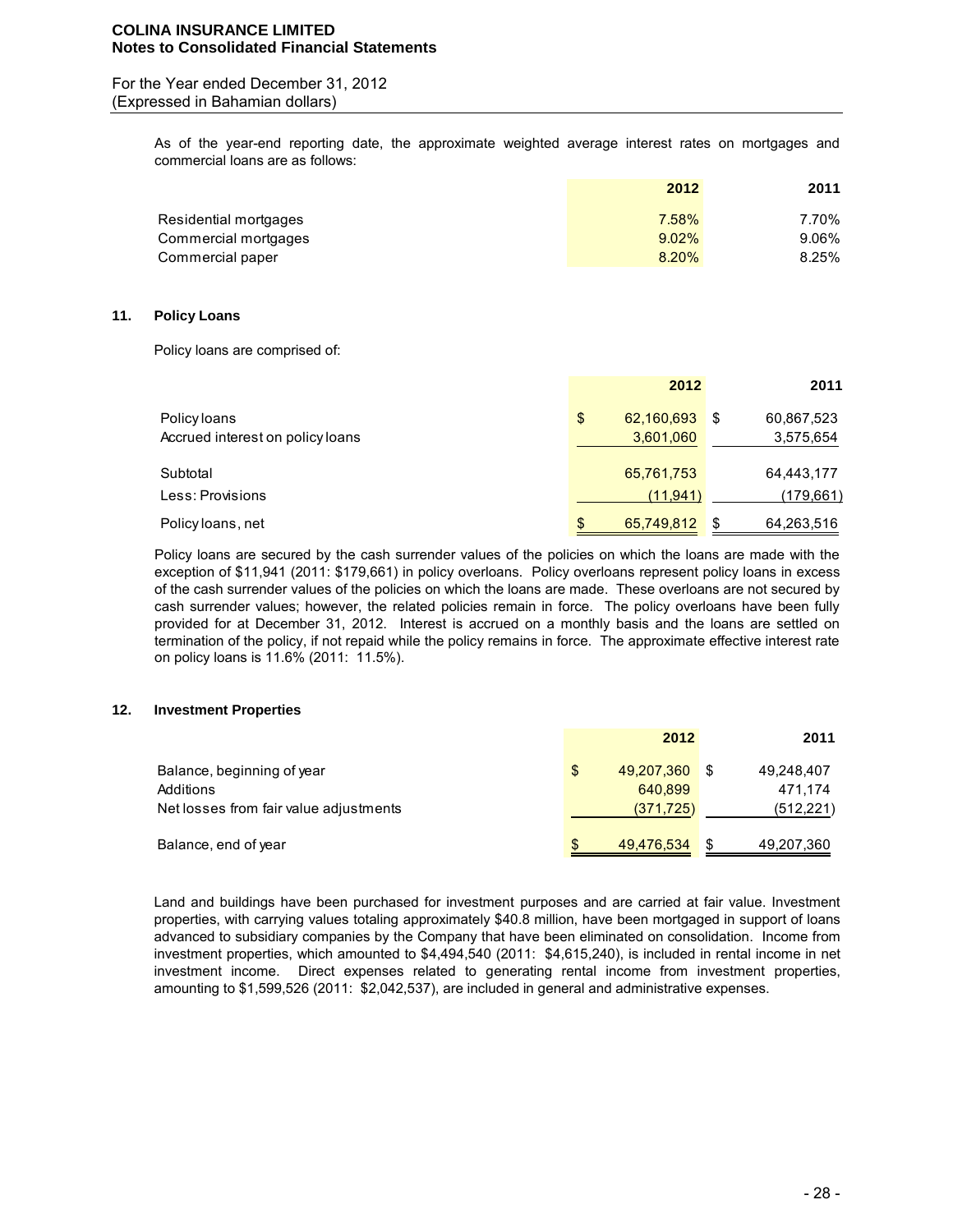For the Year ended December 31, 2012 (Expressed in Bahamian dollars)

## **13. Investment in Associates**

Investment in Associates is comprised of:

|                          |   | 2012      | 2011      |
|--------------------------|---|-----------|-----------|
| Walk-In Holdings Limited | S | 4.358.010 | 3,880,557 |
| SBL Ltd.                 |   | 4.108.246 | 3,987,261 |
| Total                    |   | 8,466,256 | 7,867,818 |

Gains and losses from the Company's investment in associates are comprised of the following:

|                                                   |     | 2012      | 2011       |
|---------------------------------------------------|-----|-----------|------------|
| Share of profit/(loss) of investment in associate |     |           |            |
| Walk-In Holdings Limited                          | \$. | 319.467   | 252.262    |
| SBL Ltd.                                          |     | (92, 397) | (40,703)   |
| Impairment of goodwill - SBL                      |     |           | (451, 657) |
| Share of net gain/(loss) of associates            | S   | 227,070   | (240,098)  |

## *Walk-In Holdings Limited*

In November 2007, the Company, through its wholly-owned subsidiary, PRO Health Holdings Ltd., acquired a 30% interest in Walk-In Holdings Limited ("WIHL"), a privately-held company incorporated in The Bahamas at a cost of \$3,402,631. WIHL owns and operates three medical clinics.

The investment in WIHL is comprised of the following:

| 2012                           | 2011                                     |
|--------------------------------|------------------------------------------|
| 8.923.184<br>\$<br>(2,365,606) | 8,816,404<br>S<br>(3,323,552)            |
| \$<br>6,557,578                | 5,492,852                                |
| 2,125,309<br>\$<br>2,232,701   | 1,647,856<br>S<br>2,232,701<br>3,880,557 |
|                                | 4,358,010<br>\$                          |

Management estimates that the carrying value of the investment in WIHL approximates its fair value at the consolidated statement of financial position date.

The Company's share of WIHL's profit is as follows:

|                             | <b>12 Months Ended</b><br>Dec. 31, 2012 | <b>12 Months Ended</b><br>Dec. 31, 2011 |
|-----------------------------|-----------------------------------------|-----------------------------------------|
| Total revenue               | 7,364,944<br>S                          | 7,020,343<br>- \$                       |
| Total profit for the period | 1,064,722<br>\$.                        | 840,872<br>-S                           |
| Share of WIHL's profit      | 319,467<br>S                            | 252,262<br>S                            |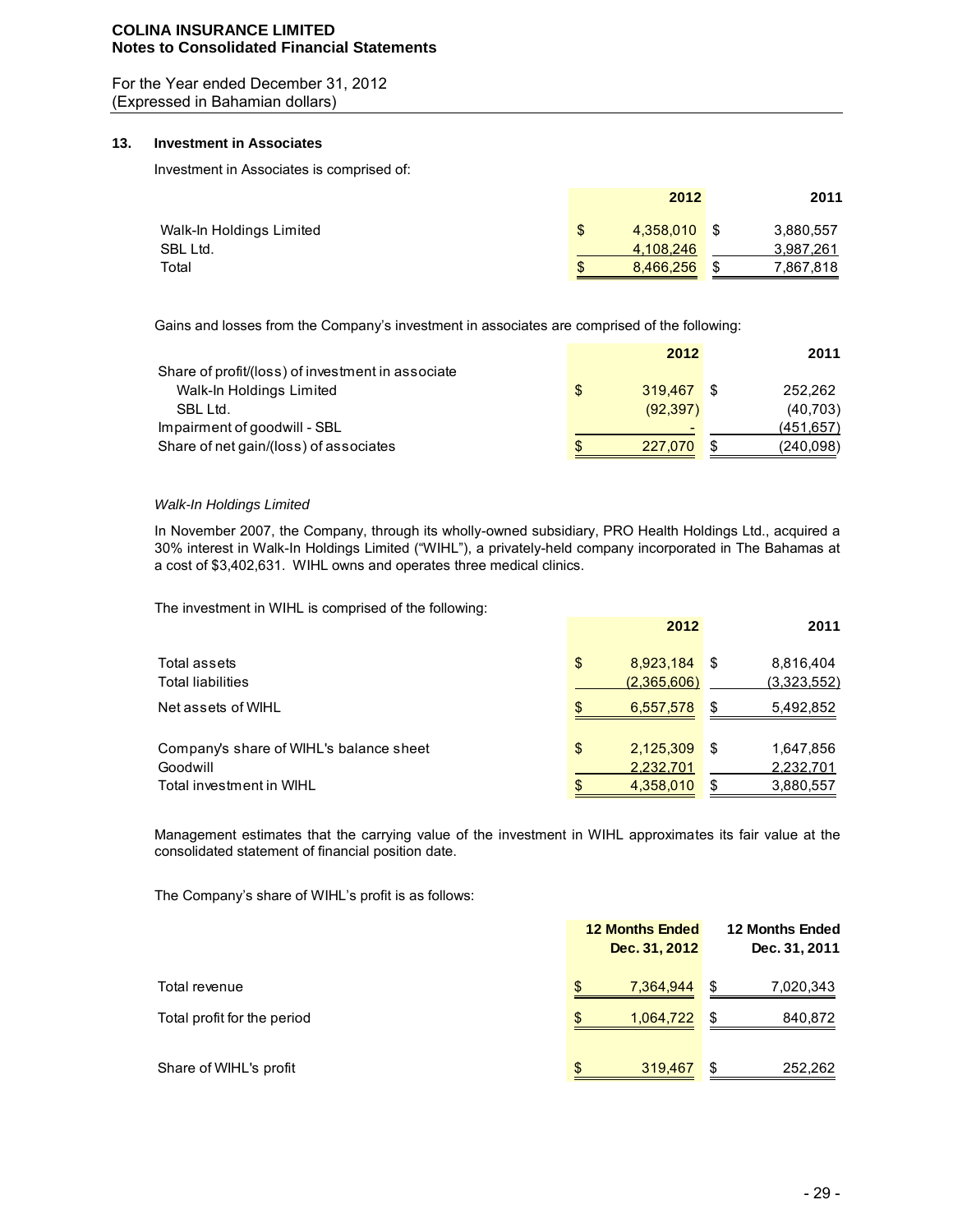## *SBL Ltd.*

In July 2009, the Company and its Parent purchased 12% and 7% of SBL Ltd. ("SBL") at a cost of \$5 million and \$3 million respectively. In considering the classification of its 12% equity holding in SBL, the Company has classified its investment in SBL as an investment in associate as two of the ten Board members of SBL are also Directors of the Company and its Parent. In May 2009, SBL acquired the issued and outstanding shares of Ansbacher (Bahamas) Limited ("ABL") and in July 2009, merged ABL subsequently with Sentinel Bank & Trust Limited ("SBT") with the surviving entity retaining the name Ansbacher (Bahamas) Limited. ABL's principal activities comprise private and specialist banking, wealth protection and management, and fiduciary services.

During 2012, the Company and its Parent made additional capital contributions of \$213,382 and \$124,473 respectively in SBL Ltd. The funds were used by SBL's subsidiary, ABL to partially fund the acquisition of Finter Bank and Trust (Bahamas) Limited. The Company and its Parent's percentage ownership in SBL Ltd. after the capital contribution remained at 12% and 7% respectively.

The Company's investment in SBL is comprised of the following:

|                                                                                                    |           | 2012                                         |      | 2011                                         |
|----------------------------------------------------------------------------------------------------|-----------|----------------------------------------------|------|----------------------------------------------|
| Total assets<br><b>Total liabilities</b><br>Net assets of SBL                                      | \$<br>\$. | 273,727,948<br>(244,954,702)<br>28,773,246   | - \$ | 135,617,645<br>(107, 852, 609)<br>27,765,036 |
| Company's share of SBL's balance sheet<br>Goodwill<br>Intangible assets<br>Total investment in SBL | \$<br>\$  | 3.119.306<br>655,456<br>333.484<br>4,108,246 | -S   | 3,018,973<br>655,456<br>312,832<br>3,987,261 |

Management estimates that the carrying value of the investment in SBL approximates its fair value at the consolidated statement of financial position date.

The Company's share of SBL's loss is as follows:

|                           | <b>12 Months Ended</b> | <b>12 Months Ended</b> |
|---------------------------|------------------------|------------------------|
|                           | Dec. 31, 2012          | Dec. 31, 2011          |
| Total revenue             | 7,142,322              | 7,057,684              |
| Total loss for the period | $(1,055,317)$ \$       | (339, 189)             |
| Share of SBL's loss       | $(92, 397)$ \$         | (40, 703)              |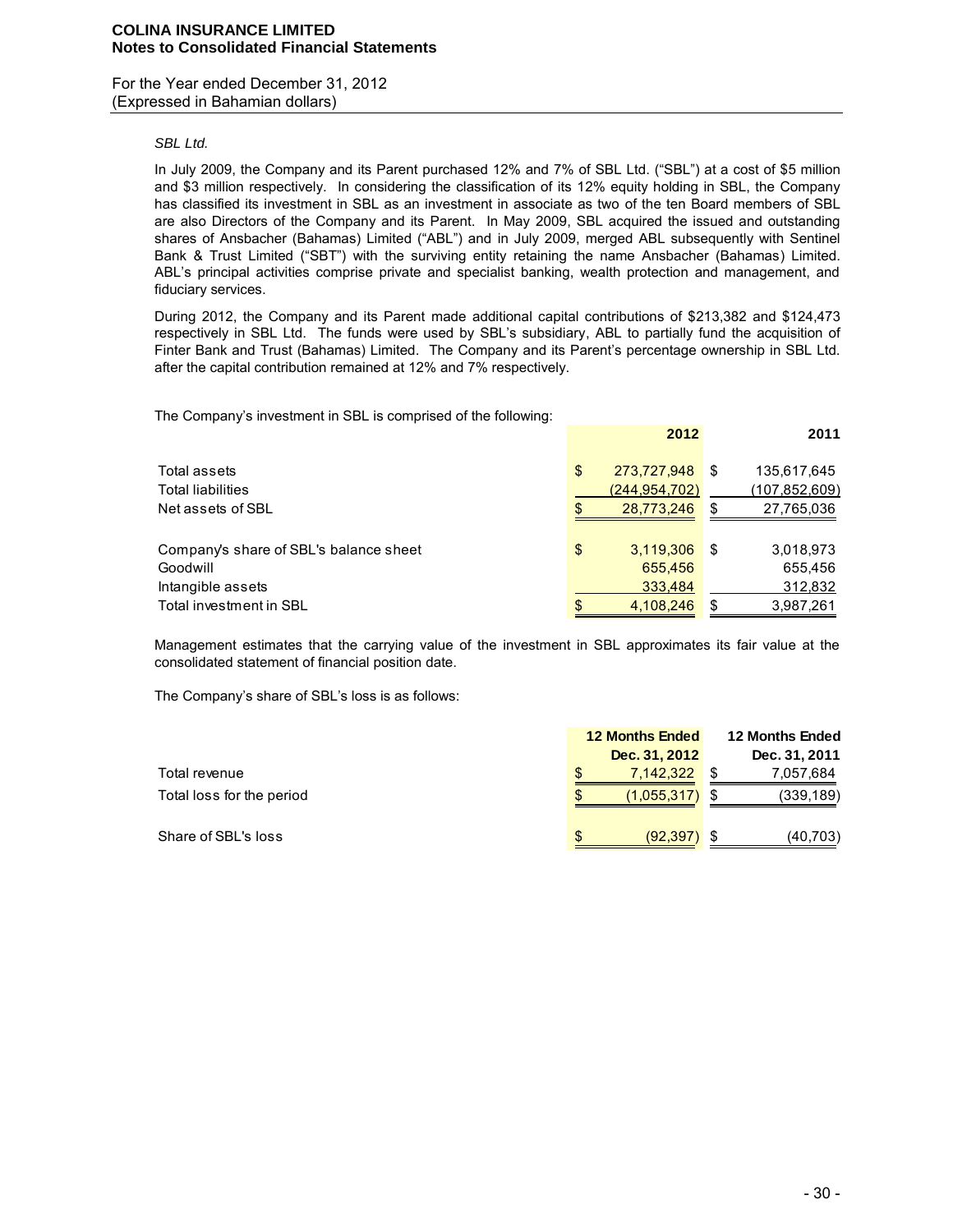For the Year ended December 31, 2012 (Expressed in Bahamian dollars)

> The following table shows an analysis of goodwill and other intangible assets included in investment in associates for the years ending December 31, 2012 and 2011:

|                                 | <b>Other Intangible</b> |           |      |               |      |            |
|---------------------------------|-------------------------|-----------|------|---------------|------|------------|
|                                 |                         | Goodwill  |      | <b>Assets</b> |      | Total      |
| Balance as of December 31, 2010 | \$                      | 3,339,814 | - \$ | 384.488       | - \$ | 3,724,302  |
| Acquired during the year        |                         |           |      | 7.129         |      | 7.129      |
| Amortization                    |                         |           |      | (78, 785)     |      | (78, 785)  |
| Impairment losses               |                         | (451,657) |      |               |      | (451,657)  |
| Balance as of December 31, 2011 |                         | 2,888,157 |      | 312.832       |      | 3,200,989  |
| Acquired during the year        |                         |           |      | 318,570       |      | 318,570    |
| Amortization                    |                         |           |      | (297, 917)    |      | (297, 917) |
| Balance as of December 31, 2012 |                         | 2,888,157 |      | 333.485       |      | 3,221,642  |

The gross carrying value and accumulated amortization by major category of other intangible assets as of December 31, 2012, is shown below.

|                               | <b>Other Intangible Assets</b>              |         |     |                     |    |         |
|-------------------------------|---------------------------------------------|---------|-----|---------------------|----|---------|
|                               | <b>Accumulated</b><br><b>Gross Carrying</b> |         |     |                     |    |         |
|                               |                                             | Value   |     | <b>Amortization</b> |    | Total   |
|                               |                                             |         |     |                     |    |         |
| Customer relationships        | \$                                          | 329,760 | -S  | $(118, 164)$ \$     |    | 211,596 |
| Non-competitive agreement     |                                             | 54.480  |     | (54, 480)           |    |         |
| Trade name                    |                                             | 89,040  |     | (63, 812)           |    | 25.228  |
| Software                      |                                             | 377,166 |     | (280, 505)          |    | 96,661  |
| Total Other Intangible Assets |                                             | 850.446 | \$. | (516.961)           | -S | 333,485 |

The useful life of intangible assets with finite lives ranges from 2 to 10 years, with a weighted average amortization period of 9 years. Expected amortization of the intangible assets is shown below:

|                     | <b>Other intangible</b><br>assets included<br>in Investment in<br><b>Associates</b> |  |
|---------------------|-------------------------------------------------------------------------------------|--|
|                     |                                                                                     |  |
| 2013                | \$<br>91,180                                                                        |  |
| 2014                | 76,632                                                                              |  |
| 2015                | 52,861                                                                              |  |
| 2016                | 33,120                                                                              |  |
| 2017 and thereafter | 79,692                                                                              |  |
|                     | \$<br>333,485                                                                       |  |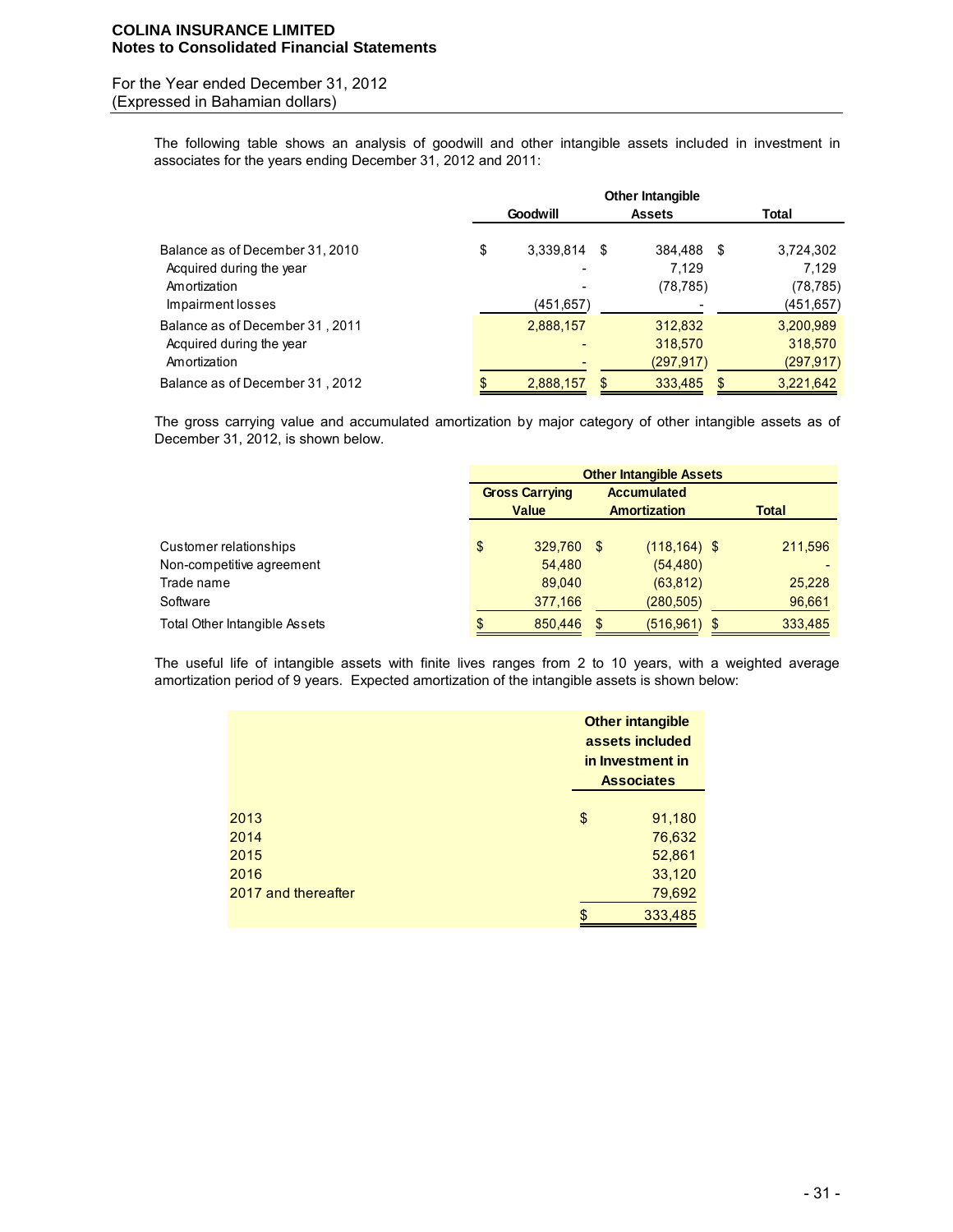For the Year ended December 31, 2012 (Expressed in Bahamian dollars)

## **14. Receivables and Other Assets**

Receivables and other assets are comprised of the following:

|                                                | 2012             | 2011               |
|------------------------------------------------|------------------|--------------------|
| Financial assets                               |                  |                    |
| Premiums receivable                            | \$<br>24,628,718 | 14,137,044<br>- \$ |
| Less: Provision on premiums receivable         | (2,681,317)      | (2,623,193)        |
| Reinsurance recoveries receivable              | 4,898,602        | 4,342,843          |
| Net balances (payable)/receivable on ASO plans | (5,413,442)      | 598,856            |
| Agents' balances                               | 1,231,045        | 1,407,370          |
| Less: Provision on agents' balances            | (1, 158, 403)    | (1, 298, 558)      |
| Accrued interest income                        | 3,031,551        | 2,833,693          |
| Receivables from related parties (See Note 34) | 201,849          | 609,966            |
| Participation in IRM reinsurance facilities    | 3,800,554        | 4,739,259          |
| Non-financial assets                           |                  |                    |
| Properties assumed under mortgage defaults     | 4,436,500        | 4,740,739          |
| Land held for development                      | 6,257,006        | 6,254,330          |
| Prepayments and other assets                   | 7,898,018        | 6,134,643          |
|                                                |                  |                    |
| Total receivables and other assets             | \$<br>47,130,681 | 41,876,992         |

The carrying amounts disclosed above reasonably approximate fair value at the consolidated statement of financial position date.

Included in receivables and other assets are amounts (due to)/from groups to whom the Company provides administrative services only ("ASO").

The Company participates in reinsurance facilities managed by International Reinsurance Managers, LLC ("IRM"), an underwriting management company domiciled in the United States of America which provides group health reinsurance services to small and medium sized insurance companies in the Caribbean and Latin America. The Company's participation in these facilities varies from 8.3% to 80.0% for differing underwriting years and its interest is included above. The underlying assets of the reinsurance facilities are principally comprised of US Treasury money market instruments.

# **15. Property and Equipment**

|                                                                          | Land, land<br><i>improvements</i><br>and buildings | Leasehold<br><i>improvements</i> | <b>Furniture,</b><br>fixtures and<br>equipment | <b>Motor</b><br>vehicles | <b>Total</b>                 |
|--------------------------------------------------------------------------|----------------------------------------------------|----------------------------------|------------------------------------------------|--------------------------|------------------------------|
| Cost:<br>At December 31, 2011                                            | \$<br>21,014,870                                   | $2,137,690$ \$<br>\$             | 3,622,457                                      | 97,109<br>\$             | 26,872,126<br>- \$           |
| Revaluation adjustments<br>Additions                                     | 409,121<br>172,900                                 |                                  | 743,689                                        |                          | 409,121<br>916,589           |
| At December 31, 2012                                                     | 21,596,891<br>S                                    | 2,137,690<br>\$                  | 4,366,146<br>\$.                               | 97,109<br>\$             | 28, 197, 836<br>\$           |
| Accumulated depreciation:<br>At December 31, 2011<br>Depreciation charge | \$<br>3,896,994<br>609,408                         | \$<br>1,002,156<br>205,394       | 2.022.946<br><sup>\$</sup><br>626,531          | 46,756<br>\$<br>14,737   | \$<br>6,968,852<br>1,456,070 |
| At December 31, 2012                                                     | 4,506,402                                          | 1,207,550<br>S                   | 2,649,477                                      | 61,493<br>S.             | 8,424,922<br>S               |
| Net book value:                                                          |                                                    |                                  |                                                |                          |                              |
| At December 31, 2012                                                     | 17,090,489                                         | \$<br>930,140                    | 1,716,669<br>\$                                | 35,616<br>\$             | 19,772,914<br>\$             |
| At December 31, 2011                                                     | 17,117,876<br>S                                    | 1,135,534<br>\$                  | 1,599,511<br>S                                 | 50,353<br>S              | 19,903,274<br>S              |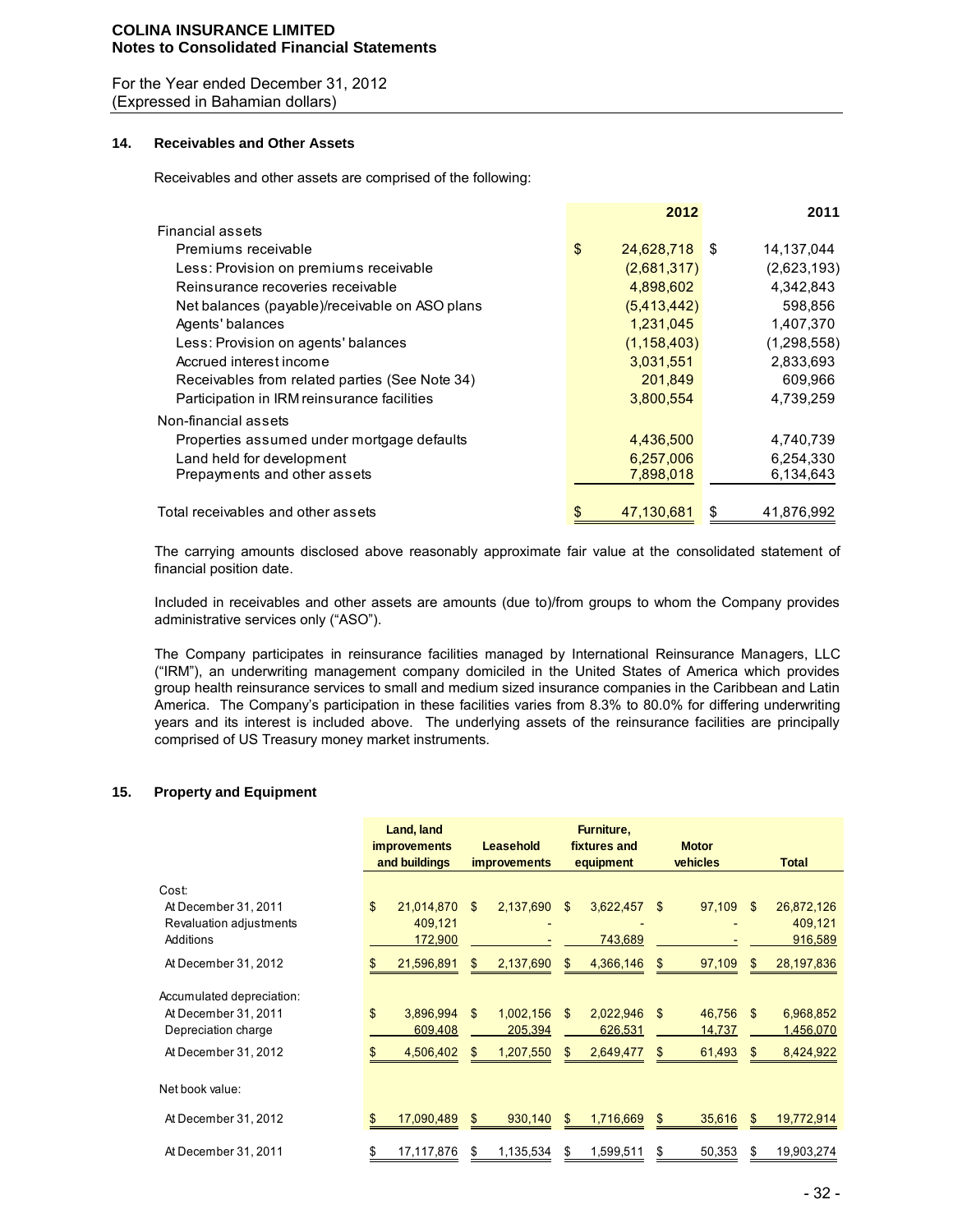For the Year ended December 31, 2012 (Expressed in Bahamian dollars)

The cost of land, land improvements and buildings is comprised of the following:

|                                         |    | 2012                    |    | 2011                    |
|-----------------------------------------|----|-------------------------|----|-------------------------|
| Land and land improvements<br>Buildings | \$ | 4,860,523<br>16,736,368 | -S | 4,860,523<br>16,154,347 |
| Total cost                              | S  | 21,596,891              | \$ | 21,014,870              |

Properties are stated at their revalued amounts, as assessed by qualified independent property appraisers. The revalued amount is the estimated amount for which a property should exchange on the date of valuation between a willing buyer and a willing seller in an arm's-length transaction, after proper marketing wherein the parties had acted knowledgeably, prudently and without compulsion, assuming that the buyer is granted vacant possession of all parts of the property required by the business and disregarding potential alternative uses.

If land, land improvements and buildings were stated on a historical cost basis, the carrying amount would be \$12.0 million (2011: \$12.3 million).

## **16. Goodwill**

|                                                 | 2012                            | 2011                            |
|-------------------------------------------------|---------------------------------|---------------------------------|
| Cost<br>Accumulated impairment charges          | \$<br>10,473,068<br>(2,319,958) | 10,473,068<br>-S<br>(1,910,797) |
| Net book amount                                 | \$<br>8,153,110                 | 8,562,271                       |
| Balance, beginning of year<br>Impairment charge | \$<br>8,562,271<br>(409, 161)   | 8,562,271<br>- \$               |
| Balance, end of year                            | \$<br>8,153,110                 | 8,562,271                       |

## **17. Other Intangible Assets**

|                                                                | 2012                                     |      | 2011                               |
|----------------------------------------------------------------|------------------------------------------|------|------------------------------------|
| Cost<br>Accumulated amortization                               | \$<br>5,512,019<br>(4,548,146)           | - \$ | 4,938,919<br>(3,569,908)           |
| Net book amount                                                | \$<br>963,873                            | S    | 1,369,011                          |
| Balance, beginning of year<br>Additions<br>Amortization charge | \$<br>1,369,011<br>573,100<br>(978, 238) | -\$  | 1,211,359<br>782,971<br>(625, 319) |
| Balance, end of year                                           | \$<br>963,873                            | \$   | 1,369,011                          |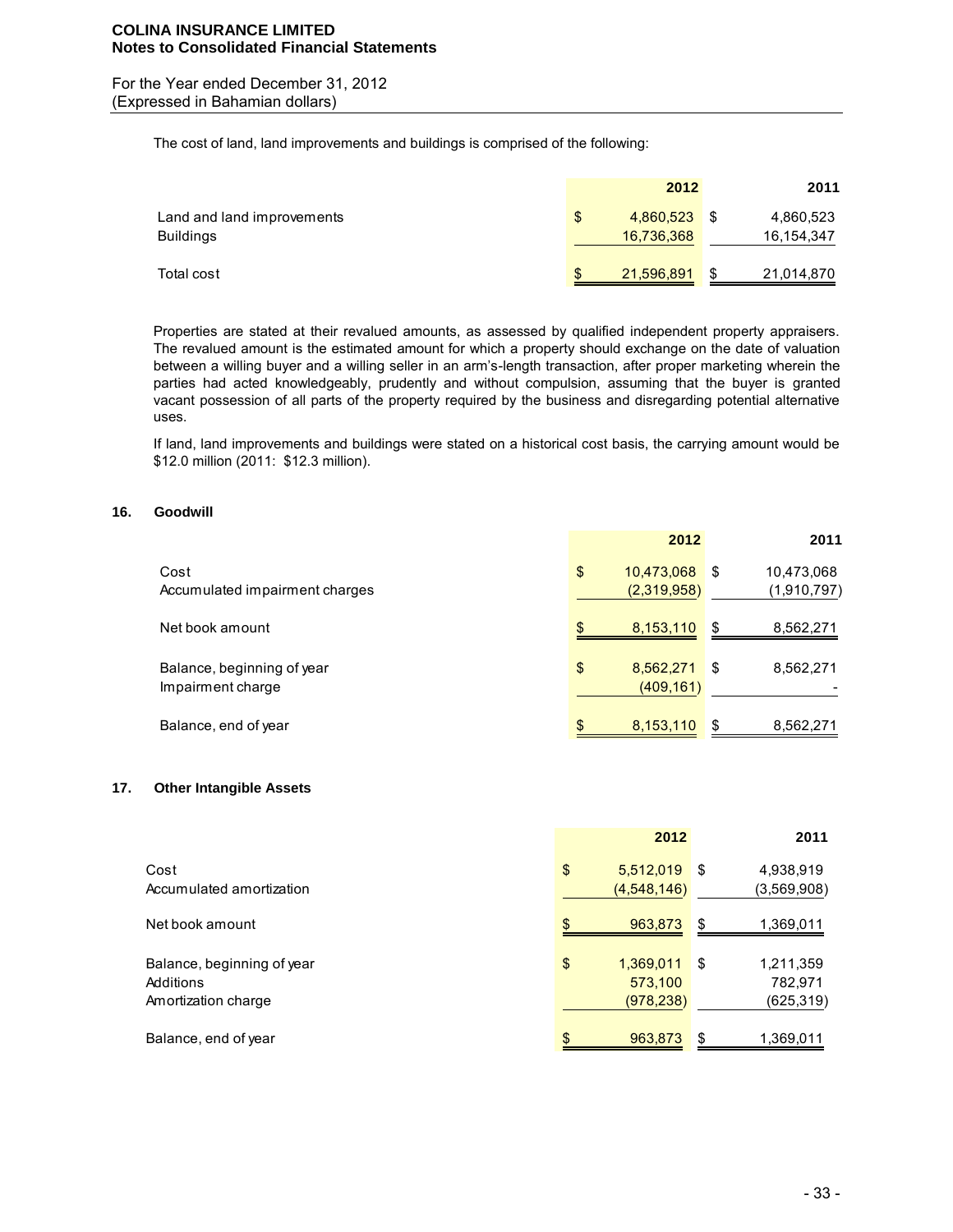## **18. Investment in Parent**

The Investment in Parent comprises 59,982 (2011: 63,068) ordinary shares of the Parent that are held by the Company amounting to \$154,531 (2011: \$162,255). The fair value of this quoted investment based on the year-end bid price was \$149,955 (2011: \$163,977) and would have been classified as level 1 in the fair value hierarchy.

## **19. Provision for Future Policy Benefits**

The provision for future policy benefits is calculated using expected future policy lapse rates, mortality, morbidity, investment yield and policy maintenance expense assumptions and any other relevant contingency.

The provisions for adverse deviation recognize uncertainty in establishing these best estimates and allow for possible deterioration in experience. As the best estimate assumption is realized, the provisions for adverse deviations will be released in future income to the extent that they are no longer required to cover adverse experience.

The assumptions used in determining the provision for future policy benefits are reviewed regularly, compared to emerging experience and updated when appropriate. The assumptions that are most sensitive to change are investment yields, expenses, policy lapse rates, and mortality and morbidity.

## *Margins for Adverse Deviation Assumptions*

The basic assumptions made in establishing provisions for future policy benefits are best estimates for a range of possible outcomes. To recognize the uncertainty in establishing these best estimates, to allow for possible deterioration in experience and to provide greater comfort that the provisions are adequate to pay future benefits, the Appointed Actuary is required to include a margin in each assumption.

The impact of these margins is to increase provisions and decrease the income that would be recognized on inception of the policy. The Canadian Institute of Actuaries prescribes a range of allowable margins. The Company uses assumptions which take into account the risk profiles of the business. The Closed Participating Fund ("Closed Par Fund"), discussed below, has the lowest margins, as the risk is passed back to the policyholders by dividend distributions.

## *Investment yields*

The computation of provisions takes into account projected net investment income on assets supporting policy liabilities and income expected to be earned or forgone on reinvestment or financing of mismatched cash flows. Uncertainties exist with respect to projections of interest rates and the magnitude of losses from asset defaults. The Company accounts for such uncertainties by incorporating provisions for losses into projections of investment income. A margin for adverse deviation is calculated by interest rate scenario testing under the CALM methodology. The margin in the most adverse scenario can be interpreted as deducting 35 basis points from the current (Prime) rates immediately and assuming future interest rates remain at that level in the long term. If future interest rates were to differ by 100 basis points from that assumed in the valuation, without changing the policyholder dividend scale, the liability would increase by \$57.4 million or decrease by \$42.3 million.

## *Expenses*

The administration expense assumption is based on an expense study conducted by the Company. The expenses are allocated by line of business using allocation factors developed by the Company. Such expense studies are conducted annually, and are subject to changes in the Company's cost structure as well as the rate of inflation. Expenses are assumed to increase with inflation of 2.11% in all years. Expenses are increased by a range of 0% to 6.25%, where the Closed Par Fund has no margin. If future expenses are to differ by 10% from that assumed, the liability would increase by \$6.8 million or decrease by \$6.8 million.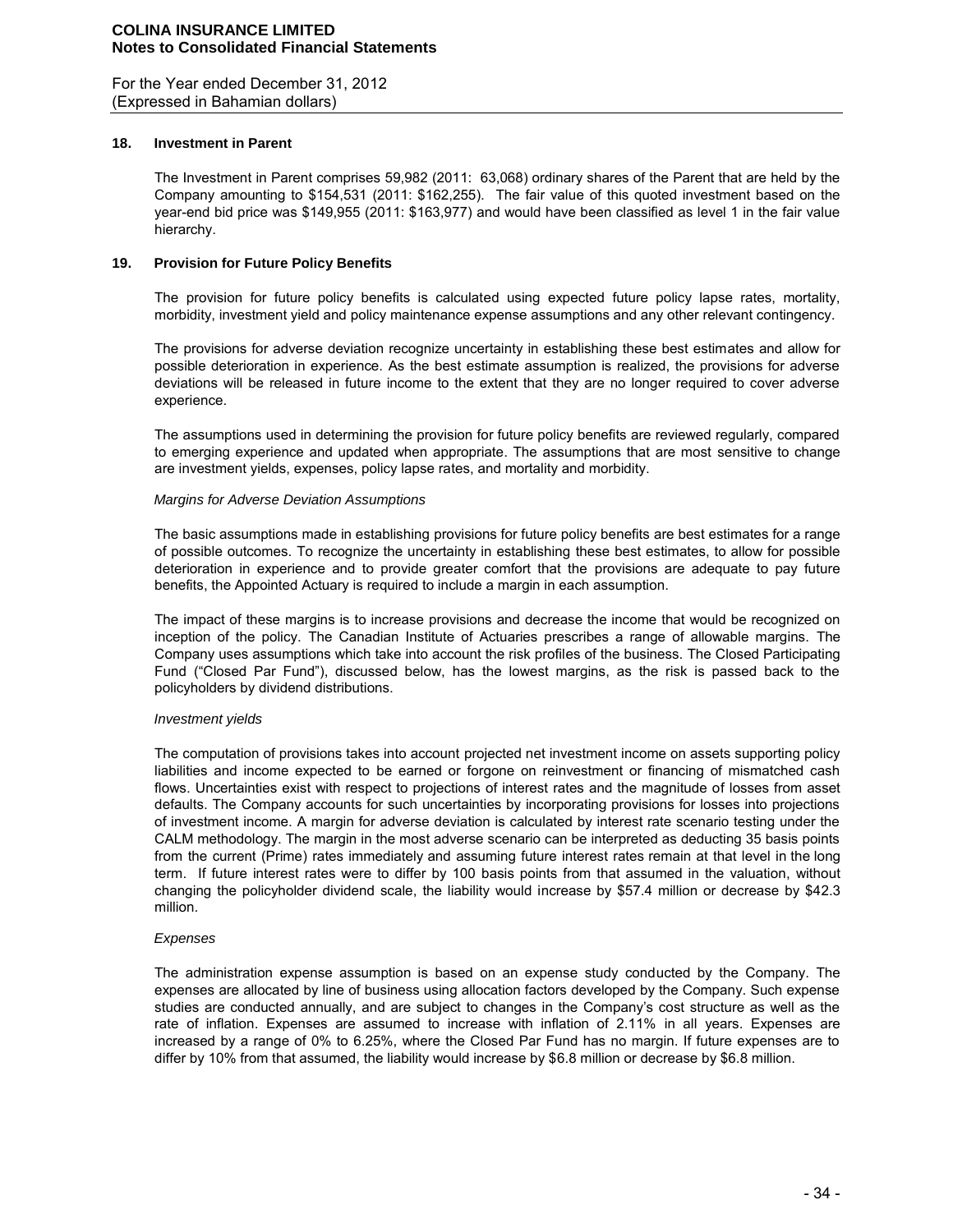For the Year ended December 31, 2012 (Expressed in Bahamian dollars)

## *Policy lapse rates*

Policyholders may allow their policies to lapse by choosing not to continue to pay premiums. The Company bases its estimate of future lapse rates on previous experience for a block of policies. A margin for adverse deviation is added by increasing or decreasing lapse rates, whichever is adverse, by a range of 5% to 20%. If future lapse rates are to differ by 10% from that assumed, the liability would increase by \$8.3 million or decrease by \$7.9 million.

### *Mortality and Morbidity*

Assumptions for life business are based on Company and industry experience. A margin is added for adverse deviation in the range of 4.0 to 11.25 per 1000 divided by the expectation of life for mortality, and between 15% and 20% for morbidity. The Closed Par Fund has the lowest margin added. If future mortality and morbidity are to differ by 10% from that assumed, the liability would increase by \$5.7 million or decrease by \$5.6 million.

### *Medical claims costs*

The principal assumption underlying the estimate of the medical claims reserve is the Company's past claims development experience. This includes assumptions in respect of average claim costs and claims inflation factors. If the average claim costs were to increase by 10%, gross liabilities would increase by \$1.0 million, with the net liabilities increasing by \$1.0 million. If the average claim costs were to decrease by 10%, gross liabilities would decrease by \$1.0 million, with the net liabilities decreasing by \$1.0 million.

### *Analysis of provision for future policy benefits*

The following is a summary of the provision for future policy benefits by product line:

|                                            |     | 2012        | 2011        |
|--------------------------------------------|-----|-------------|-------------|
| Life insurance                             | \$  | 295.873.396 | 278,260,526 |
| Annuities                                  |     | 22,056,102  | 22,410,636  |
| Accident and health/IBNR                   |     | 16,354,079  | 16,404,856  |
| Colina Investment Plan (See Note 33)       |     | 8,322,256   | 9,018,040   |
| Total provision for future policy benefits | \$. | 342,605,833 | 326,094,058 |

The following is a summary of the provision for future policy benefits by contract category:

|                                                  |    | 2012        |   | 2011        |
|--------------------------------------------------|----|-------------|---|-------------|
| Short-term insurance contracts                   | \$ | 16,634,398  | S | 16,713,434  |
| Long-term insurance and other contracts          |    |             |   |             |
| -with fixed and guaranteed terms                 |    | 88,113,895  |   | 76.443.434  |
| -with fixed and guaranteed terms and with DPF    |    | 193,811,207 |   | 188,068,834 |
| -without fixed and guaranteed terms              |    | 21,548,406  |   | 21,832,129  |
| -without fixed and guaranteed terms and with DPF |    | 14,175,671  |   | 14,018,187  |
| Long-term investment contracts with DPF          |    | 8,322,256   |   | 9,018,040   |
|                                                  |    |             |   |             |
| Total provision for future policy benefits       | S  | 342,605,833 |   | 326,094,058 |
|                                                  |    |             |   |             |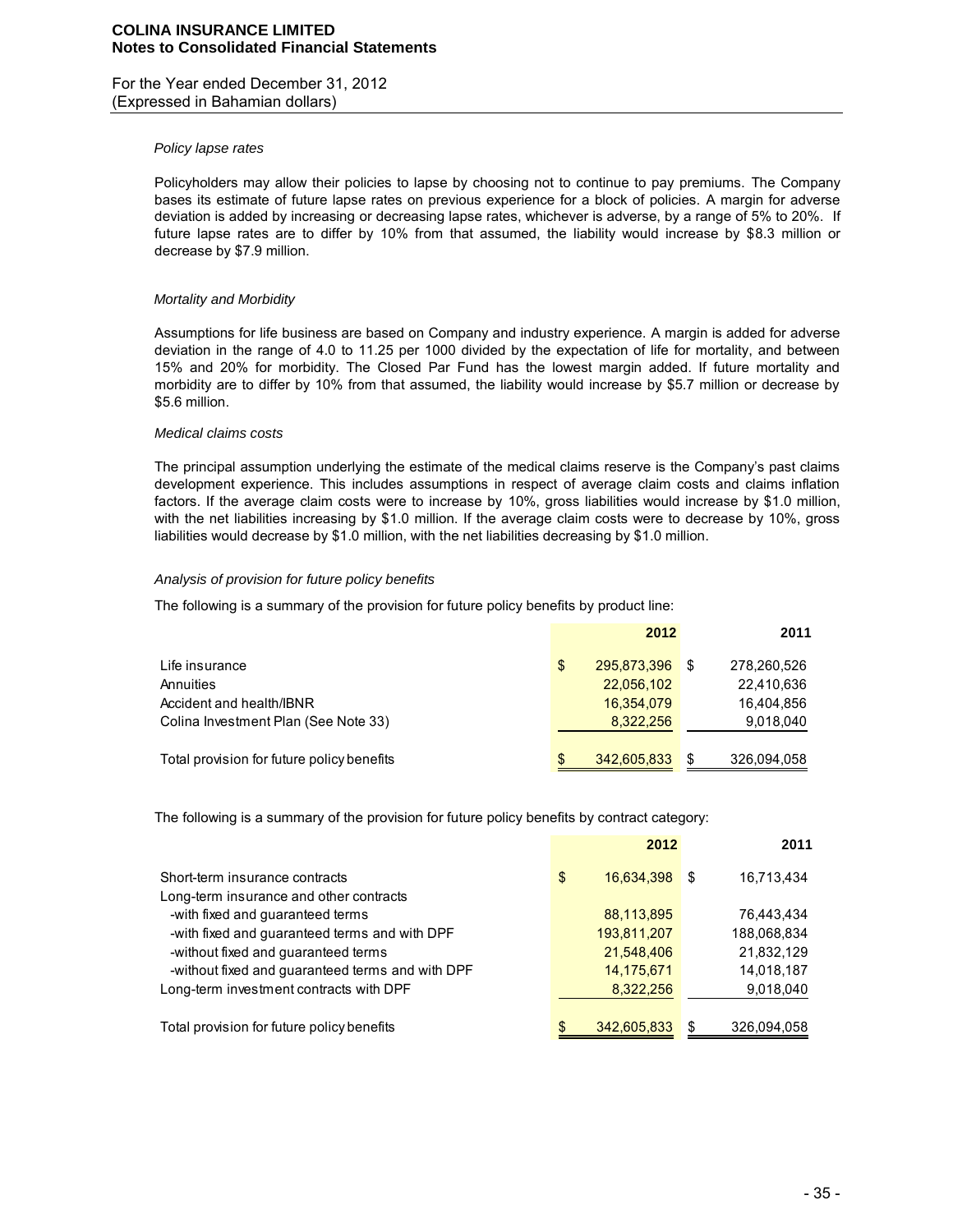For the Year ended December 31, 2012 (Expressed in Bahamian dollars)

*Analysis of change in provision for future policy benefits*

|                                                    |     | 2012        | 2011         |
|----------------------------------------------------|-----|-------------|--------------|
| Balance, beginning of year                         | \$. | 326.094.058 | 311.797.811  |
| Changes in discretionary participation features    |     | -           | (10,504,480) |
| Normal changes in policy liabilities               |     | 12,475,605  | 10,992,201   |
| Changes in assumptions and refinement of estimates |     | 4,036,170   | 13,808,526   |
| Balance, end of year                               | S   | 342,605,833 | 326,094,058  |

## *Closed Participating Fund*

Included in the provision for future policy benefits as of December 31, 2012 are actuarial reserves totaling \$31.1 million (2011: \$30.8 million) relating to the Company's commitment to maintain and operate a Closed Participating Fund ("Closed Par Fund") covering the individual participating business (both life and annuity) of the Canada Life portfolio of business acquired on January 1, 2004. The objective of this Closed Par Fund is to finance the participating policyholders' reasonable expectations that Colina will: (i) pay the benefits guaranteed by each participating policy according to its terms; (ii) pay dividends according to the current dividend scale provided that current experience continues; and (iii) make an equitable adjustment to the dividend scale in future years to reflect any deviations from the current experience, in accordance with the insurer's dividend policy as well as applicable actuarial standards. Future profits that may emerge within the Closed Par Fund are for the sole benefit of the participating policyholders.

The Appointed Actuary's valuation of the Closed Par Fund as of December 31, 2012 shows that it had the following asset mix: government securities – 48.7 %; policy loans – 23.3%; mortgage loans – 12.5%; corporate bonds  $-1.3\%$ ; equity securities  $-7.9\%$ ; preference shares  $-4.0\%$ ; and cash and cash equivalents  $-2.3\%$ (2011: government securities  $-46.1\%$ ; policy loans  $-22.8\%$ ; mortgage loans  $-13.4\%$ ; corporate bonds  $-$ 1.6%; equity securities – 6.7%; preference shares – 4.1%; cash and equivalents – 5.3%; and commercial  $loans - 0.2%$ ).

## **20. Other Liabilities**

|                                        | 2012             | 2011       |
|----------------------------------------|------------------|------------|
| Third party pension liabilities        | \$<br>25.031.314 | 28,074,215 |
| Benefits payable to policyholders      | 13.477.578       | 9.924.679  |
| Accrued expenses and other liabilities | 38.358.334       | 29,716,096 |
| Bank overdraft (See Note 8)            | 1.292.385        | 1,285,107  |
| Reinsurance payables                   | 1.526.723        | 652,085    |
| Total other liabilities                | \$<br>79,686,334 | 69,652,182 |

The carrying amounts disclosed above reasonably approximate fair value at the consolidated statement of financial position date.

## **21. Due to Parent**

The balance Due to Parent of \$500,620 (\$1,131,759) is as a result of a net dividend liability declared.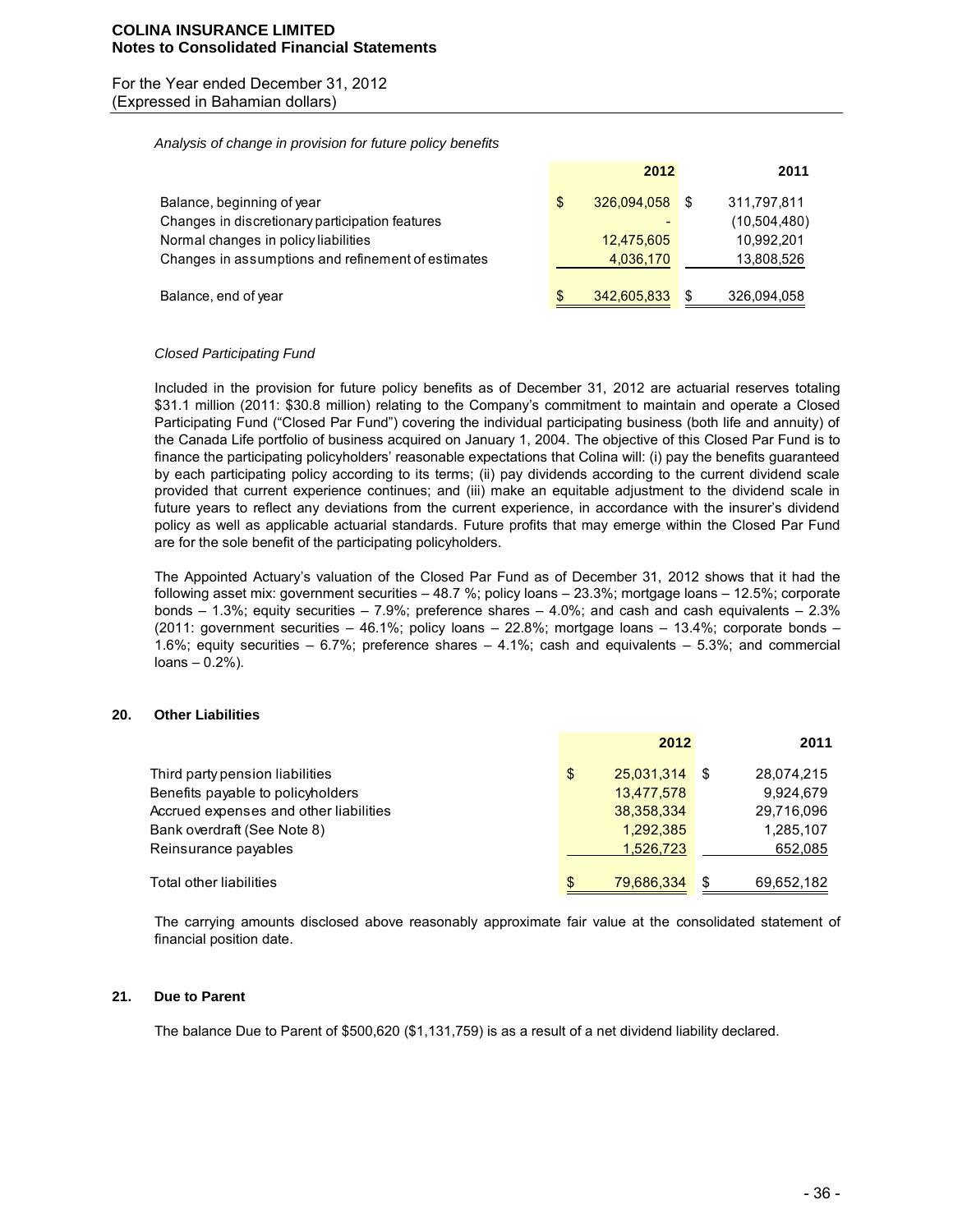For the Year ended December 31, 2012 (Expressed in Bahamian dollars)

## **22. Share Capital**

| 2012            |           | 2011      |
|-----------------|-----------|-----------|
|                 |           |           |
| \$<br>1,000,000 | S         | 1,000,000 |
|                 |           |           |
| \$<br>200       | \$        | 200       |
|                 |           |           |
|                 |           |           |
| \$<br>1,000,000 | -SS       | 1,000,000 |
|                 |           |           |
| 200             |           | 200       |
|                 |           |           |
| 1,999,800       |           | 1,999,800 |
|                 |           | 3,000,000 |
| \$              | 3.000.000 |           |

In August 2010, the Board of Directors of the Company by resolution authorized an additional 20,000 Ordinary Shares with a par value of \$0.01 to be offered at a share premium of \$99.99 each.

The Company then immediately offered to its Parent these additional 20,000 Ordinary Shares by converting \$2,000,000 of its share premium into paid up share capital of \$2,000,000 in the Company resulting in the additional issued shares with a value of \$200 and accompanying share premium of \$1,999,800.

### **23. Revaluation Reserve**

The revaluation reserve is comprised of the net gain/(loss) on remeasurement of available-for-sale securities to fair value and revaluation adjustments related to land and buildings. Also included in the revaluation reserve are unrealized gains related to the purchase of additional equity in a subsidiary company subsequent to the date control was first established.

|                                                     | 2012            |      | 2011      |
|-----------------------------------------------------|-----------------|------|-----------|
| Balance, beginning of year                          | \$<br>8.814.755 | - \$ | 7,984,942 |
| Fair value gains (net) during the year              | 488,705         |      | 306,733   |
| Revaluation of land and buildings                   | 409.121         |      |           |
| Unrealized gain on purchase of shares in subsidiary | 23,335          |      | 526.412   |
| Transfers to net income                             |                 |      | (3, 332)  |
| Balance, end of year                                | \$<br>9,735,916 | S    | 8,814,755 |

## **24. Contingent Liabilities and Commitments**

The Company has the following contingent liabilities and commitments as of the year-end reporting date:

#### *Legal proceedings and regulations*

The Company operates in the insurance industry and is subject to legal proceedings in the normal course of business. While it is not practicable to forecast or determine the final results of all pending or threatened legal proceedings, management does not believe that such proceedings (including litigations) will have a material effect on its results and financial position.

The Company is also subject to insurance solvency regulations in all the jurisdictions in which it operates and has complied with all regulations. There are no contingencies associated with the Company's compliance or lack of compliance with such regulations.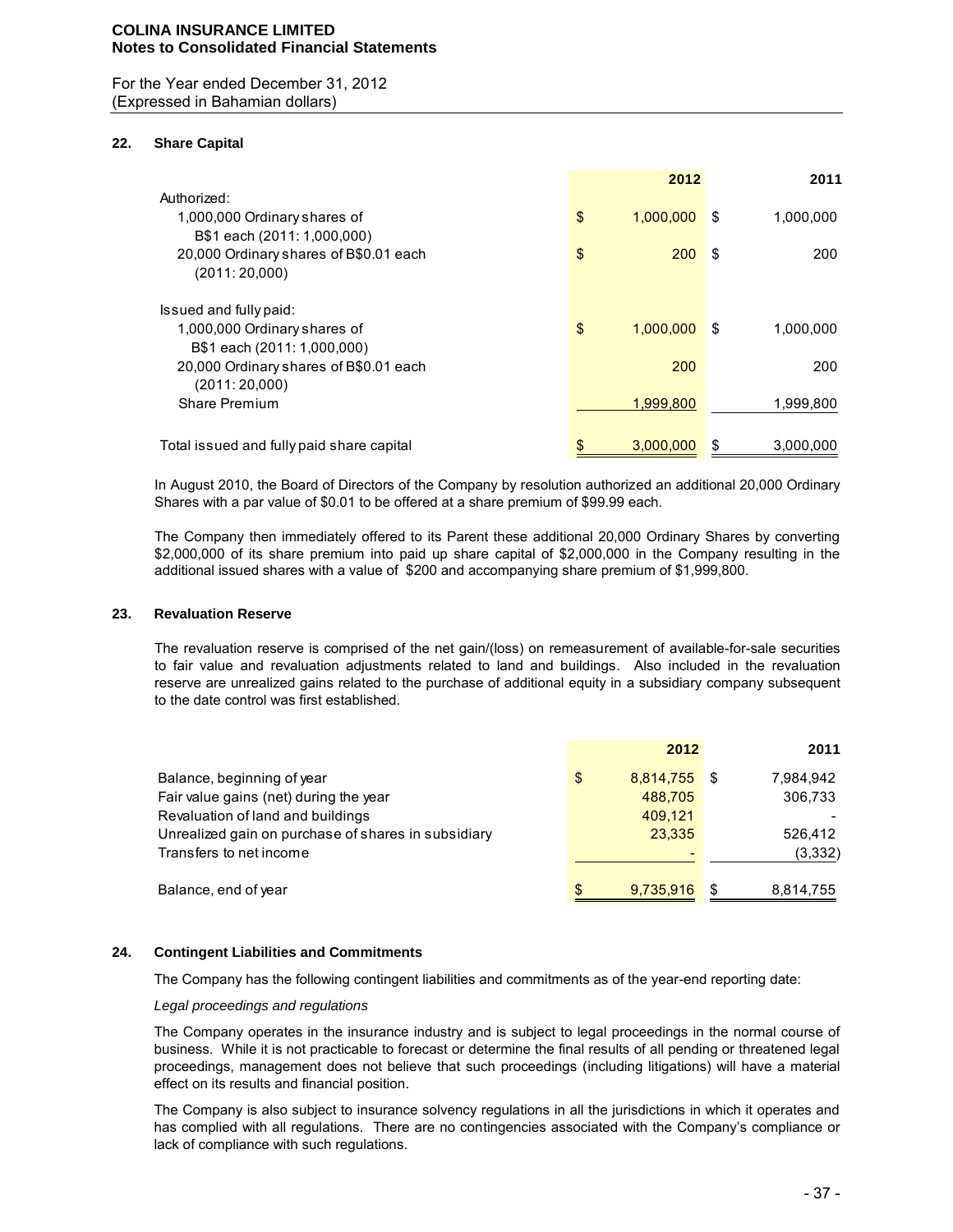### *Contingent liabilities*

The Company may have contingent liabilities in respect of bank and other guarantees and other matters arising in the ordinary course of business. It is not anticipated that any material loss will arise from the contingent liabilities. As at December 31, 2012, the Company did not provide any guarantees to third parties in the ordinary course of business. (2011: \$1,685,681).

The Company, like all other insurers, is from time to time, in connection with its operations, named as a defendant in actions for damages and costs allegedly sustained by the plaintiffs. The Board of Directors is of the opinion, based upon the advice of counsel, that the final outcome of such actions will not have a material adverse effect on the financial position of the Company.

## *Commitments*

*Lending:* Commitments to extend credit for mortgages and commercial loans amounted to \$871,161 (2011: \$568,148).

*Purchase of property and equipment:* Commitments for the purchase of capital equipment or services at December 31, 2012 was \$196,907 (2011: \$499,043).

*Leases:* The Company leases office and other space for use in its day-to-day business activities pursuant to the terms of non-cancelable operating leases. The expenditures related to these lease arrangements are not considered to be material. The future aggregate minimum lease payments under operating leases as of December 31, 2012 are as follows:

| No later than 1 year<br>Later than 1 year and no later than 5 years<br>Later than 5 years | S. | 863.618<br>2.513.432<br>1.232.100 |
|-------------------------------------------------------------------------------------------|----|-----------------------------------|
| Total                                                                                     | \$ | 4,609,150                         |

## **25. Future Minimum Lease Payments Receivable**

The Company derives rental income from certain of its investment properties under non-cancellable rental agreements. The future minimum lease payments due to be received under these agreements as of December 31, 2012 are as follows:

| No later than 1 year                        | \$. | 3.704.672  |
|---------------------------------------------|-----|------------|
| Later than 1 year and no later than 5 years |     | 8.002.944  |
| Later than 5 years                          |     | 105.030    |
|                                             |     |            |
| Total                                       | -S  | 11.812.646 |

## **26. Net Premium Revenue**

Net premium revenue is comprised of the following:

|                                                                    | 2012                              | 2011                          |
|--------------------------------------------------------------------|-----------------------------------|-------------------------------|
| Life and health insurance premiums<br>Less: Reinsurance premiums   | \$<br>121.981.603<br>(14,805,294) | 118,501,443<br>(14, 635, 344) |
| Subtotal<br>Premiums from IRM reinsurance facilities (See Note 14) | 107.176.309<br>13,207,135         | 103,866,099<br>13,583,312     |
| Net premium revenue                                                | \$<br>120,383,444                 | 117,449,411                   |

Net premium revenues are classified in the following categories: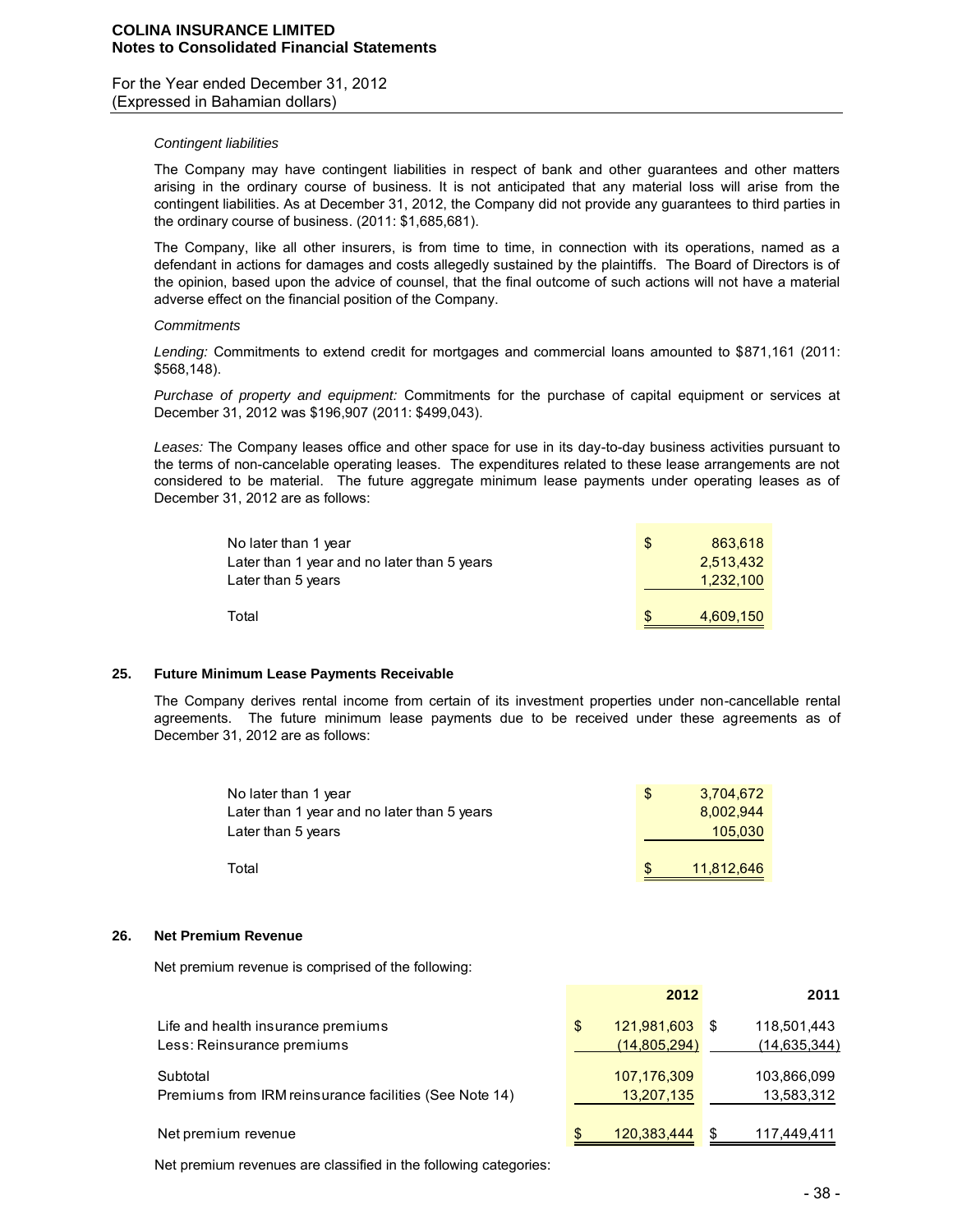For the Year ended December 31, 2012 (Expressed in Bahamian dollars)

|                                                     |                | 2012         |   | 2011         |
|-----------------------------------------------------|----------------|--------------|---|--------------|
| Short-term insurance contracts                      | $\mathfrak{L}$ | 73,261,890   | S | 70,192,048   |
| Long-term insurance and other contracts             |                |              |   |              |
| -with fixed and guaranteed terms                    |                | 24,125,993   |   | 22,679,293   |
| -with fixed and quaranteed terms and with DPF       |                | 22,157,332   |   | 22.372.871   |
| -without fixed and guaranteed terms                 |                | 240,212      |   | 191,105      |
| -without fixed and guaranteed terms and with DPF    |                | 15,162,756   |   | 16,388,874   |
| Long-term investment contracts with DPF             |                | 240.555      |   | 260.564      |
| Total premium revenue arising from contracts issued |                | 135,188,738  |   | 132,084,755  |
| Premiums ceded to reinsurers                        |                | (14,805,294) |   | (14,635,344) |
| Net premium revenue                                 |                | 120,383,444  |   | 117,449,411  |

### **27. Net Investment Income**

Net investment income is classified as follows:

|                                                                | 2012            | 2011          |
|----------------------------------------------------------------|-----------------|---------------|
| Term deposits                                                  | \$<br>1,070,319 | \$<br>893,682 |
| Investment securities                                          | 15,752,702      | 12,758,620    |
| Fair value gains (net) included in the revaluation             |                 |               |
| reserve (See Note 23)                                          | 488,705         | 306,733       |
| Less: Investment management fees (See Note 34)                 | (1,465,184)     | (1,304,833)   |
| Net investment return on managed assets                        | 15,846,542      | 12,654,202    |
| Mortgages and commercial loans                                 | 2,599,916       | 3,839,189     |
| Policy loans                                                   | 7,279,124       | 8,348,067     |
| Rental income                                                  | 4,664,373       | 4,842,034     |
| Fair value losses (net) on investment properties (See Note 12) | (371, 725)      | (512, 221)    |
| Other fees and income                                          | 377,442         | 859,865       |
| Total return on invested assets                                | 30,395,672      | 30,031,136    |
| Less: Fair value gains in the revaluation reserve              | (488,705)       | (306, 733)    |
| Total net investment income recognized in income               | 29,906,967      | 29,724,403    |

There are no impairment charges included in net investment income from investment securities (2011: \$Nil).

## **28. Net Policyholders' Benefits**

Net policyholders' benefits are comprised of the following:

|                                                                       | 2012                             | 2011                             |
|-----------------------------------------------------------------------|----------------------------------|----------------------------------|
| Life and health policyholder benefits<br>Less: Reinsurance recoveries | \$<br>82.424.404<br>(13,519,323) | 89,431,384<br>S<br>(9, 131, 590) |
| Subtotal<br>Benefits paid on IRM reinsurance                          | 68.905.081                       | 80,299,794                       |
| facilities (See Note 14)                                              | 11,250,437                       | 7,094,551                        |
| Total net policyholders' benefits                                     | \$<br>80,155,518                 | 87,394,345<br>S                  |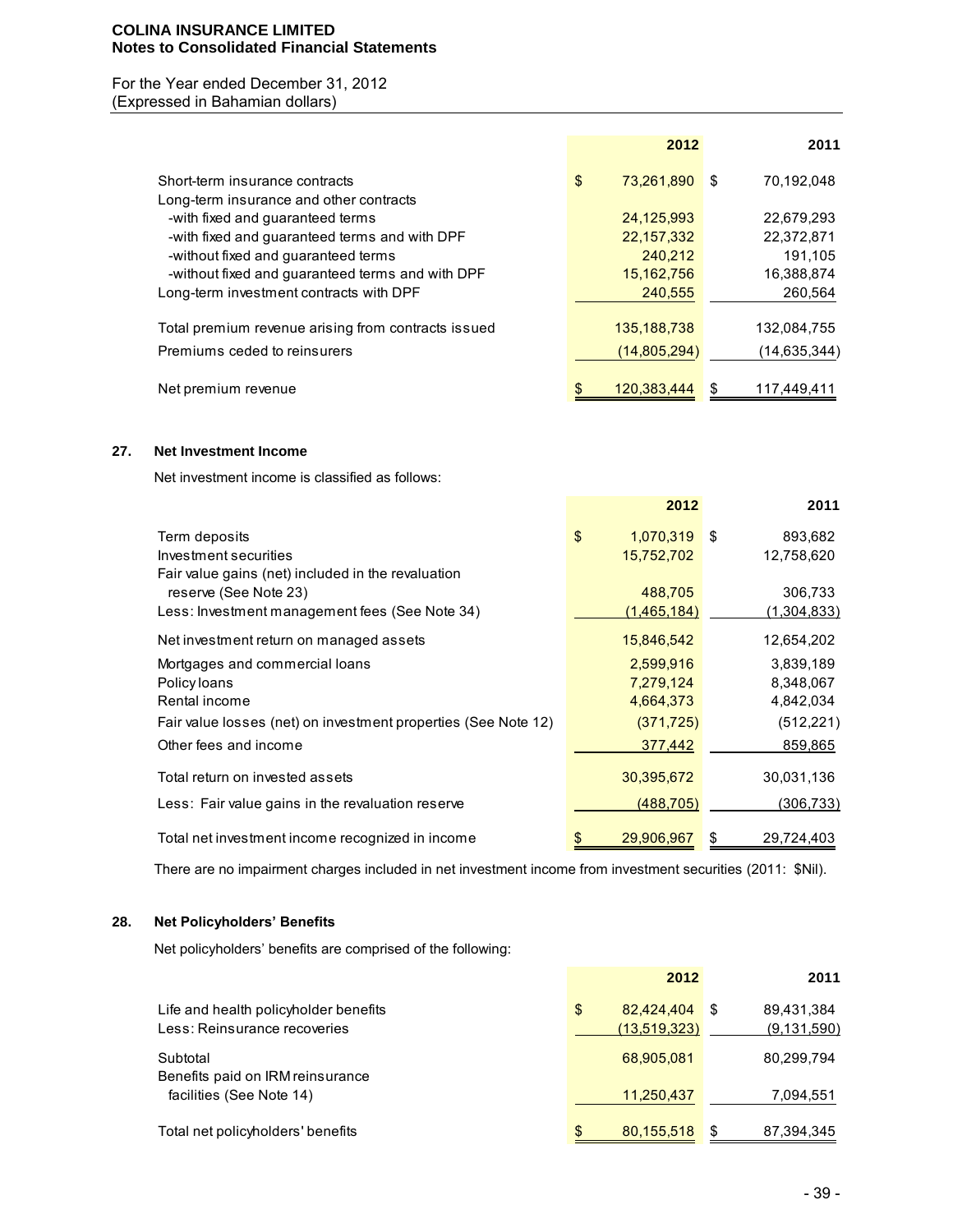## For the Year ended December 31, 2012 (Expressed in Bahamian dollars)

Included in life and health policyholder benefits is \$999,263 related to interest on policy dividends on deposit (2011: \$1,002,769).

Policyholders' benefits for the year by contract classification were as follows:

|                                                                                                                                                                                                                                                                                                 | 2012             | 2011             |
|-------------------------------------------------------------------------------------------------------------------------------------------------------------------------------------------------------------------------------------------------------------------------------------------------|------------------|------------------|
| Short-term insurance contracts<br>Long-term insurance and other contracts                                                                                                                                                                                                                       | \$<br>48,475,248 | \$<br>49,636,674 |
| -with fixed and guaranteed terms<br>-with fixed and guaranteed terms                                                                                                                                                                                                                            | 11,796,011       | 12,449,466       |
| and with DPF                                                                                                                                                                                                                                                                                    | 23,889,953       | 24,532,621       |
| -without fixed and guaranteed terms<br>-without fixed and guaranteed terms                                                                                                                                                                                                                      | 1,747,072        | 1,836,369        |
| and with DPF                                                                                                                                                                                                                                                                                    | 6,502,663        | 6,740,287        |
| Long-term investment contracts with DPF                                                                                                                                                                                                                                                         | 1,263,894        | 1,330,518        |
| Total policyholders' benefits                                                                                                                                                                                                                                                                   | 93,674,841       | 96,525,935       |
| Reinsurance recoveries                                                                                                                                                                                                                                                                          | (13,519,323)     | (9, 131, 590)    |
| Net policyholders' benefits                                                                                                                                                                                                                                                                     | \$<br>80,155,518 | \$<br>87,394,345 |
| <b>General and Administrative Expenses</b>                                                                                                                                                                                                                                                      |                  |                  |
| General and administrative expenses are comprised of:                                                                                                                                                                                                                                           |                  |                  |
|                                                                                                                                                                                                                                                                                                 |                  |                  |
|                                                                                                                                                                                                                                                                                                 | 2012             | 2011             |
| Salaries and employee/salesperson benefits                                                                                                                                                                                                                                                      | \$<br>12,422,549 | \$<br>11,671,059 |
| Fees, insurance and licences                                                                                                                                                                                                                                                                    | 4,526,222        | 5,672,918        |
| IRM reinsurance facilities expenses (See Note 14)                                                                                                                                                                                                                                               | 2,226,074        | 1,800,643        |
| Advertising and communications expense                                                                                                                                                                                                                                                          | 4,363,044        | 2,569,905        |
| Depreciation and amortization                                                                                                                                                                                                                                                                   | 2,434,308        | 2,037,375        |
| Premises and maintenance                                                                                                                                                                                                                                                                        | 3,374,835        | 3,325,290        |
| Underwriting fees                                                                                                                                                                                                                                                                               | 805,606          | 691,569          |
| Other expenses                                                                                                                                                                                                                                                                                  | 743,529          | 1,388,190        |
| Total general and administrative expenses                                                                                                                                                                                                                                                       | \$<br>30,896,167 | \$<br>29,156,949 |
| <b>Finance Costs and Interest</b>                                                                                                                                                                                                                                                               |                  |                  |
| Finance costs and interest are comprised of:                                                                                                                                                                                                                                                    |                  |                  |
|                                                                                                                                                                                                                                                                                                 | 2012             | 2011             |
| Interest on third party pension liabilities                                                                                                                                                                                                                                                     | \$<br>1,162,500  | \$<br>1,489,499  |
| Interest on liabilities due to ASO groups                                                                                                                                                                                                                                                       | 182,398          | 118,660          |
| Total finance costs and interest                                                                                                                                                                                                                                                                | \$<br>1,344,898  | \$<br>1,608,159  |
| <b>Dividends Per Share</b>                                                                                                                                                                                                                                                                      |                  |                  |
| Dividends to the Company's shareholder are recognized as a liability in the period in which they are declared<br>by the Board of Directors. Dividends paid by the Company to its ordinary shareholder in 2012 totalled<br>\$6,171,000 (\$6.05 per share) (2011: \$8,222,257 (\$8.06 per share). |                  |                  |

# **29. General and Administrative Expenses**

|                                                   | 2012             | 2011            |
|---------------------------------------------------|------------------|-----------------|
| Salaries and employee/salesperson benefits        | \$<br>12,422,549 | 11,671,059<br>S |
| Fees, insurance and licences                      | 4,526,222        | 5,672,918       |
| IRM reinsurance facilities expenses (See Note 14) | 2,226,074        | 1,800,643       |
| Advertising and communications expense            | 4,363,044        | 2,569,905       |
| Depreciation and amortization                     | 2,434,308        | 2,037,375       |
| Premises and maintenance                          | 3,374,835        | 3,325,290       |
| Underwriting fees                                 | 805,606          | 691,569         |
| Other expenses                                    | 743,529          | 1,388,190       |
| Total general and administrative expenses         | \$<br>30,896,167 | 29,156,949      |

## **30. Finance Costs and Interest**

|                                             |              | 2012      |      | 2011      |
|---------------------------------------------|--------------|-----------|------|-----------|
| Interest on third party pension liabilities | $\mathbf{s}$ | 1.162.500 | - \$ | 1,489,499 |
| Interest on liabilities due to ASO groups   |              | 182.398   |      | 118,660   |
| Total finance costs and interest            |              | 1,344,898 |      | 1,608,159 |

# **31. Dividends Per Share**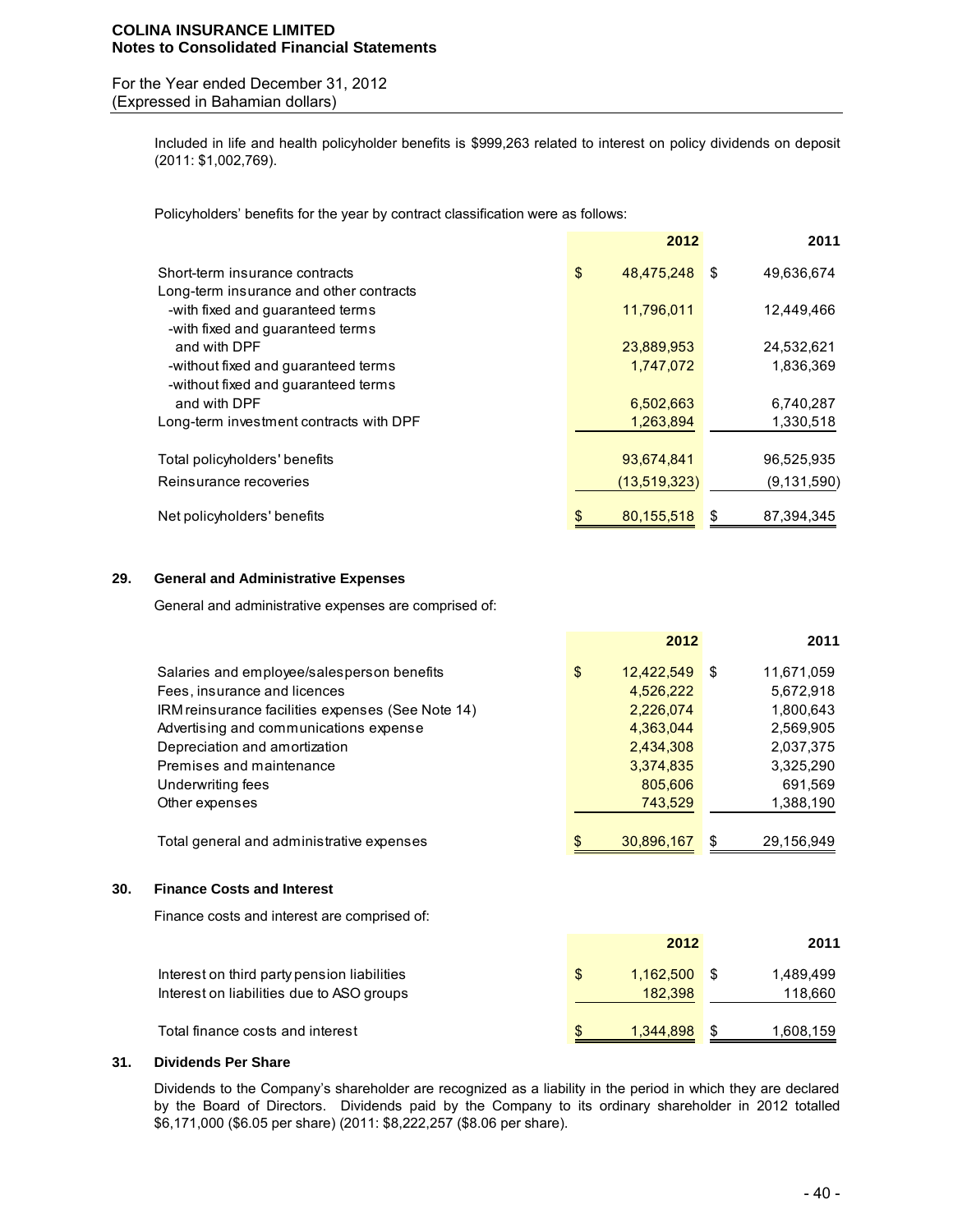## **32. Pension Plan**

The Company operates a defined contribution plan for administrative staff and salespersons. The plan is administered by an affiliated company. Under the plan, all eligible staff and salespersons contribute 5% of pensionable earnings and the Company contributes 5%. The Company's matching contributions vest fully with the employee/salesperson after five years. Pension expense for the year was \$563,195 and is included in salaries and employee/salespersons' benefits expense (2011: \$582,720).

## **33. Unit Linked Funds and Investment Plans**

Certain policy contracts allow the policyholder to invest in units in a notional fund called the Bahamas Investment Fund (the "BIF"). The value of the units is linked to the performance of the underlying assets of the BIF. These assets may be varied by the Company from time to time and neither the policyholder nor any other person who may be entitled to benefit has any legal or beneficial interest in the BIF or the units or any underlying assets, which are solely the property of the Company.

Certain policy contracts, obtained through the acquisition of the former Colina in 2002, allow the policyholder to acquire units in a notional investment fund known as the Colina Investment Plan (the "CIP"). The value of the units is based on the performance of the underlying assets of the CIP. These assets may be varied from time to time.

Depending on the issue date of their policy, the Company may have guaranteed investors in the CIP a minimum rate of return of either 4% or 4.5% per annum, payable at maturity.

Issuance of new CIP policies was discontinued in January 2001.

The underlying assets of the BIF and CIP that are included in their respective categories in the consolidated statement of financial position at December 31, 2012 are as follows:

|                             | <b>Bahamas Investment</b> |                  | <b>Colina Investment</b> |             |    |           |  |  |  |  |  |
|-----------------------------|---------------------------|------------------|--------------------------|-------------|----|-----------|--|--|--|--|--|
|                             | <b>Fund</b>               |                  | <b>Plan</b>              |             |    |           |  |  |  |  |  |
|                             | 2012                      | 2011             |                          | 2012        |    | 2011      |  |  |  |  |  |
| Equities - listed           | \$<br>6,791,538           | \$<br>6,332,136  | \$                       | 2,116,846   | \$ | 2,107,892 |  |  |  |  |  |
| Equities - unquoted         | 69,426                    | 117,497          |                          | 15,000      |    | 15,000    |  |  |  |  |  |
| Preferred shares - unquoted | 400,000                   | 400,000          |                          | 68,000      |    | 68,000    |  |  |  |  |  |
| Government securities       | 5,399,300                 | 4,234,007        |                          | 6,071,842   |    | 4,656,851 |  |  |  |  |  |
| Debt securities - unquoted  | 1,050,000                 | 1,050,000        |                          | 50,000      |    | 50,000    |  |  |  |  |  |
| Term deposits               | 1,148,360                 | 886,589          |                          | 599,500     |    | 436.853   |  |  |  |  |  |
| Policy loans                |                           | -                |                          | 952,385     |    | 1,030,267 |  |  |  |  |  |
| Cash                        | 80,344                    | 119,810          |                          | 70,978      |    | 230,784   |  |  |  |  |  |
| Due (to)/from general fund  | (2,655,018)               | (1,717,926)      |                          | (1,622,295) |    | 422,393   |  |  |  |  |  |
| Total assets                | 12,283,950                | \$<br>11,422,113 | \$                       | 8.322.256   |    | 9.018.040 |  |  |  |  |  |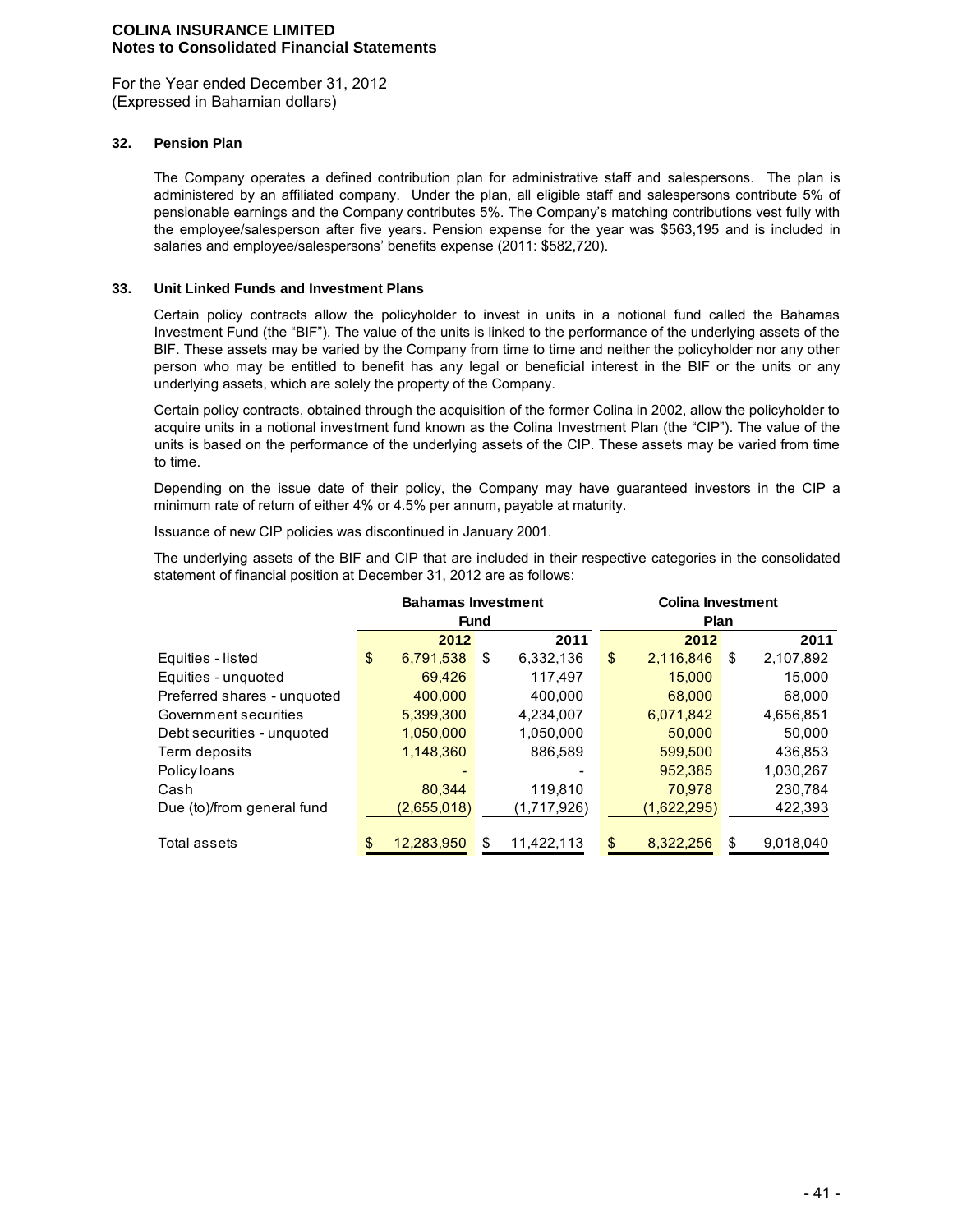For the Year ended December 31, 2012 (Expressed in Bahamian dollars)

## **34. Related Party Balances and Transactions**

Related parties are entities or individuals where there is effective control or significant influence by the Company, its directors, its Parent, AFH or its shareholders. All significant balances and transactions with AFH and entities or individuals controlled or significantly influenced by AFH or otherwise related to it, are disclosed in these consolidated financial statements as being with related parties.

## *Transactions with related parties*

The following transactions were carried out with related parties:

|                           |              | <b>Other</b>      | related                   | <b>Total</b>    | <b>Total</b>    |
|---------------------------|--------------|-------------------|---------------------------|-----------------|-----------------|
|                           | <b>AFH</b>   | <b>affiliates</b> | parties                   | 2012            | 2011            |
| <b>Revenues</b>           |              |                   |                           |                 |                 |
| Group and life insurance  | \$<br>4,525  | 884,744<br>\$     | 649,103<br>$\mathfrak{L}$ | 1,538,372<br>\$ | 1,289,620<br>\$ |
| Rental and other income   |              |                   | 6,000                     | 6,000           | 6,000           |
| Sub-investment fees       |              |                   | 71,726                    | 71,726          | 79,469          |
| Total                     | 4,525<br>\$  | \$<br>884,744     | \$<br>726,829             | 1,616,098<br>\$ | 1,375,089<br>\$ |
|                           |              |                   |                           |                 |                 |
| <b>Expenses</b>           |              |                   |                           |                 |                 |
| Legal fees                | \$           | \$<br>627,450     | \$                        | \$<br>627,450   | \$<br>406,002   |
| Investment management     |              |                   |                           |                 |                 |
| fees                      |              |                   | 1,465,184                 | 1,465,184       | 1,304,833       |
| Administration, Registrar |              |                   |                           |                 |                 |
| and Transfer Agent fees   |              | 79,778            | 50,000                    | 129,778         | 191,386         |
| Property management fees  |              | 58,320            |                           | 58,320          | 58,320          |
| Advertising and Marketing |              | 321,375           |                           | 321,375         | 118,551         |
| Property rental           | 12,000       | 641,790           |                           | 653,790         | 604,683         |
| Medical lab expenses      |              |                   | 644,971                   | 644,971         | 538,432         |
| Other                     |              | 614,902           | 56,133                    | 671,035         | 802,825         |
| Total                     | 12,000<br>\$ | 2,343,615         | 2,216,288<br>$\mathbf{S}$ | 4,571,903<br>S  | 4,025,032       |

Investment management fees totaling \$1,465,184 (2011: \$1,304,833) were charged by a related party Investment Manager pursuant to the terms of an Investment Management Agreement dated January 1, 2004 and revised on May 25, 2011. Such fees are charged monthly at various basis point rates depending on the class of assets managed. The Investment Manager is a registered broker-dealer and, as such, has custody of a significant portion of the Company's invested assets.

## *Key management personnel compensation*

Key management personnel are those persons having authority and responsibility for planning, directing and controlling the activities of the Company, directly or indirectly, including any director (whether executive or otherwise) of the Company. Compensation for key management personnel for the year ended December 31, 2012 was \$1,510,014 (2011: \$1,326,384).

## *Directors' fees*

Fees paid to Directors for services rendered on Board and Board Committees for the year ended December 31, 2012 totaled \$272,500 (2011: \$263,500).

*Year-end balances arising from sales/purchases of products and /or services*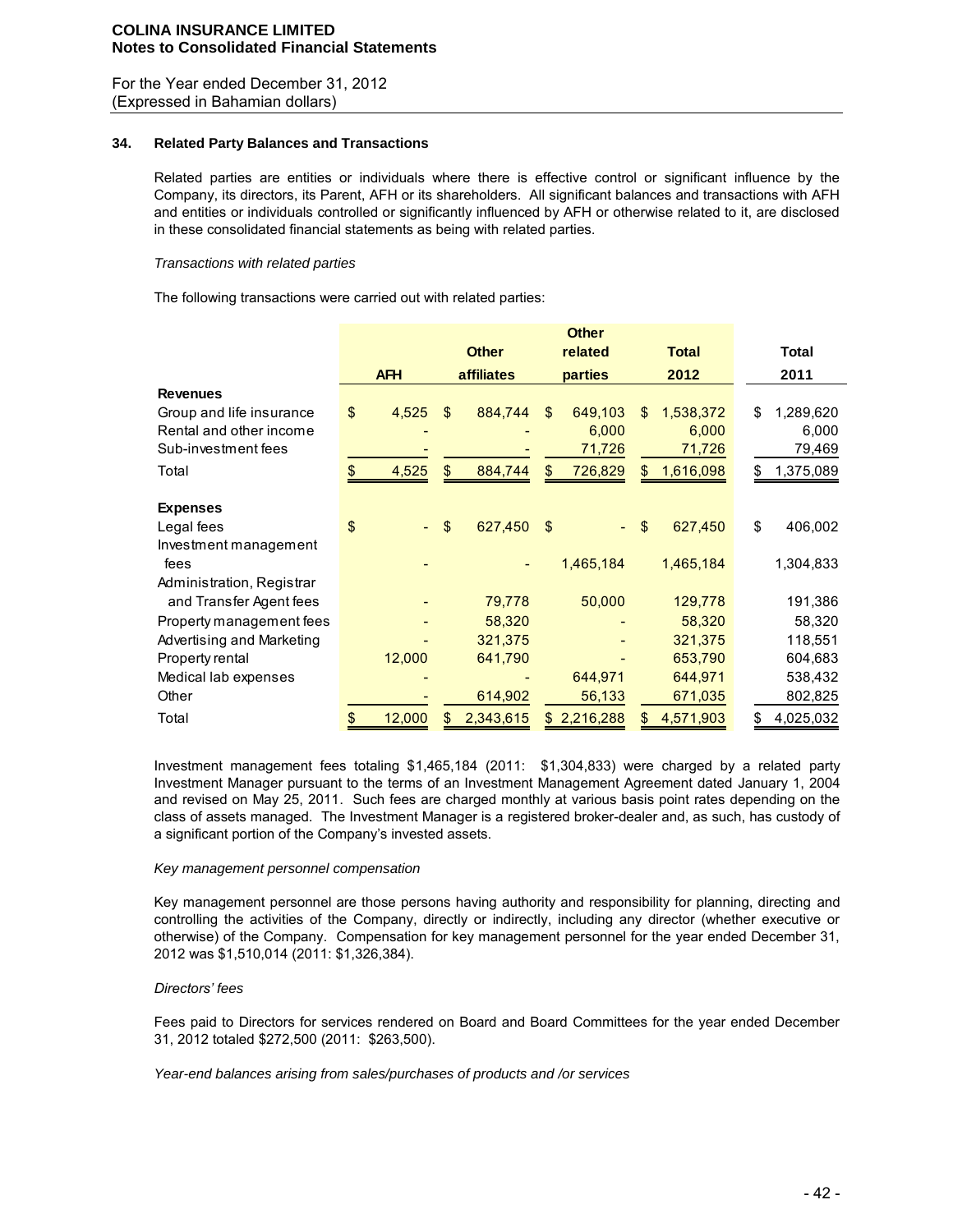For the Year ended December 31, 2012 (Expressed in Bahamian dollars)

> The following related party amounts are included in the consolidated statement of financial position as at December 31:

|                              | <b>AFH</b>             |        | <b>Other</b><br>affiliates |        | <b>Other</b><br>related<br><b>parties</b> | Key<br>Management /<br><b>Directors</b> | <b>Total</b><br>2012 | Total<br>2011   |
|------------------------------|------------------------|--------|----------------------------|--------|-------------------------------------------|-----------------------------------------|----------------------|-----------------|
| <b>Assets</b>                |                        |        |                            |        |                                           |                                         |                      |                 |
| Investment securities        | \$                     | $-$ \$ | 279,500 \$                 |        |                                           | $-$ \$<br>$\overline{\phantom{0}}$      | 279,500<br>\$        | \$<br>551,865   |
| Mortgages and                |                        |        |                            |        |                                           |                                         |                      |                 |
| and commercial loans, net    | \$<br>$\omega_{\rm c}$ | \$.    | $301,045$ \$               |        |                                           | $-$ \$ 2,455,100                        | \$2,756,145          | \$<br>2,846,283 |
| Cash and bank balances       | \$                     | $-$ \$ |                            | $-$ \$ | 9,996,630 \$                              | $\overline{\phantom{0}}$                | \$9,996,630          | \$<br>1,072,165 |
| Receivables and other assets | \$<br>$(488)$ \$       |        | 105,610                    | \$     | 96,727 \$                                 | ۰.                                      | \$<br>201,849        | \$<br>609,966   |
|                              |                        |        |                            |        |                                           |                                         |                      |                 |
| Liabilities                  |                        |        |                            |        |                                           |                                         |                      |                 |
| Other liabilities            | \$<br>853              | \$     | 20.479                     | \$.    | 195.136 \$                                | ۰.                                      | 216,468<br>\$        | \$<br>405,711   |

Loans advanced to related parties included in mortgages and commercial loans carry interest rates between 5.50% and 8.00% p.a. (2011: 5.50% and 6.50% p.a.).

## **35. Risk Management**

### *Governance Framework*

The primary objective of the Company's Corporate Governance framework is to protect the Company's shareholders from events that hinder the sustainable achievement of financial performance objectives, including failing to exploit opportunities. Key management recognizes the critical importance of having efficient and effective risk management systems in place. The Company has a clear organizational structure with documented delegated authorities and responsibilities from the Board of Directors to executive management committees and senior managers.

## *Regulatory Framework*

Regulators are primarily interested in protecting the rights of the policyholders and have established guidelines and regulations by which the Company is required to comply to ensure that the Company is satisfactorily managing affairs for their benefit. The operations of the Company are subject also to regulatory requirements in the foreign jurisdictions in which it operates. The Company's regulators are interested in ensuring that the Company maintains an appropriate solvency position to meet unforeseen liabilities arising from changes in the economic environment. Such regulations not only prescribe approval and monitoring of activities, but also impose certain restrictive provisions to minimize the risk of default and insolvency on the part of insurance companies to meet unforeseen liabilities as they arise.

#### *Insurance risk*

The risk under any one insurance contract is the possibility that the insured event occurs and the uncertainty of the amount and timing of the resulting claim.

For a portfolio of insurance contracts where the theory of probability is applied to pricing and provisioning, the principal risk that the Company faces under its insurance contracts is that the actual claims and benefit payments exceed the carrying amount of the insurance liabilities. This could occur because the frequency or severity of claims and benefits are greater than estimated. Insurance events are random and the actual number and amount of claims and benefits will vary from year to year from the estimate established using statistical techniques.

Experience shows that the larger the portfolio of similar insurance contracts, the smaller the relative variability about the expected outcome will be. In addition, a more diversified portfolio is less likely to be affected across the board by a change in any subset of the portfolio. The Company has developed its insurance underwriting strategy to diversify the type of insurance risks accepted and within each of these categories to achieve a sufficiently large population of risks to reduce the variability of the expected outcome.

Factors that increase insurance risk include lack of risk diversification in terms of type and amount of risk, geographical location and type of industry covered.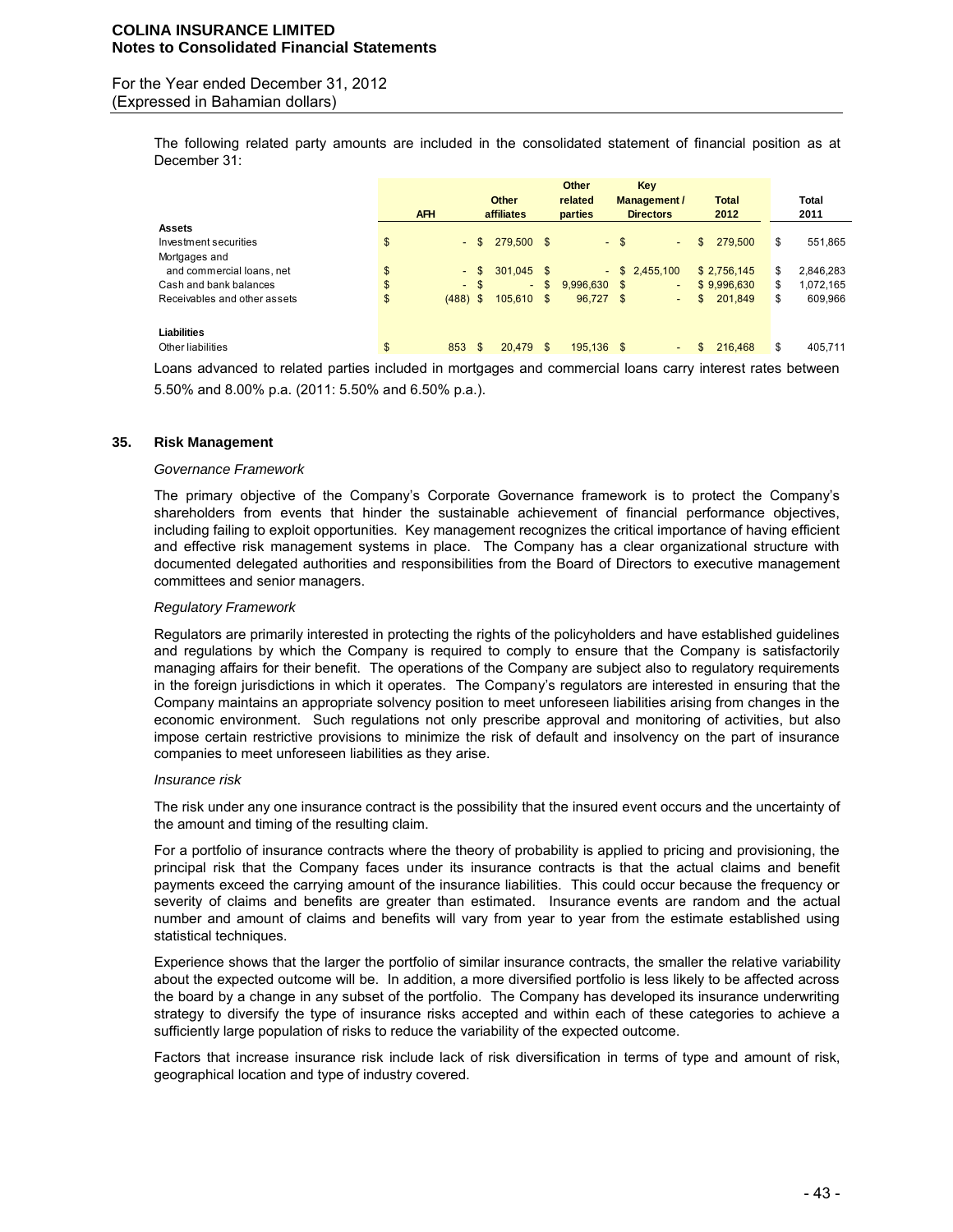For the Year ended December 31, 2012 (Expressed in Bahamian dollars)

## *Frequency and severity of claims*

For contracts where death is the insured risk, the most significant factors that could increase the overall frequency of claims are epidemics or wide spread changes in lifestyle such as eating, smoking and exercise habits, resulting in earlier or more claims than expected. For contracts where survival is the insured risk, the most significant factor is continued improvement in medical science and social conditions that would increase longevity.

At present, these risks do not vary significantly in relation to the location of the risk insured by the Company. However, undue concentration by amounts could have an impact on the severity of benefit payments on a portfolio basis.

The table below indicates the concentration of insured benefits across four bands of insured benefits per coverage insured rounded to the nearest thousand.

|                        | 2012<br>(in \$000s) |    | 2011<br>(in \$000s) |
|------------------------|---------------------|----|---------------------|
| \$0 to \$49,999        | \$<br>538,347       | S  | 556,587             |
| \$50,000 to \$99,999   | 1,012,240           |    | 1,008,457           |
| \$100,000 to \$149,999 | 2,227,576           |    | 2,223,882           |
| \$150,000 and over     | 3,069,827           |    | 2,945,777           |
| Total                  | \$<br>6,847,990     | \$ | 6,734,703           |

The Company manages risks through its underwriting strategy and reinsurance arrangements. The underwriting strategy is intended to ensure that the risks underwritten are well diversified in terms of type of risk and the level of insured benefits. Medical selection is also included in the Company's underwriting procedures with premiums varied to reflect the health condition and family medical history of the applicants. The Company limits the amount of loss on any one policy by reinsuring certain levels of risk in various areas of exposure with other insurers.

Generally, the Company has retention limits on insurance policies as follows:

|                                               | 2012          |      | 2011    |
|-----------------------------------------------|---------------|------|---------|
| Individual life                               | \$<br>50,000  |      | 50.000  |
| Individual accidental death and dismemberment | \$<br>50,000  | -S   | 50.000  |
| Individual personal accident                  | \$<br>50,000  | - \$ | 50.000  |
| Group accidental death and dismemberment      | \$<br>50,000  |      | 50.000  |
| Individual and Group Medical                  | \$<br>250,000 |      | 250,000 |

Reinsurance ceded does not discharge the Company's liability as the primary insurer and failure of reinsurers to honour their obligations could result in losses to the Company.

#### *Financial risk*

The Company is exposed to financial risk through its financial assets, financial liabilities (investment contracts and borrowings), reinsurance assets and insurance liabilities. In particular, the key financial risk is that the proceeds from its financial assets are not sufficient to fund the obligations arising from its insurance and investment contracts. The most important components of this financial risk are interest rate risk, credit risk and liquidity risk.

These risks arise from open positions in interest rate and equity products, all of which are exposed to general and specific market movements. The risk that the Company primarily faces due to the nature of its investments and liabilities is interest rate risk.

The Company manages these positions within an asset liability management ("ALM") framework that has been developed to maximize long-term investment returns in excess of its obligations under insurance and investment contracts. The principal technique of the Company's ALM is to match cash flows from assets to the liability cash flows arising from insurance and investment contracts by reference to the type of benefits payable to contract holders. For each distinct category of liabilities, a separate portfolio of assets is maintained.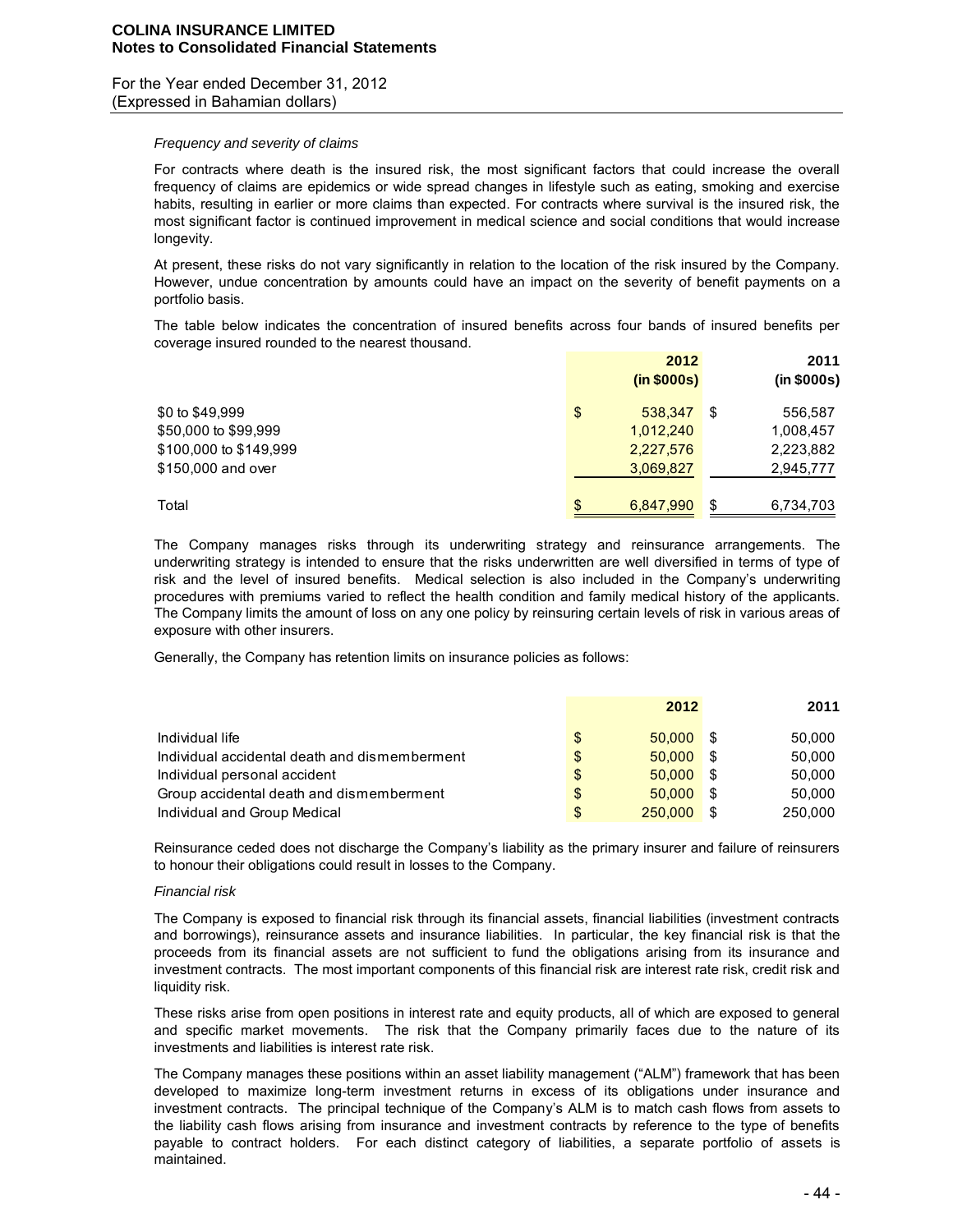> The Company's ALM is integrated with the management of the financial risks associated with the Company's other financial assets and liabilities not directly associated with insurance and investment liabilities.

#### *Interest rate risk*

Colina is vulnerable to periods of declining interest rates given that most of its investments in government bonds have floating interest rates tied to the Bahamian \$ Prime rate. The Company manages this risk by attempting to retain a level of assets to liabilities with similar principal values, effective interest rates and maturity dates.

The Company monitors interest rate risk by calculating the duration of the investment portfolio and the liabilities issued. The duration is an indicator of the sensitivity of the assets and liabilities to changes in current interest rates. The duration of the liabilities is determined by projecting expected cash flows from the contracts using best estimates of mortality, morbidity and terminations. No future discretionary supplemental benefits are assumed to accrue. The duration of the assets is calculated in a consistent manner. Any gap between the duration of the assets and the duration of the liabilities is minimized by means of buying and selling securities of different durations. The Company's sensitivity to interest rate risk is included in Note 19.

### *Credit risk*

Credit risk arises from the failure of a counterparty to perform according to the terms of the contract. From this perspective, the Company's credit risk exposure is primarily concentrated in its deposits placed with other financial institutions, loans to policyholders and other clients, and amounts due from reinsurers and insurance contract holders.

The Company's deposits are primarily placed with well-known high quality financial institutions. Loans to policyholders are generally collateralized by cash surrender values of the respective policies. Mortgage loans are adequately secured by properly registered legal charges on real property. With respect to the Company's unsecured commercial paper loans and other material unsecured receivables, management is satisfied that the debtors concerned are both financially able and willing to meet their obligations to the Company except in those instances where impairment provisions have been made.

Reinsurance is used to manage insurance risk. This does not, however, discharge the Company's liability as primary insurer. If a reinsurer fails to pay a claim for any reason, the Company remains liable for the payment to the policyholder. The creditworthiness of reinsurers is considered on an annual basis by reviewing their financial strength prior to finalization of any contract. The Appointed Actuary advises management with respect to the Company's reinsurance placement policy and assists with assessing the creditworthiness of all reinsurers by reviewing credit grades provided by rating agencies and other publicly available financial information. The Company's main reinsurer is Munich Reinsurance Company Canada Branch (Life).

The table below provides information regarding the credit risk exposure of the Company by classifying assets according to the Company's internal assessments of the credit ratings of counterparties. The table also includes an aging analysis of financial assets, providing information regarding the Company's exposures on amounts current, and past due:

| December 31, 2012              | <b>Balances with</b><br>no scheduled | Investment               | <b>Current</b><br>Non- | <b>Unit</b>   | $30 - 90$              | Past due but not impaired<br>>90 days | Past due<br>and/or     |              |
|--------------------------------|--------------------------------------|--------------------------|------------------------|---------------|------------------------|---------------------------------------|------------------------|--------------|
| (in \$000s)                    | repayment dates                      | Grade                    | Graded                 | <b>Linked</b> | days                   |                                       | <i>impaired</i>        | <b>Total</b> |
| Financial assets               |                                      |                          |                        |               |                        |                                       |                        |              |
| Term deposits                  | \$<br>30,759                         | S                        | $-$ \$                 | - \$<br>1,748 | S<br>$\Delta \sim 100$ | \$<br>÷.                              | -S<br>- \$             | 32,507       |
| <b>FVPL</b> securities         |                                      | 2,099                    | 42,512                 | 13,710        |                        |                                       |                        | 58,321       |
| AFS securities                 | ٠                                    | 7,560                    | 184.082                | 8,322         |                        |                                       | ٠                      | 199,964      |
| Mortgages and commercial loans |                                      |                          | 23,460                 |               | 6,667                  | 21,363                                | 7,018                  | 58,508       |
| Policy loans                   | 64,786                               |                          | ٠                      | 952           |                        |                                       | 12                     | 65,750       |
| Cash and demand balances       | 23,749                               |                          |                        | 151           |                        |                                       | ۰                      | 23,900       |
| Premiums receivable            |                                      |                          | 8,472                  | ٠             | 7,670                  | 5,805                                 |                        | 21,947       |
| Reinsurance receivables        |                                      | $\overline{\phantom{a}}$ | 2.091                  | ۰             | 996                    | 1.812                                 |                        | 4,899        |
| Other financial assets         | 4,076                                | 3,032                    | (5, 413)               |               |                        |                                       |                        | 1,695        |
| Total financial assets         | 123,370                              | 12,691<br>S              | 255,204<br>S           | 24,883<br>S   | 15,333                 | 28,980                                | 7,030<br><sup>\$</sup> | 467,491<br>S |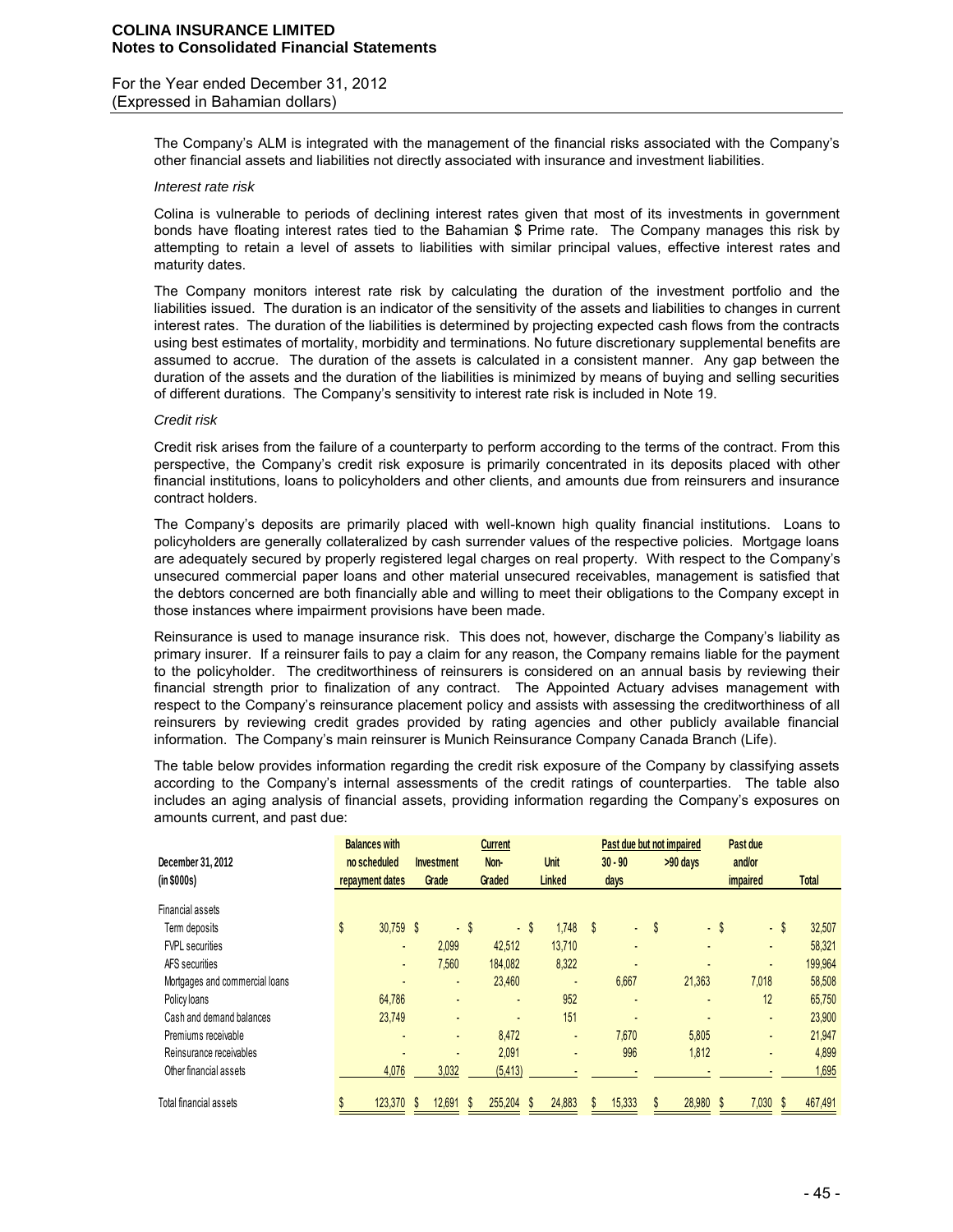## For the Year ended December 31, 2012 (Expressed in Bahamian dollars)

|                                | <b>Balances with</b> |      |            |      | Current                  |   |                          |   | Past due but not impaired |    |          |      | Past due       |   |         |  |
|--------------------------------|----------------------|------|------------|------|--------------------------|---|--------------------------|---|---------------------------|----|----------|------|----------------|---|---------|--|
| December 31, 2011              | no scheduled         |      | Investment |      | Non-                     |   | Unit                     |   | $30 - 90$                 |    | >90 days |      | and/or         |   |         |  |
| (in \$000s)                    | repayment dates      |      | Grade      |      | Graded                   |   | Linked                   |   | days                      |    |          |      | impaired       |   | Total   |  |
| Financial assets               |                      |      |            |      |                          |   |                          |   |                           |    |          |      |                |   |         |  |
| Term deposits                  | \$                   | - \$ |            | - \$ | $31,318$ \$              |   | 1,323                    | S | $\overline{\phantom{a}}$  | \$ |          | - \$ | ÷.             | S | 32,641  |  |
| <b>FVPL</b> securities         |                      |      | 2,318      |      | 34,952                   |   | 12,134                   |   | $\overline{\phantom{a}}$  |    |          |      | ٠              |   | 49,404  |  |
| AFS securities                 |                      |      | 7.962      |      | 169.450                  |   | 6,898                    |   | ٠                         |    | ٠        |      | $\blacksquare$ |   | 184,310 |  |
| Mortgages and commercial loans |                      |      | ٠          |      | 31,651                   |   | $\overline{\phantom{a}}$ |   | 8,046                     |    | 19,168   |      | 8,798          |   | 67,663  |  |
| Policy loans                   | 63,054               |      |            |      | ٠                        |   | 1,030                    |   |                           |    |          |      | 180            |   | 64,264  |  |
| Cash and demand balances       | 12,793               |      | ٠          |      | $\overline{\phantom{a}}$ |   | 351                      |   | $\overline{\phantom{a}}$  |    | ۰        |      | $\blacksquare$ |   | 13,144  |  |
| Premiums receivable            |                      |      | ٠          |      | 2,978                    |   | $\blacksquare$           |   | 6,871                     |    | 1,665    |      | $\blacksquare$ |   | 11,514  |  |
| Reinsurance receivables        |                      |      |            |      | 1,033                    |   |                          |   | 607                       |    | 2,703    |      | ٠              |   | 4,343   |  |
| Other financial assets         | 5,458                |      | 2,834      |      | 599                      |   |                          |   |                           |    |          |      |                |   | 8,891   |  |
| Total financial assets         | \$<br>81,305         | S    | 13,114     | S    | 271,981                  | S | 21,736                   |   | 15,524                    | \$ | 23,536   | S    | 8,978          | S | 436,174 |  |

## *Liquidity risk*

| December 31, 2011<br>no scheduled<br>(in \$000s)<br>repayment dates<br>Financial assets<br>\$<br>Term deposits                                                                                                                                                                                                                                                                                                                                                                                                                                                                                                            | Investment<br>Grade   | Non-                |                |                   |           |             |          |                   |      |                   |
|---------------------------------------------------------------------------------------------------------------------------------------------------------------------------------------------------------------------------------------------------------------------------------------------------------------------------------------------------------------------------------------------------------------------------------------------------------------------------------------------------------------------------------------------------------------------------------------------------------------------------|-----------------------|---------------------|----------------|-------------------|-----------|-------------|----------|-------------------|------|-------------------|
|                                                                                                                                                                                                                                                                                                                                                                                                                                                                                                                                                                                                                           |                       |                     |                | Unit              | 30 - 90   |             | >90 days | and/or            |      |                   |
|                                                                                                                                                                                                                                                                                                                                                                                                                                                                                                                                                                                                                           |                       | Graded              |                | Linked            | days      |             |          | impaired          |      | Total             |
|                                                                                                                                                                                                                                                                                                                                                                                                                                                                                                                                                                                                                           |                       |                     |                |                   |           |             |          |                   |      |                   |
|                                                                                                                                                                                                                                                                                                                                                                                                                                                                                                                                                                                                                           | S<br>÷.               | - \$<br>$31,318$ \$ |                | 1,323             | S         | S           |          | - \$              | - \$ | 32,641            |
|                                                                                                                                                                                                                                                                                                                                                                                                                                                                                                                                                                                                                           |                       |                     |                |                   |           |             |          |                   |      |                   |
| <b>FVPL</b> securities                                                                                                                                                                                                                                                                                                                                                                                                                                                                                                                                                                                                    | 2,318                 | 34,952              |                | 12,134            |           |             |          |                   |      | 49,404            |
| AFS securities                                                                                                                                                                                                                                                                                                                                                                                                                                                                                                                                                                                                            | 7,962                 | 169,450             |                | 6,898             |           |             |          |                   |      | 184,310           |
| Mortgages and commercial loans                                                                                                                                                                                                                                                                                                                                                                                                                                                                                                                                                                                            |                       | 31,651              |                | ä,                | 8,046     |             | 19,168   | 8,798             |      | 67,663            |
| Policy loans<br>63,054                                                                                                                                                                                                                                                                                                                                                                                                                                                                                                                                                                                                    |                       |                     |                | 1,030             |           |             |          | 180               |      | 64,264            |
| Cash and demand balances<br>12,793                                                                                                                                                                                                                                                                                                                                                                                                                                                                                                                                                                                        |                       |                     | ÷,             | 351               |           |             |          |                   |      | 13,144            |
| Premiums receivable                                                                                                                                                                                                                                                                                                                                                                                                                                                                                                                                                                                                       |                       | 2,978               |                |                   | 6,871     |             | 1,665    |                   |      | 11,514            |
| Reinsurance receivables                                                                                                                                                                                                                                                                                                                                                                                                                                                                                                                                                                                                   |                       | 1,033               |                |                   | 607       |             | 2,703    |                   |      | 4,343             |
| Other financial assets<br>5,458                                                                                                                                                                                                                                                                                                                                                                                                                                                                                                                                                                                           | 2,834                 | 599                 |                |                   |           |             |          |                   |      | 8,891             |
| Total financial assets<br>\$                                                                                                                                                                                                                                                                                                                                                                                                                                                                                                                                                                                              | $81,305$ \$<br>13,114 | 271,981<br>S        | \$             | 21,736            | 15,524    |             | 23,536   | 8,978             | \$   | 436,174           |
| Management's internal credit rating assessment allows for Government Securities and listed equity securities<br>to be included in the 'Investment Grade' classification.<br>Liquidity risk                                                                                                                                                                                                                                                                                                                                                                                                                                |                       |                     |                |                   |           |             |          |                   |      |                   |
|                                                                                                                                                                                                                                                                                                                                                                                                                                                                                                                                                                                                                           |                       |                     |                |                   |           |             |          |                   |      |                   |
| The Company is exposed to daily calls on its available cash resources, mainly from claims arising from<br>insurance contracts. Liquidity risk is the risk that cash may not be available to pay obligations when due at a<br>reasonable cost. Management sets limits on the minimum proportion of maturing funds available to meet such<br>calls and on the minimum level of borrowing facilities that should be in place to cover maturities, claims and<br>surrenders at unexpected levels of demand.<br>The table below summarizes the maturity profile of the financial liabilities of the Company based on remaining |                       |                     |                |                   |           |             |          |                   |      |                   |
| contractual obligations (undiscounted cash flow basis):                                                                                                                                                                                                                                                                                                                                                                                                                                                                                                                                                                   |                       |                     |                |                   |           |             |          |                   |      |                   |
| December 31, 2012                                                                                                                                                                                                                                                                                                                                                                                                                                                                                                                                                                                                         |                       |                     |                | Over <sub>5</sub> |           | <b>No</b>   |          | <b>Not</b>        |      |                   |
| (in \$000s)                                                                                                                                                                                                                                                                                                                                                                                                                                                                                                                                                                                                               | Up to a year          | 1-5 years           |                | years             |           | <b>Term</b> |          | <b>Classified</b> |      | <b>Total</b>      |
| Insurance and Investment Contracts                                                                                                                                                                                                                                                                                                                                                                                                                                                                                                                                                                                        |                       |                     |                |                   |           |             |          |                   |      |                   |
| Short-term insurance contracts<br>\$                                                                                                                                                                                                                                                                                                                                                                                                                                                                                                                                                                                      | $7,313$ \$            |                     | $(100)$ \$     |                   | $(20)$ \$ |             | \$       | 9,244<br>\$       |      | 16,437            |
| Long-term insurance and other contracts                                                                                                                                                                                                                                                                                                                                                                                                                                                                                                                                                                                   |                       |                     |                |                   |           |             |          |                   |      |                   |
| -with fixed and guaranteed terms                                                                                                                                                                                                                                                                                                                                                                                                                                                                                                                                                                                          | (11, 490)             | (23, 716)           |                | 508,986           |           |             |          | 4,423             |      | 478,203           |
| -with fixed and guaranteed terms, with DPF                                                                                                                                                                                                                                                                                                                                                                                                                                                                                                                                                                                | 5,726<br>1,717        | 34,341<br>6,772     |                | 657,044<br>23,263 |           |             |          | 6,404<br>613      |      | 703,515<br>32,365 |
| -without fixed and guaranteed terms<br>-without fixed and guaranteed terms, with DPF                                                                                                                                                                                                                                                                                                                                                                                                                                                                                                                                      | 1,723                 | 5,334               |                | 15,343            |           |             |          | (338)             |      | 22,062            |
| Long-term investment contracts with DPF                                                                                                                                                                                                                                                                                                                                                                                                                                                                                                                                                                                   |                       |                     |                |                   |           |             |          | 8,322             |      | 8,322             |
| <b>Financial Liabilities</b>                                                                                                                                                                                                                                                                                                                                                                                                                                                                                                                                                                                              |                       |                     |                |                   |           |             |          |                   |      |                   |
| Policy dividends on deposit                                                                                                                                                                                                                                                                                                                                                                                                                                                                                                                                                                                               |                       |                     |                |                   |           | 29,367      |          |                   |      | 29,367            |
| Other financial liabilities                                                                                                                                                                                                                                                                                                                                                                                                                                                                                                                                                                                               |                       |                     |                |                   |           | 83,245      |          |                   |      | 83,245            |
|                                                                                                                                                                                                                                                                                                                                                                                                                                                                                                                                                                                                                           | 4,989                 | 22,631              |                | ,204,616          |           | 112,612     |          | 28,668            |      | 1,373,516         |
| Total                                                                                                                                                                                                                                                                                                                                                                                                                                                                                                                                                                                                                     |                       |                     |                |                   |           |             |          |                   |      |                   |
|                                                                                                                                                                                                                                                                                                                                                                                                                                                                                                                                                                                                                           |                       |                     |                |                   |           |             |          |                   |      |                   |
| December 31, 2011                                                                                                                                                                                                                                                                                                                                                                                                                                                                                                                                                                                                         |                       |                     |                | Over 5            |           | No          |          | Not               |      |                   |
| (in \$000s)                                                                                                                                                                                                                                                                                                                                                                                                                                                                                                                                                                                                               | Up to a year          | 1-5 years           |                | years             |           | Term        |          | Classified        |      | Total             |
| Insurance and Investment Contracts<br>Short-term insurance contracts<br>\$                                                                                                                                                                                                                                                                                                                                                                                                                                                                                                                                                | 7,448                 | - \$                | 2 <sup>5</sup> |                   | 30<br>-\$ |             | \$       | 9,065<br>\$       |      | 16,545            |
| Long-term insurance and other contracts                                                                                                                                                                                                                                                                                                                                                                                                                                                                                                                                                                                   |                       |                     |                |                   |           |             |          |                   |      |                   |
| -with fixed and guaranteed terms                                                                                                                                                                                                                                                                                                                                                                                                                                                                                                                                                                                          | (10, 841)             | (22, 705)           |                | 494,815           |           |             |          | 3,405             |      | 464,674           |
| -with fixed and guaranteed terms, with DPF                                                                                                                                                                                                                                                                                                                                                                                                                                                                                                                                                                                | 4,189                 | 29,383              |                | 733,187           |           |             |          | 1,578             |      | 768,337           |
| -without fixed and guaranteed terms                                                                                                                                                                                                                                                                                                                                                                                                                                                                                                                                                                                       | 1,674                 | 6,827               |                | 24,848            |           |             |          | 508               |      | 33,857            |
| -without fixed and guaranteed terms, with DPF                                                                                                                                                                                                                                                                                                                                                                                                                                                                                                                                                                             | 1,260                 | 4,443               |                | 17,067            |           |             |          | 327               |      | 23,097            |
| Long-term investment contracts with DPF<br><b>Financial Liabilities</b>                                                                                                                                                                                                                                                                                                                                                                                                                                                                                                                                                   |                       |                     |                |                   |           |             |          | 9,018             |      | 9,018             |
| Policy dividends on deposit                                                                                                                                                                                                                                                                                                                                                                                                                                                                                                                                                                                               |                       |                     |                |                   |           | 30,695      |          |                   |      | 30,695            |
| Other financial liabilities                                                                                                                                                                                                                                                                                                                                                                                                                                                                                                                                                                                               | 42,470                |                     |                |                   |           | 28,314      |          |                   |      | 70,784            |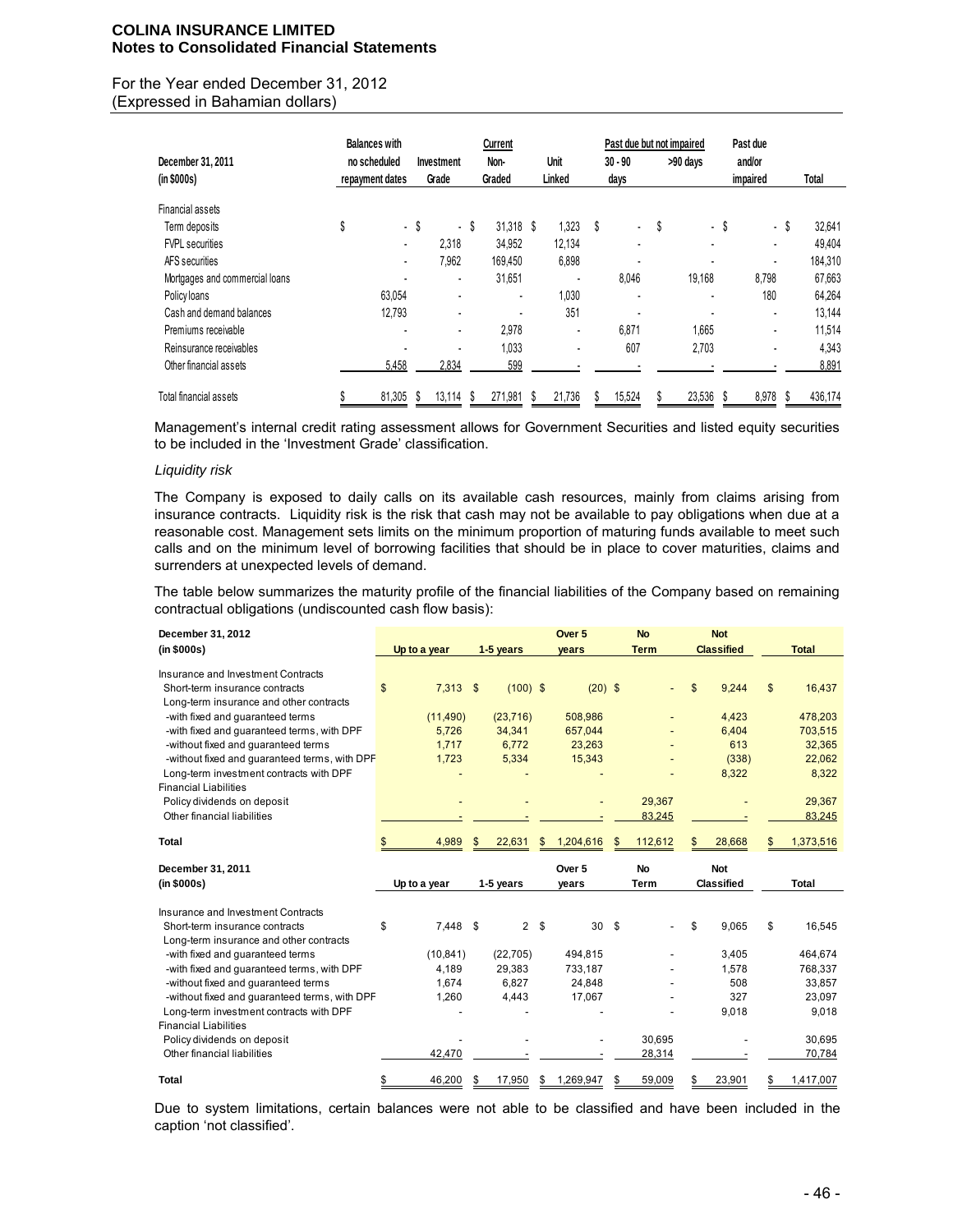For the Year ended December 31, 2012 (Expressed in Bahamian dollars)

The table below summarizes the expected recovery or settlement of assets:

| December 31, 2012<br>(in \$000s) |                           | <b>Current</b> |              | <b>Non-Current</b>       | <b>Unit Linked</b> |     | <b>Total</b> |
|----------------------------------|---------------------------|----------------|--------------|--------------------------|--------------------|-----|--------------|
| Term deposits                    | $\boldsymbol{\mathsf{S}}$ | 30,759         | $\mathbf{s}$ | ÷                        | \$<br>1,748        | -\$ | 32,507       |
| Investment securities            |                           |                |              |                          |                    |     |              |
| <b>FVPL</b> securities           |                           |                |              | 44,611                   | 13,710             |     | 58,321       |
| AFS securities                   |                           |                |              | 191,642                  | 8,322              |     | 199,964      |
| Mortgages and commercial loans   |                           | 849            |              | 57,659                   |                    |     | 58,508       |
| Policy loans                     |                           |                |              | 64,798                   | 952                |     | 65,750       |
| Investment properties            |                           |                |              | 49,476                   |                    |     | 49,476       |
| Investment in associates         |                           | 10,863         |              |                          |                    |     | 10,863       |
| Cash and demand balances         |                           | 23,749         |              |                          | 151                |     | 23,900       |
| Receivables and other assets     |                           | 50,417         |              |                          |                    |     | 50,417       |
| Property and equipment           |                           |                |              | 19,952                   |                    |     | 19,952       |
| Goodwill                         |                           |                |              | 12,513                   |                    |     | 12,513       |
| Other intangible assets          |                           |                |              | 964                      |                    |     | 964          |
| <b>Total Assets</b>              | \$                        | 116,637        | \$           | 441,615                  | \$<br>24,883       | \$  | 583,135      |
| December 31, 2011                |                           |                |              |                          |                    |     |              |
| (in \$000s)                      |                           | <b>Current</b> |              | Non-Current              | <b>Unit Linked</b> |     | <b>Total</b> |
| Term deposits                    | \$                        | 31,318         | \$           | $\overline{\phantom{0}}$ | \$<br>1,323        | -\$ | 32,641       |
| Investment securities            |                           |                |              |                          |                    |     |              |
| <b>FVPL</b> securities           |                           |                |              | 37,270                   | 12,134             |     | 49,404       |
| AFS securities                   |                           |                |              | 177,412                  | 6,898              |     | 184,310      |
| Mortgages and commercial loans   |                           | 2              |              | 67,661                   |                    |     | 67,663       |
| Policy loans                     |                           |                |              | 63,233                   | 1,030              |     | 64,263       |
| Investment properties            |                           |                |              | 49,207                   | $\overline{a}$     |     | 49,207       |
| Investment in associates         |                           |                |              | 10,194                   |                    |     | 10,194       |
| Cash and demand balances         |                           | 12,793         |              |                          | 351                |     | 13,144       |
| Receivables and other assets     |                           | 44,741         |              |                          |                    |     | 44,741       |
| Property and equipment           |                           |                |              | 20,103                   |                    |     | 20,103       |
| Goodwill                         |                           |                |              | 12,922                   |                    |     | 12,922       |
| Other intangible assets          |                           |                |              | 1,369                    |                    |     | 1,369        |

#### *Operational risk*

Operational risk is the risk of loss resulting from inadequate or failed internal processes or systems. Internal processes include activities relating to accounting, reporting, operations, compliance and personnel management. Such risk manifests itself in various breakdowns, errors and business interruptions and can potentially result in financial losses and other damage to the Company.

**Total Assets** \$ 88,854 \$ 439,371 \$ 21,736 \$ 549,961

The Company regularly assesses new systems which will better enable the Company to monitor and control its exposure to operational risk in order to keep operational risk at appropriate levels.

## *Capital Management*

Externally imposed capital requirements for the Company are set and regulated by the Insurance Commission of The Bahamas. These requirements are put in place to ensure sufficient solvency margins. At December 31, 2012, the Company exceeded both the statutory margin requirement and the minimum ratio requirement of qualifying to admissible assets. Further objectives are set by the Company to maintain a strong credit rating and healthy capital ratios in order to support its business objectives and maximize shareholders' value. For the purposes of assessing its capital position, the Company uses the capital on its consolidated statement of financial position excluding goodwill and with limitations placed on all but the strongest forms of capital.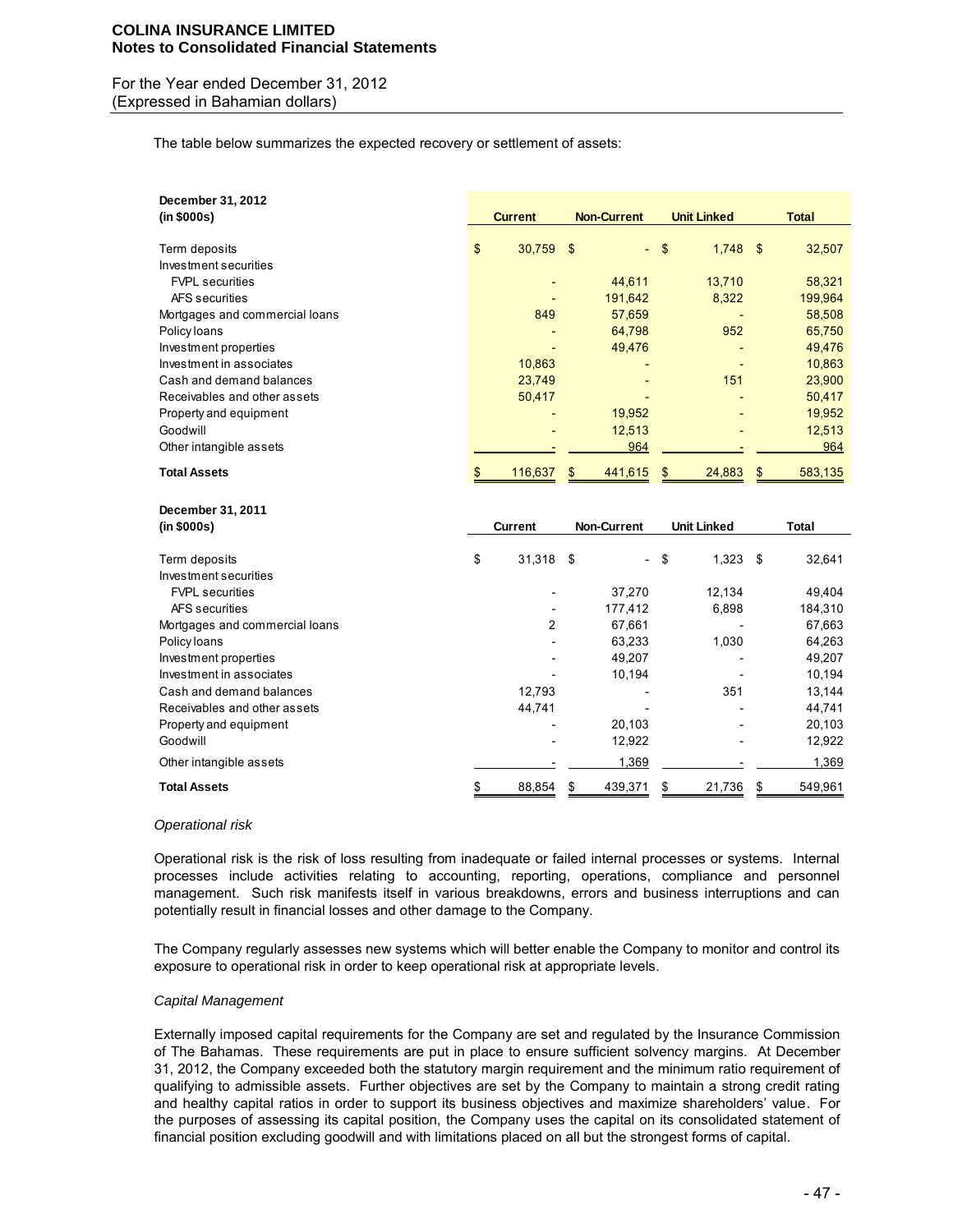> In addition to the solvency margins as required by statute, the Company measures its solvency ratio using Canadian reserving methodologies and solvency standards as measured by the Minimum Continuing Capital and Surplus Requirement ("MCCSR"). The Canadian Insurance regulator has set a MCCSR supervisory target of 150%. At December 31, 2012, the Company's MCCSR exceeded the target.

> The Company manages its capital requirements by assessing shortfalls between reported and required capital levels on a regular basis. Adjustments to current capital levels are made in light of changes in economic conditions and risk characteristics of the Company's activities. In order to maintain or adjust the capital structure, the Company may adjust the amount of dividends paid or return of capital to the shareholders.

> The Company fully complied with all externally imposed capital requirements during the reported financial period and no changes were made to the Company's capital base, objectives, policies and processes from the prior year.

## **36. Other Subsequent Events**

## *Dividends declared for the Ordinary Shareholder*

The Board of Directors, by resolution dated February 21, 2013, authorized the payment of a dividend to ordinary shareholders of \$4.68 per share on all issued and outstanding ordinary shares of record on April 30, 2013, subject to any regulatory requirements.